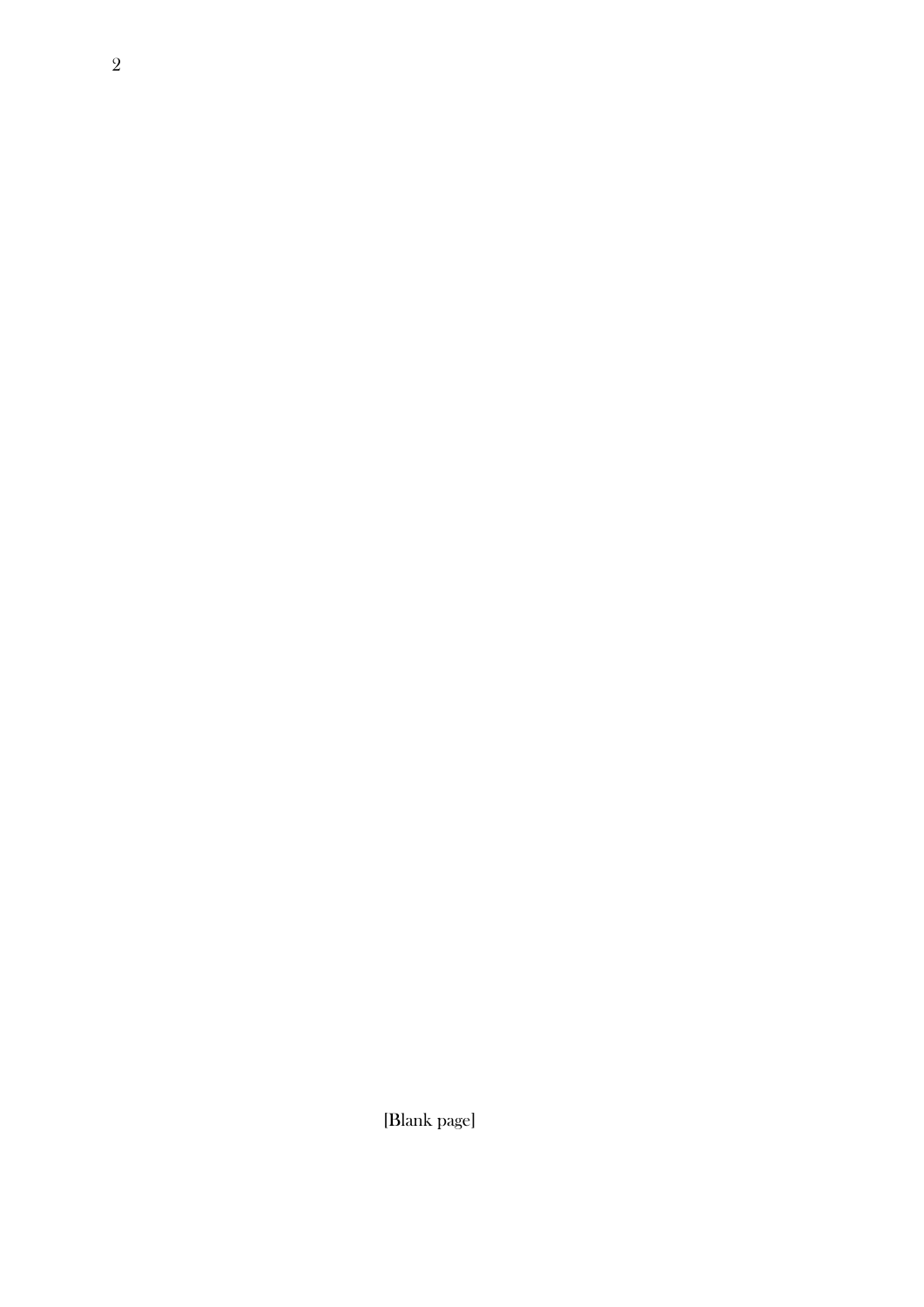I, Bennet Francis, confirm that the work presented in this thesis is my own. Where information has been derived from other sources, this has been indicated in the thesis.

Signed ………………………………………………………………………….

Date …………………...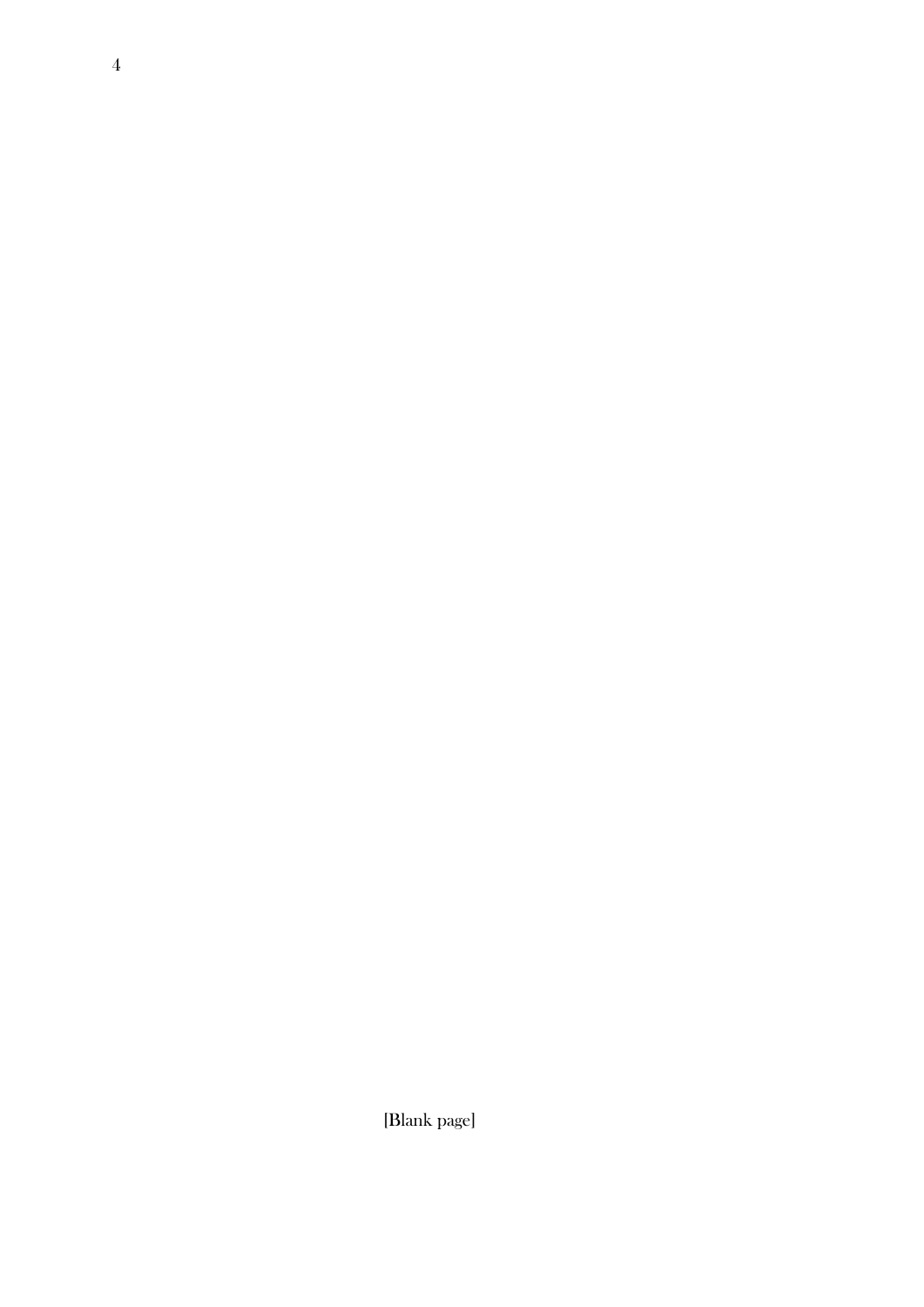### Abstract

This thesis addresses the question of whether the putative group right of collective selfdetermination can be invoked to justify the state's presumed right to exclude foreigners from its territory. This form of argument represents a growing trend in the literature on exclusion. Such arguments are potentially extremely powerful, as, if successful, they would vindicate a right to exclude largely at the discretion of the receiver state, rather than a right limited to certain cases. It is here argued that theorists who share certain commitments – here referred to as "liberal individualists" - cannot consistently defend a discretionary right to exclude through this approach. The argument proceeds by way of three "case studies". First, it is shown that the right to collective self-determination cannot be justified as an extension of *individual autonomy*. Recognising this, theorists with broadly individualist commitments defend the group right to self-determination on the basis of some irreducibly collective value it is said to serve – *collective property*, and collective freedom of association. Yet it is here argued these theorists are unsuccessful, as a result of their inability to square an irreducibly collective value with their individualistic commitments. It is then suggested that the nature of democratic institutions may be able to explain why we ought to respect group rights accorded to states in the same way we respect the autonomy of individuals. It is argued, however, that no realistically achievable system of democracy would be capable of furnishing such an explanation. An assessment of the reasons these three forms of argument fail provides evidence for a more definite claim: any defence of a right to collective selfdetermination that could justify a discretionary right to exclude must involve the wholesale rejection of *moral individualism*, the thesis that there are no intrinsically collective goods.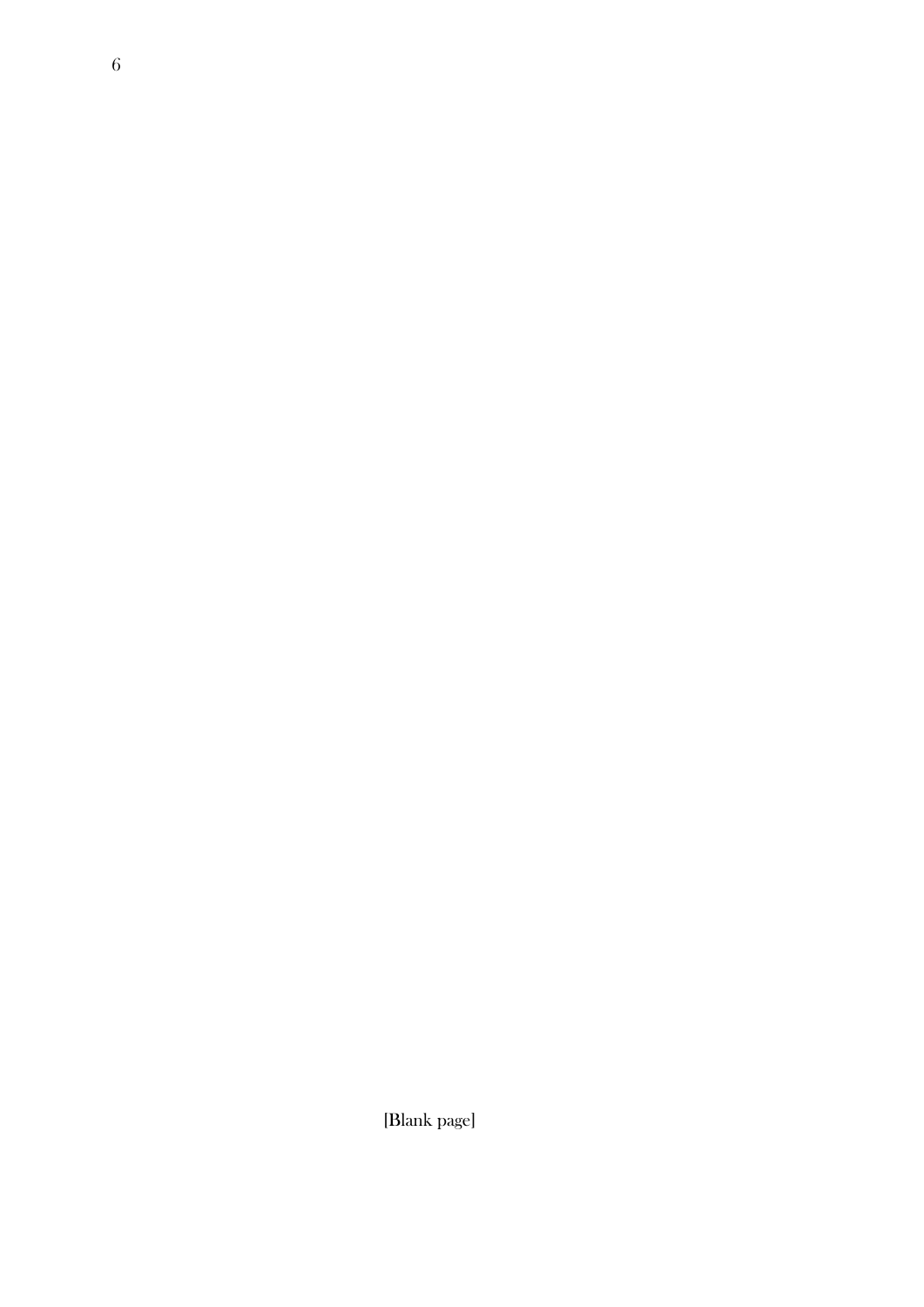## Contents

| 1.               |  |  |  |
|------------------|--|--|--|
|                  |  |  |  |
|                  |  |  |  |
|                  |  |  |  |
| 2.               |  |  |  |
|                  |  |  |  |
|                  |  |  |  |
|                  |  |  |  |
|                  |  |  |  |
| 3.               |  |  |  |
| 3.1              |  |  |  |
| 3.2              |  |  |  |
|                  |  |  |  |
|                  |  |  |  |
|                  |  |  |  |
| 3.3              |  |  |  |
|                  |  |  |  |
|                  |  |  |  |
| $\overline{4}$ . |  |  |  |
|                  |  |  |  |
|                  |  |  |  |
| 5.               |  |  |  |
|                  |  |  |  |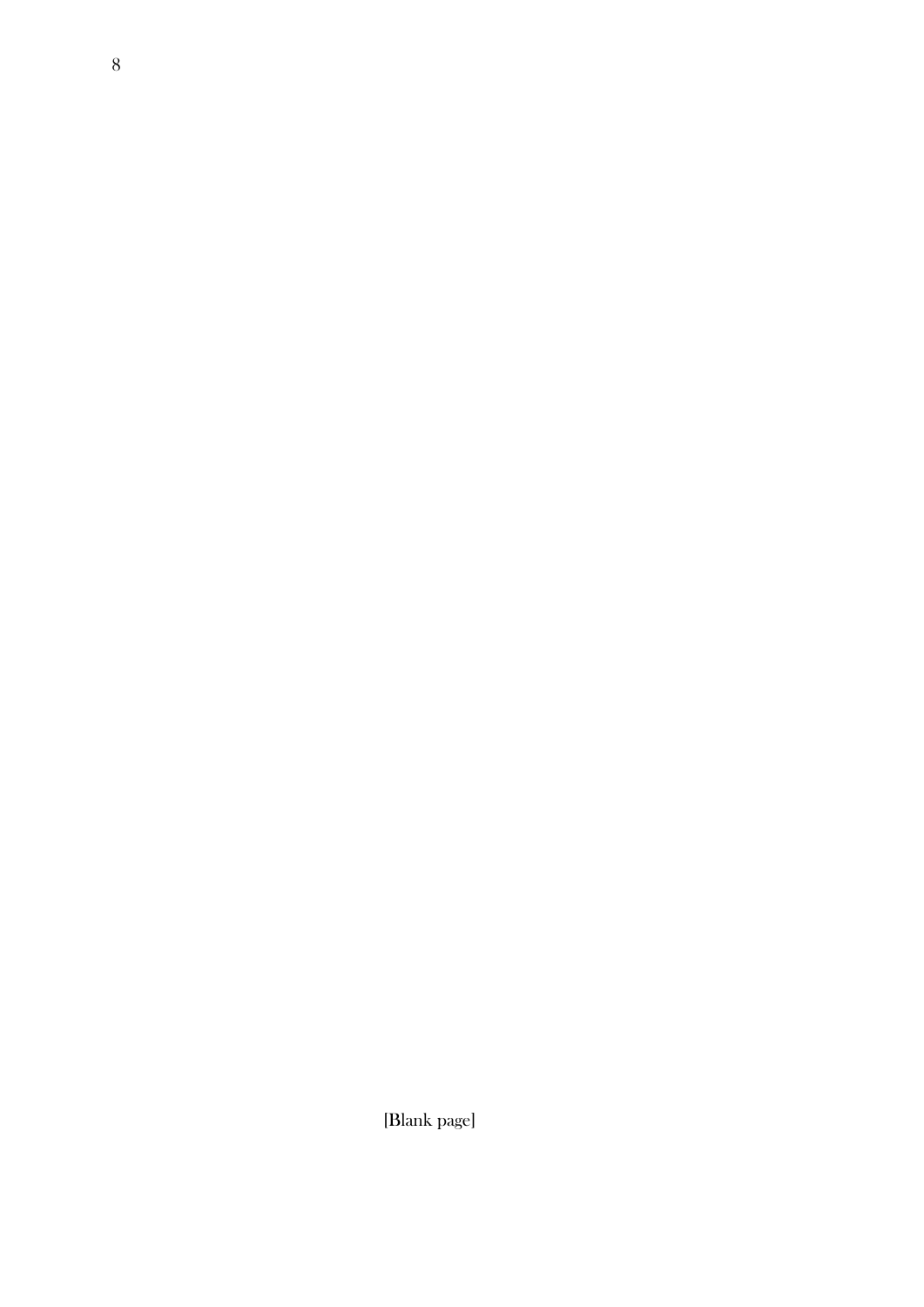### <span id="page-8-0"></span>1. Introduction: The Right to Exclude

Why do states have the right to determine whether foreigners may enter their territory? This question is likely to seem frivolous to the average person. States *just are* entities which have that right, and so long as there are states, there will be border controls. Yet it is worth remembering that the system of border controls we encounter today is a recent phenomenon. Passports, for example, only became a requirement for travel in Europe during the First World War. Prior to this, governments may have issued letters to allow travellers to prove their identity and their business abroad, but the mere presence of a foreigner in a strange country without that country's permission would not automatically have been regarded as criminal behaviour. Certainly, immigrants were liable to be suspected of espionage or some other dark purpose, and may have been sanctioned as a result, but the concept of "illegal immigration" had yet to be invented. Today, when the issue of immigration makes newspaper headlines virtually every day, it is easy to forget that border controls are essentially a piece of government policy, introduced for specific reasons, and not simply a timeless fact of life.

Immanuel Kant, in his essay on Perpetual Peace, called 'universal hospitality' a 'cosmopolitan right', a right held by all individuals regardless of the state to which they belong. This granted travellers protection against being 'treated with hostility', although Kant writes that the would-be migrant 'can be turned away'. This right to hospitality was said to derive from our 'communal possession of the earth's surface', according to which 'no-one originally has any greater right than anyone else to occupy a particular portion of the globe' (Kant 1991 105-6). It is not clear exactly how far this article of right goes: Kant suggests that hospitality requires that receiver states are hospitable enough to ensure that it is possible for them to enter into peaceful relations that may eventually be regulated by public law. Given that the age during which Europe discovered the rest of the world is now over, and most countries are able to enter into diplomatic relations in some form or another, whether or not their citizens are able easily to visit each other, perhaps Kantian hospitality is not as far-reaching as it may first appear. Yet it is clear that Kant saw the freedom to move across the earth as the rightful condition of humankind, and a lack of cosmopolitan hospitality as an unfortunate product of the contemporary system of international lawlessness which would be eliminated as we moved closer to achieving his pacific federation.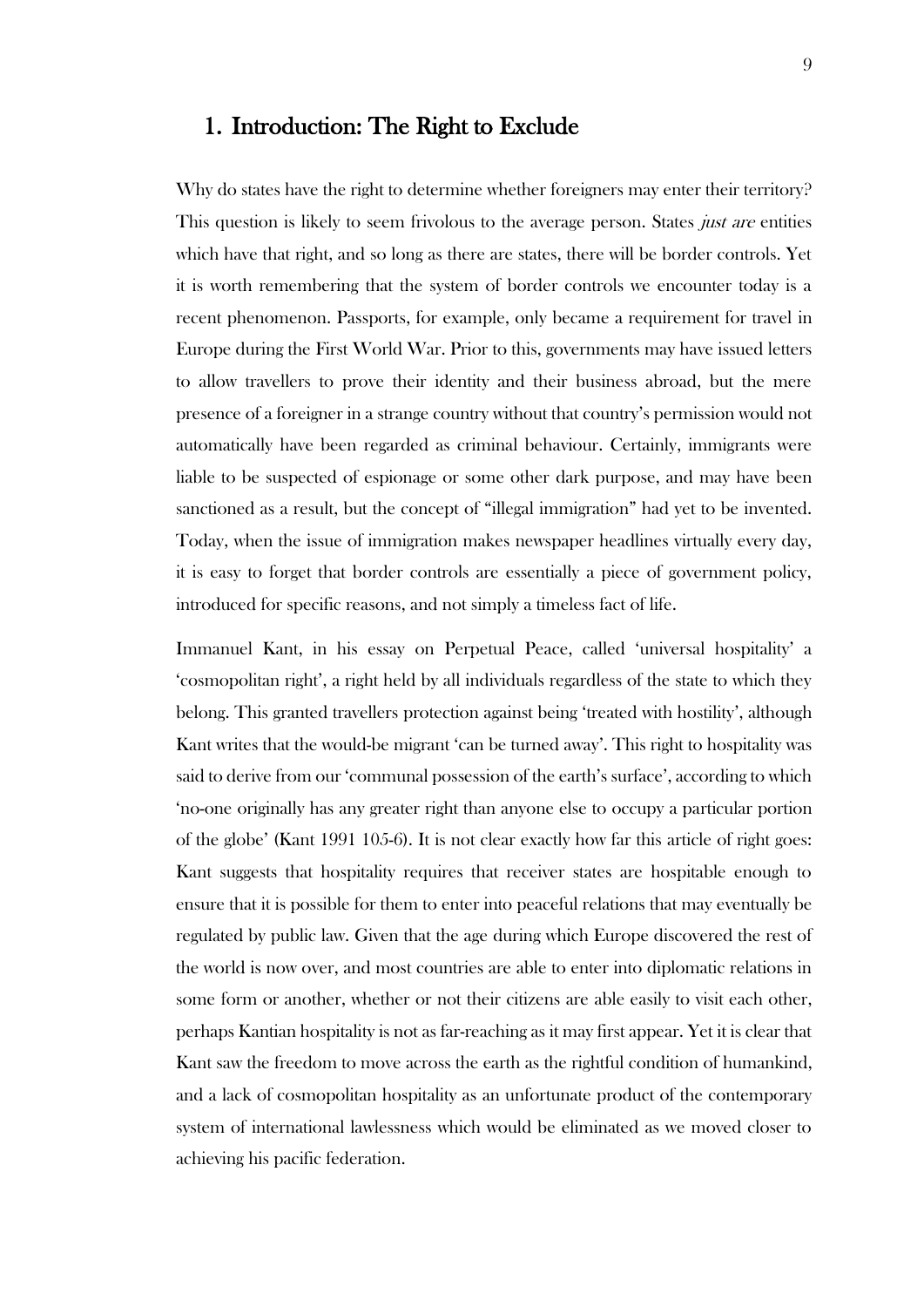In the English-speaking world it is scarcely possible to discuss the issue of immigration from a philosophical standpoint without mentioning the work of Joseph Carens. His 1987 argument for open borders stated what may have seemed an outlandish position in precisely the terms needed for the contemporary philosophical establishment to take his case seriously – Rawlsian, Nozickean and Utilitarian – and turned justifying the state's right to exclude, as well denying it, into subjects of mainstream philosophical activity. Carens emphasises, both in the 1987 paper and his recent book (Carens 2013), the Kant-inspired view that free movement should be considered a right, and that it is states which must justify their case for excluding migrants, not migrants who must justify their case to be admitted into states. For the purposes of this thesis, I follow both Kant and Carens by beginning from a presumption in favour of the freedom to move across borders. The subject of this chapter is thus the right to exclude, and not the right to immigrate. My aim is not, however, to defend the view that open borders should be adopted as policy; I merely wish to critique a certain form of argument in favour of the right to exclude.

In this chapter I shall focus on three approaches to the justification of the right to exclude: i) the realist defence, ii) the jurisdiction defence and iii) the self-determination defence. The aim is to demonstrate the merits of the self-determination defence from the perspective of liberal individualist political theory. This latter approach is attractive for those who wish to defend the presently predominant convention, in short, because if successful, it would allow them to defend states' claim to a discretionary right to exclude: the right to pick and choose immigrants according to criteria of their own devising. Moreover, it would do so for reasons acceptable within the dominant framework of liberal individualist political thought. The idea of collective autonomy is a powerful one. Autonomy is often held up as the primary value of the liberal ideology, and it is from this value that an entire system of individual rights and responsibilities is widely thought to derive. If groups of individuals, or institutions such as states, can be said to be autonomous in the same way, this would provide a robust justification for their rights. I do not believe that such a defence is in fact possible, and this thesis will go on to demonstrate the limitations of such forms of argument.

### <span id="page-9-0"></span>The realist defence

In the public discourse of the English-speaking world, the most prevalent argument against immigration (which is not the same as an argument against the *right* to immigrate)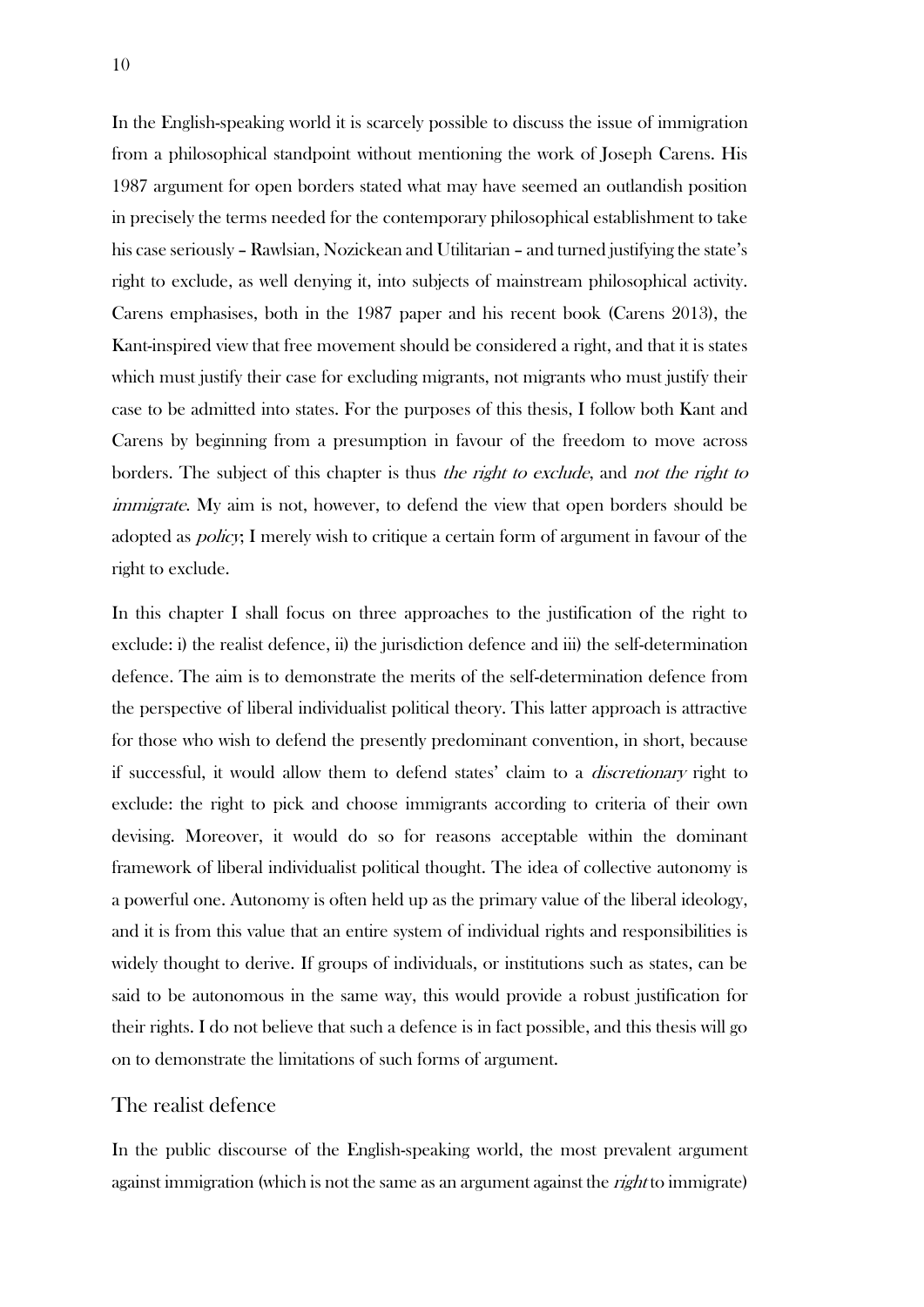is that immigration makes it more difficult for the "indigenous" population to find employment, and that it drives down wages at the lower end of the income scale. The typical response to such views is that, on the contrary, immigration is good for the economy; it helps businesses to create wealth and thus to create jobs. The assumption behind this debate is that immigration is purely a question for domestic policy to address. We set the rate of immigration in just the same way that we set the rate of taxation: by balancing, as far as possible, the various competing interests within our society. The interests of those *outside* our society, the very people who will be the primary subjects of immigration policy, do not enter into consideration except as means to our enrichment or objects of our distrust. This picture, insofar as it is accurately represents contemporary discourse, suggests that certain realist assumptions underpin policy-making on immigration.

Realism in international relations is a family of views which share in common the idea that states are best regarded as entities entirely concerned with their own national interest, and which play down the role of ethical norms in dealings between states and external actors. It was an ideology that enjoyed a long period of prominence in International Relations Theory, especially in the United States, beginning as a reactionary movement against the internationalism that was perceived to have failed in the outbreak of the Second World War, and continuing as a major current into the 1980s, where it saw a resurgence through the 'neorealism' of Kenneth Waltz. Realists tend to cite Thomas Hobbes as the father of their position. Hobbes took the view that individuals who did not live under a sovereign power were, as a result of their physical equality and their psychological propensity to seek advantage for themselves, necessarily in a state of war, and thus had 'a Right to every thing', a right do whatever they judged necessary for their own survival. Sovereigns, in turn, have no higher authority in their dealings with other sovereigns, and thus were equally in a state of war on the Hobbesian account. The strong conclusion Hobbes drew, arguably the most radical interpretation of the realist view, was 'where no Law, no Injustice' (Hobbes 1996 90-3): outside the authority of a sovereign, our domestic norms of political morality simply do not exist, as they are *constructed* by the power of the sovereign. Thus the sovereign would be entitled to treat foreigners in any manner he saw fit, which would of course include exclusion from the territory. The Hobbesian sovereign's condition of perfect right thus gave him full discretion over whom he allowed to gain entry into the territory.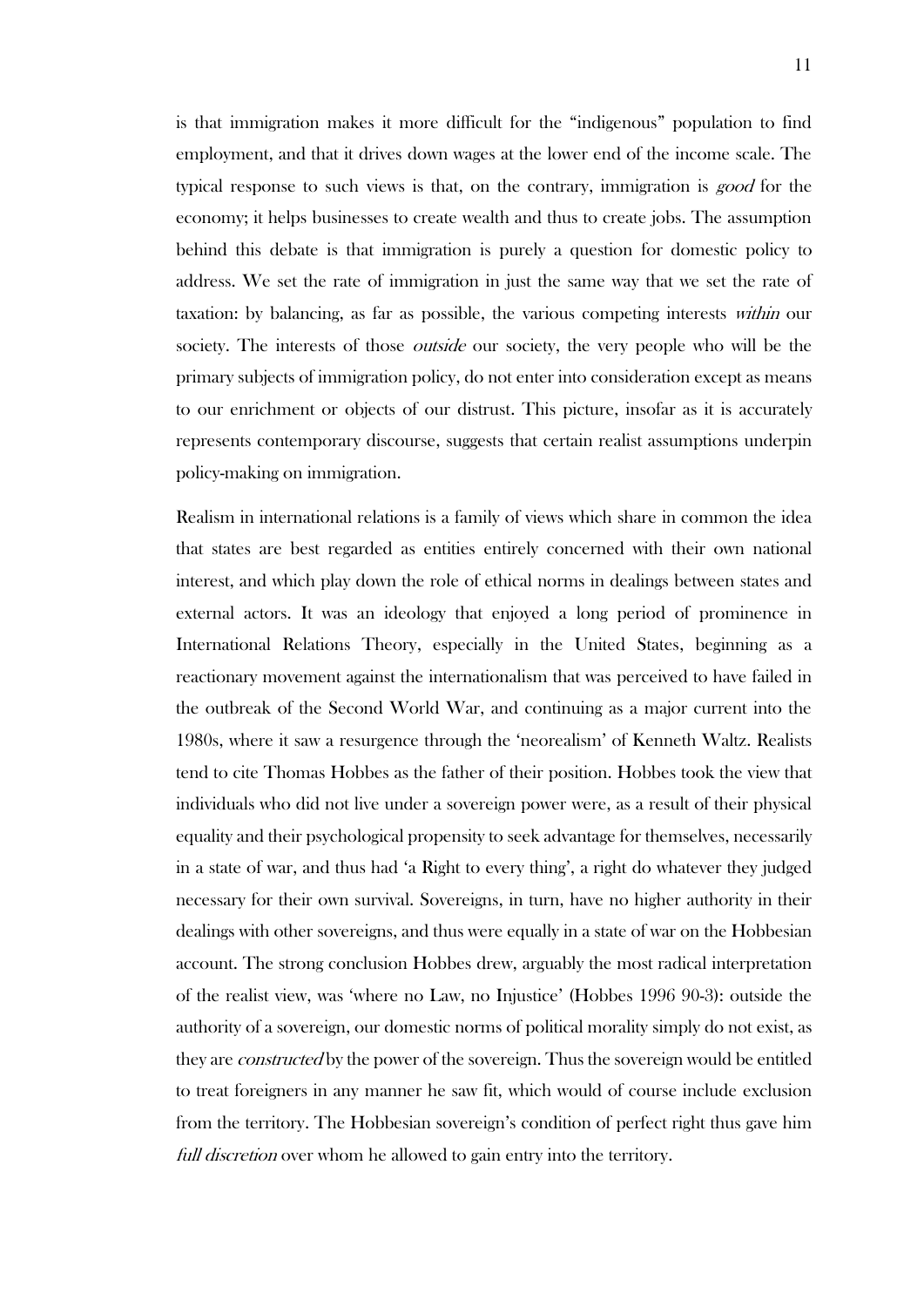The problem with this thesis is it requires one to hold a system of morality that is incongruous with the very core of our shared contemporary values. It is beyond the scope of the present project to explore the metatheory of politics and ethics, but suffice it to say that values thought of as "liberal" are so deeply implicated in our everyday moral thought that it would scarcely be possible for *people like us* to enter into productive discourse with anyone who believed he had no moral duties towards anyone outside of his own society or towards anyone designated an enemy of the state. This problem is explored with great sophistication in the later work of Bernard Williams. Williams endorses the Hobbesian, realist claim that the "first political question" should be 'the securing of order, protection, safety, trust and the conditions of cooperation' (Williams 2007 3), and condemns 'political moralism', the idea that political theory works out a system of ethical principles, and politics puts them into practice. He would doubtless thus come down on the side of realism rather than what might be called *naïve* cosmopolitanism in immigration debates (as opposed to a cosmopolitanism that limits its scope to liberal societies). It is simply pointless, he may have argued, to insist that all people are moral equals and thus have equal right to reside anywhere on earth, given that different societies exhibit a wide range of moral outlooks, many of which are dominated by values like allegiance and social trust.

Yet even Williams does not think that the story stops with Hobbes. The first political question requires not just a solution, but an 'acceptable' solution. Liberalism, notably in the person of Kant, advanced on the Hobbesian thesis, arguing that even if the state of nature is a state in which individuals may do anything they judge necessary for their preservation, once sovereignty is established, we enter a new condition, a status iuridicus, in which our moral sense can come to fruition. Even if we believe that the moral sphere is an outgrowth of political activity, carried out through particular institutions, we cannot then switch off our ethical norms when we turn our gaze outside of our own society. For Williams an acceptable answer to the 'first question', so long as we are liberals, will involve conditions on the ways in which states are allowed to treat strangers and enemies. History happens to have turned out such that "we" do in fact share a "liberal" outlook (where "liberal" is understood in the broadest sense and not as any comprehensive doctrine, and "we" can essentially mean whatever we take it mean, but at the very least stands for the sort of people reading books on political theory in English). That persons are worthy of respect, that their interests matter, simply because they are persons, is a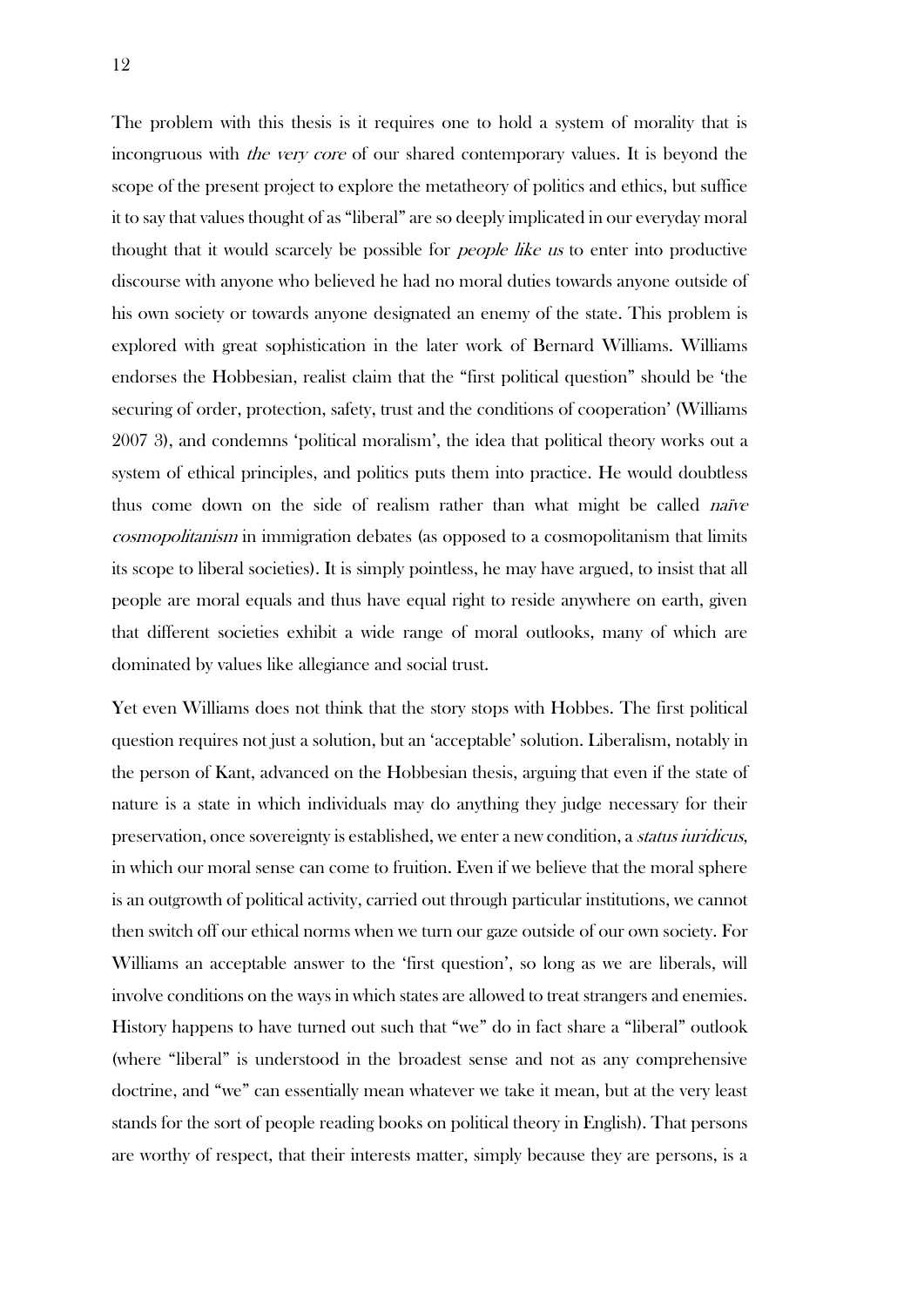core feature of the prevailing morality, and one from which we cannot easily distance ourselves without losing part of our modern identity. Thus for us the extreme interpretation of Hobbes – that we can do no injustice in our dealings with foreigners – should be regarded as belonging to a bygone era, and cannot be treated as an acceptable position. 'There is no route back from reflectiveness', as Williams puts the point elsewhere (Williams 2006 163). I do not believe Williams' own version of realism has determinate implications for the right to exclude: certainly we would not have the resources to criticise the exclusionary policies of illiberal societies on this account, but there is room for an internal debate within liberalism regarding whether exclusion is compatible with liberal principles.

Contemporary realists offer a more 'acceptable' approach. John Mearscheimer has argued that the duty of states to secure the safety of their citizens (the first political question), is simply impossible to fulfil without adopting an aggressive stance against foreign powers and nationals, and striking first to achieve every possible advantage. 'The structure of the international system' he argues, 'forces states, which seek only to be secure nonetheless to act aggressively towards each other' (Mearscheimer 2001 3). This is, in a sense, a moralistic form of realism, in that it attempts to justify realpolitik in international relations to the liberal mainstream, through premises Mearscheimer believes they ought to be able to accept. If we take the Hobbesian analogy between the state of nature and the international situation seriously, states ought to seek every advantage, because it is *the only way* to secure themselves against other states seeking to do the same. To implement this view in defence of a full, discretionary right to exclude would be to argue that without the authority to prevent foreign nationals from entering the territory *without justification*, it would be impossible for the state adequately to respond to the 'first political question'. This now becomes a problem for empirical public policy and sociology. But the view does not seem particularly plausible. Even if borders are porous enough that various outsiders who wish to do harm to citizens are able to enter, the danger is not an existential one; it is not the case that the state necessarily ought to adopt a general policy of "exclude first, ask questions later" on pain of failing adequately to protect the security of its citizens. Security may provide a valid reason for exclusion on a case by case basis, but it does not give the liberal state a free hand to exclude whomsoever it likes without justification. The threat to security is simply not so grave that it cannot be managed in a way that respects the interests of would-be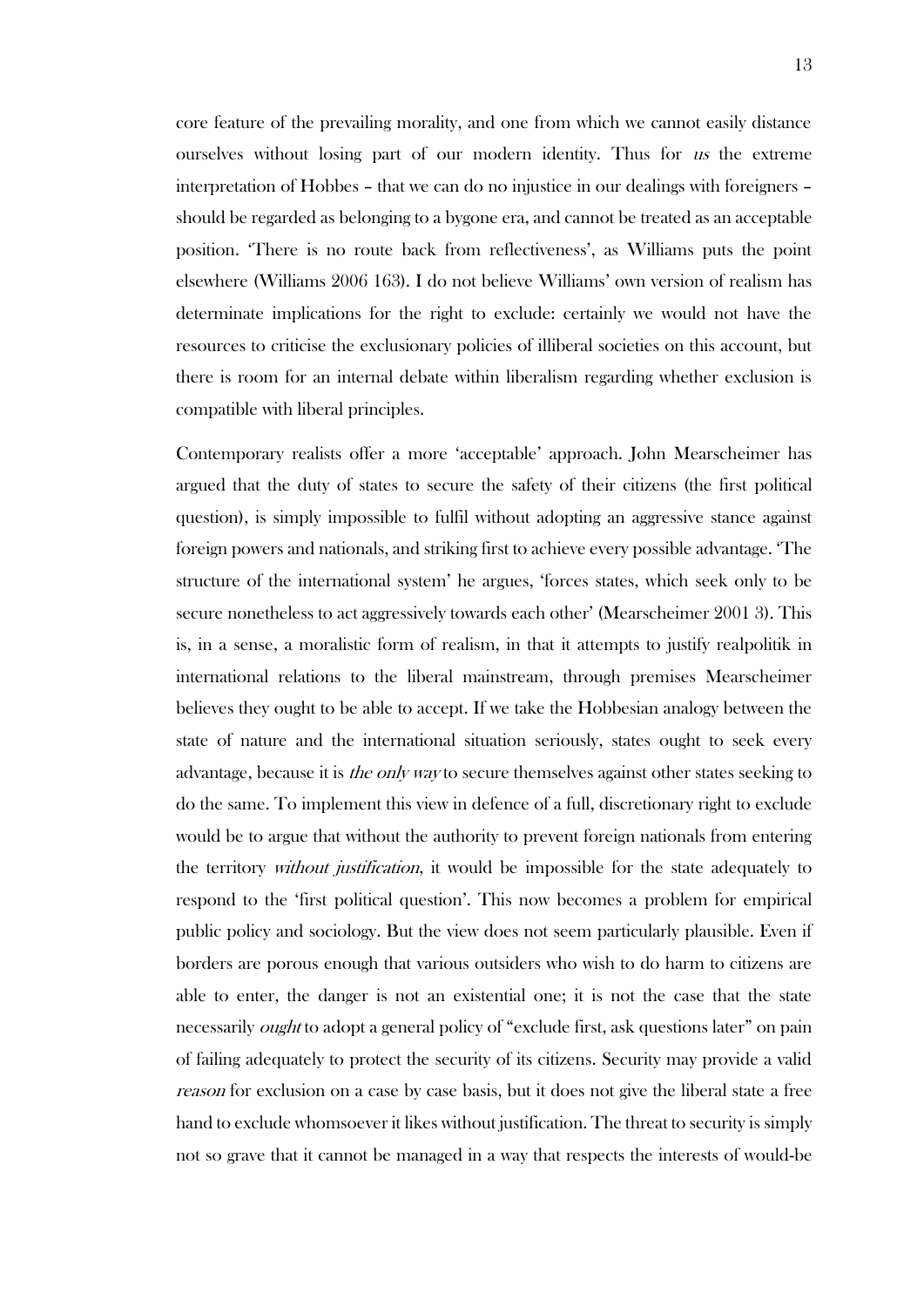immigrants, through for example, targeted policing rather than blanket suspicion. After all, the state would be able to protect the security of its citizens more effectively if it imposed nightly curfews and employed a secret police force to monitor citizens' every move. But this would be too great a cost in terms of the *other values* contemporary liberals take to be necessary conditions for the state to answer the 'first political question'. Many liberals would take a similar view of a discretionary right to exclude – in any case, that is the debate that needs to be had. Mearsheimer has thus failed to provide a case which both bypasses the debate surrounding the right to exclude as a problem within liberalism, and is cogent from a liberal perspective.

### <span id="page-13-0"></span>The jurisdiction defence

It has been argued that states must have the right to exclude because states are essentially entities that assert jurisdiction over territory. This assertion is potentially questionbegging. Simply to claim that states have the right to exclude because it is in their nature is no argument at all, since it presupposes this nature, as presently conceived, is good. If it is in the nature of states to have the right to exclude, but this right is determinately not a right they ought to have, then we might equally conclude that states ought to be replaced by something other than states, perhaps like states in every respect apart from their possession of this right. One way of avoiding circularity is therefore to argue that some *good feature* of the state is dependent on its ability to exclude.

Michael Blake (2013, 2014) takes a different approach. He describes his method in the following way:

I take for granted that states exist, and that they have certain characteristics without which we would not describe them as states — but not, of course, that they have any right to exclude. I want then to ask what, in these characteristics, might be invoked as the ground for a collective right to refuse would-be immigrants. (Blake 2013 109)

It may appear from this description that he makes exactly the mistake just described. Yet he does not, since he does not derive his conclusion from *the idea* of the state, but from the obligations we have when living under states. It remains open to a detractor to claim that the state should not exist – the argument is simply that so long as states exist, they have the right to exclude. He takes it to be a virtue of the approach that it does not rely upon asserting any particular good that is served by exclusion, as it is always possible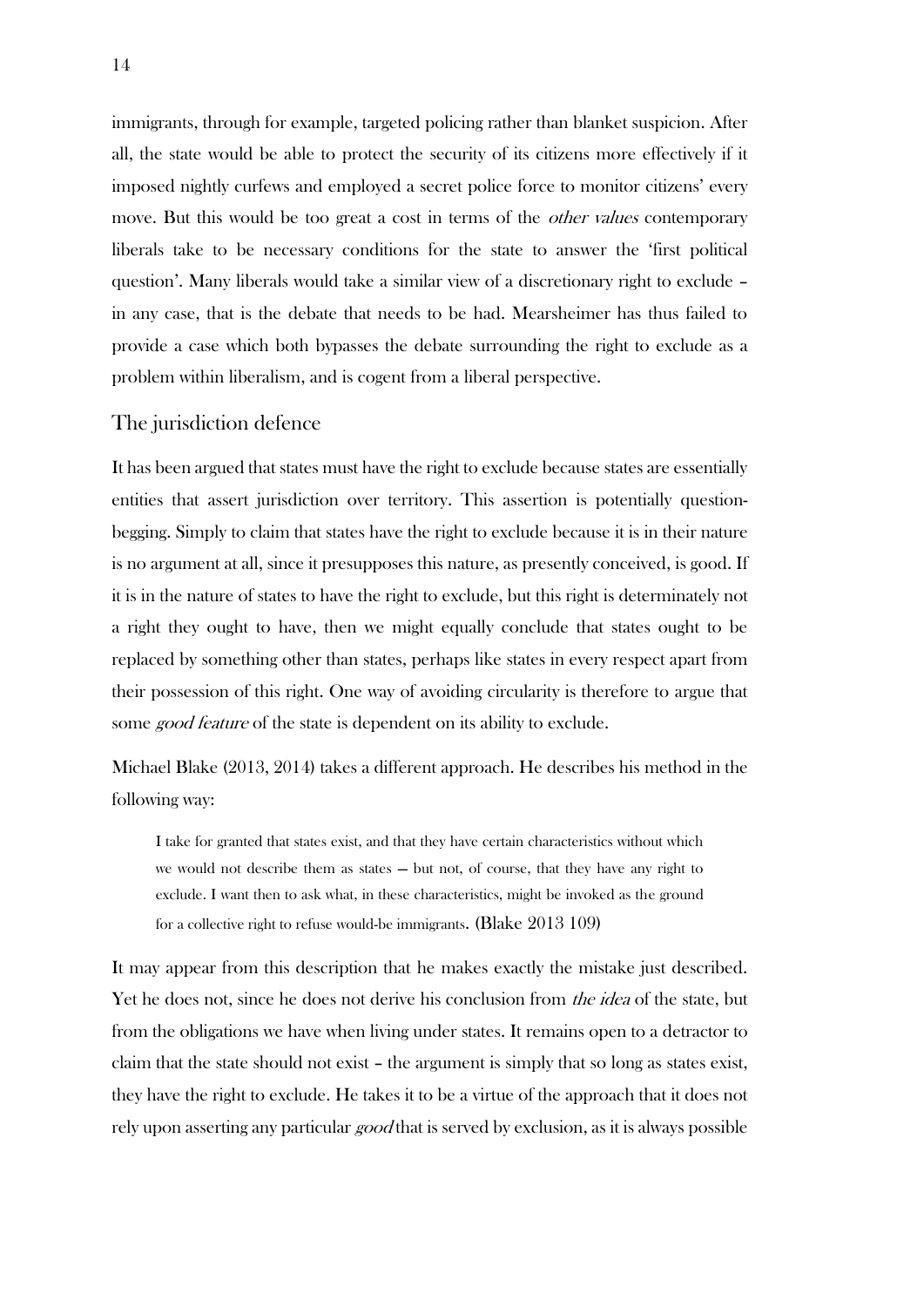to deny that our interest, as citizens, in that good is not important enough to generate <sup>a</sup> right. Blake's argument can be summarised as follows:

- 1. The state's territory marks out a jurisdiction within which its laws are effective
- 2. If an immigrant crosses into the territory, she puts its inhabitants under an obligation to extend legal protection to that immigrant's basic rights
- 3. Individuals have the presumptive right not to be placed under an obligation without their consent
- 4. Therefore the current inhabitants have the right to prevent the immigrant from placing them under this obligation, by preventing her from entering the territory.

The first premise is uncontroversial, it is merely descriptive and therefore does not threaten any circularity. The second premise is supposed to follow from the first. The third premise is a principle posited by Blake, for which he admits he 'cannot provide an adequate justification' (Blake 2013 115). While we are often placed under obligations without our consent, this is because, on Blake's view, they arise from other standing obligations. Obligations are limits on our freedom; they prevent us from doing whatever we would do in absence of the obligation. Blake believes it should strike liberal readers as plausible that freedom ought not to be curtailed without warrant. The conclusion then follows directly from the second and third premises. The argument has several merits. Blake's observation that the state is a 'territorial and legal community' (Blake 2013 104) is a powerful one, because it provides an answer to the cosmopolitan challenge: if we accept the Kantian idea that no one has a greater claim to occupy any portion of the globe than anyone else, why should borders – these borders – have moral significance? The state has the right to defend precisely its actual borders, Blake argues, because it is precisely these borders that demarcate the extent of its jurisdiction. The extent of that jurisdiction may well have been smaller or larger if history had gone differently, but it is the very existence of lines separating one jurisdiction from another that is salient on this account. It also provides a reason for excluding immigrants that the immigrant herself ought to be able to accept, and thus is much more appealing from a liberal individualist standpoint than the "might-makes-right" realist position.

The first thing to note is that this argument does not justify a *full discretionary* right to exclude. We do not have an unqualified right to prevent others from placing us under obligations, but rather a *presumptive* right. Thus, competing claims have to be taken into consideration. If a would-be migrant's rights were inadequately protected in the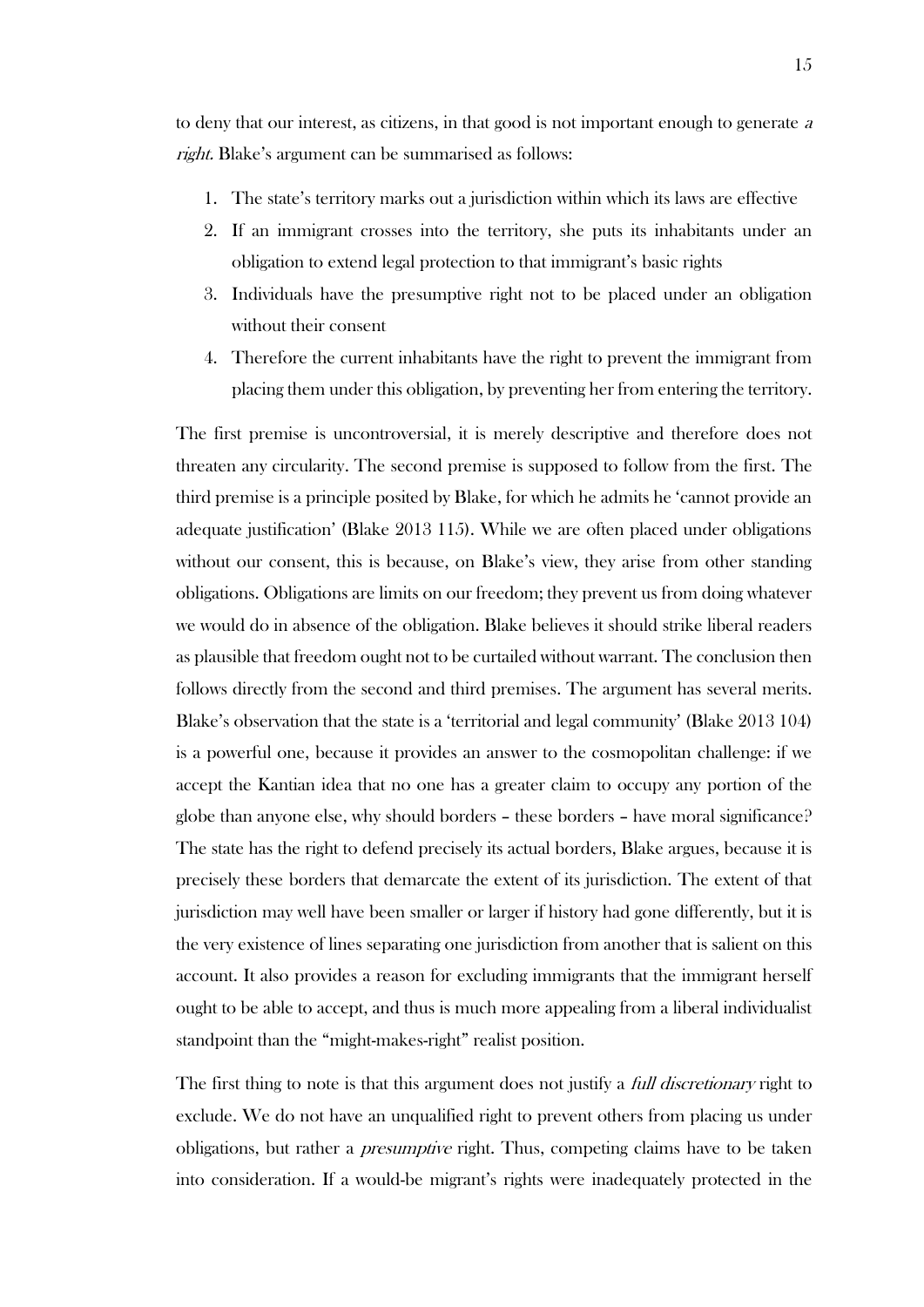donor state, the citizens of the receiver state would not be able to complain that the migrant was imposing obligations upon them, as the migrant would have a standing claim to have her rights protected, which the receiver state would have a duty to uphold. This would mean refugees as defined by the  $1951$  Convention<sup>1</sup> would certainly be exempt from exclusion, as would, plausibly, citizens of countries rendered unsafe due to war, and citizens of states whose institutions are too weak to be relied upon to uphold their human rights. Blake acknowledges the theory is 'unable to defend the right of the government to exclude would-be immigrants from much of the world', and thus defends 'rather a weak' (Blake 2014 533) conception of the right to exclude.

Blake clearly regards the third premise as the most controversial and spends the bulk of his 2013 paper defending it. I do not wish to challenge it, but I do believe it stands in need of clarification. When Blake claims we have a right not to be placed under obligations without our consent, what kind of right is it? In Hohfeldian terms, should we regard it as a claim, or merely a privilege? In other words, are others under a duty to ensure I am not placed under new obligations without my consent, or are they merely under a duty to avoid placing obligations on me if possible? It must be the latter. Blake's argument is that 'someone who imposes an obligation on me is…impinging on my freedom' (Blake 2013 115, emphasis added), and thus they have *no right* to enter the state's territory without consent. Here we clearly see the Hohfeldian jural correlatives, "freedom/privilege" and "no right". To have a privilege to do something is to have no duty not to do that thing. This is our situation in Blake's case: because the immigrant's rights are adequately protected elsewhere, I simply have no duty to take on the obligation of protecting her. We may question, therefore, why some third party, the state, has the right to intervene – violently, as Carens reminds us<sup>2</sup> – to defend my privilege.

Privileges in the law can be viewed as the space of legitimate action left "between" particular prohibitions. Given that the state can enforce those prohibitions, one might think that the state does in a sense enforce privileges. Yet those prohibitions must be couched in terms of claim-right violations. I have the privilege to whistle outdoors in a

<u>.</u>

<sup>1</sup> 'Any person who… owing to well-founded fear of being persecuted for reasons of race, religion, nationality, membership of a particular social group or political opinion, is outside the country of his nationality and is unable or, owing to such fear, is unwilling to avail himself of the protection of that country; or who, not having a nationality and being outside the country of his former habitual residence as a result of such events, is unable or, owing to such fear, is unwilling to return to it', 189 UNTS 137/ [1954] ATS 5, available at: http://www.ohchr.org/Documents/ProfessionalInterest/refugees.pdf, retrieved 9 August 2016

<sup>&</sup>lt;sup>2</sup> 'Borders have guards and the guards have guns', Carens 1987 251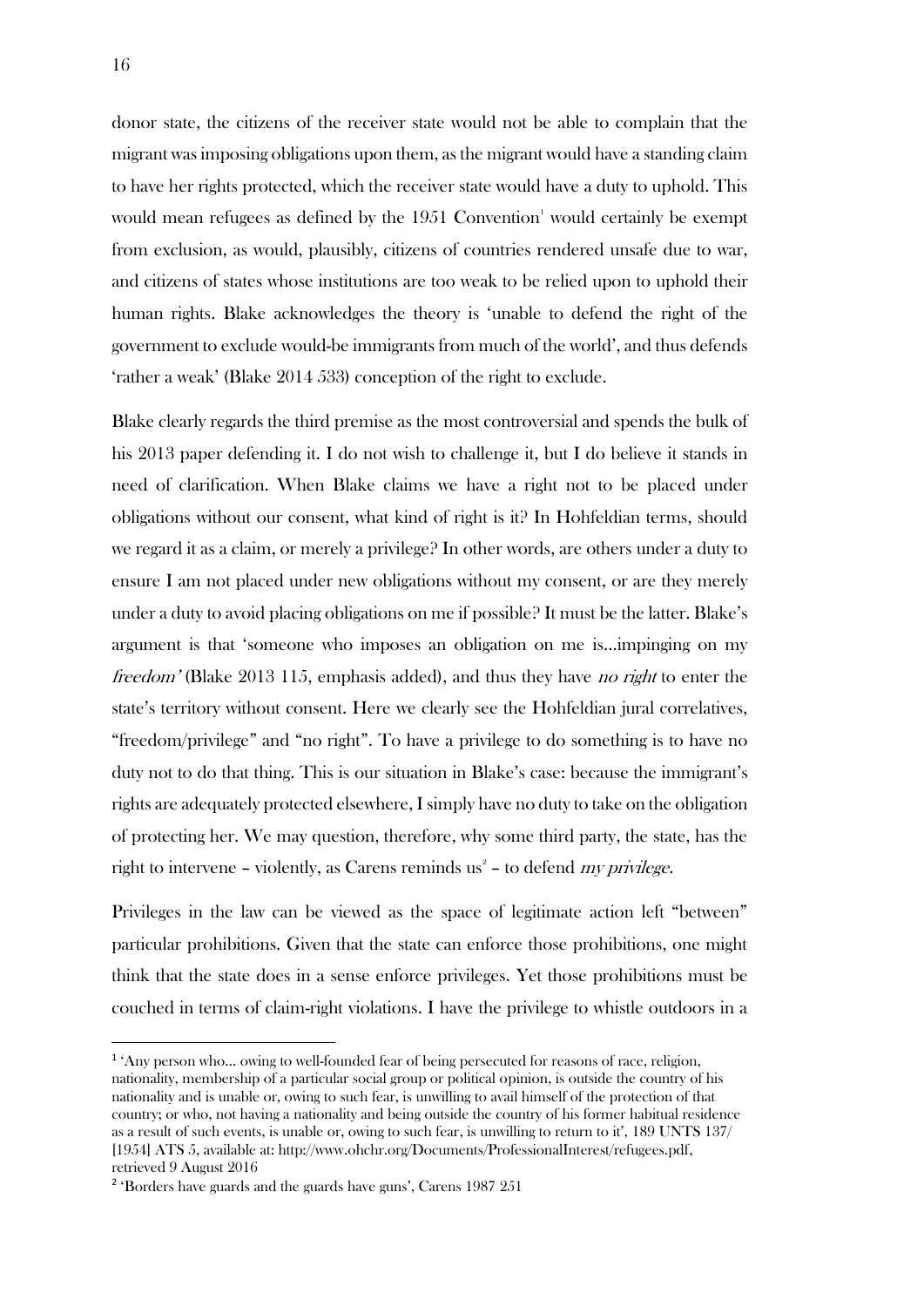public place. If you accost me and threaten me with violence if I do not desist, the state might charge you with harassment or some other offense: harassment law can be seen as a protection of my claim-right not to be threatened when going about my legitimate business. It could not, however, punish you simply for denying my freedom to whistle in public. Thus we cannot say that the state, as lawgiver, may enforce individuals' privilege not to have obligations placed upon them, because we would have to show there were enforceable claim-rights which would have the effect of creating the space for this privilege. Yet the obvious candidate – the right to exclude – is exactly what we are trying to justify.

The problem I wish to focus on is this: the transition from Blake's first to his second premise is essentially a non sequitur. It assumes that it is we, the inhabitants of the state, who are under an obligation to make the state's laws effective. Clearly this is true to a certain extent: we are obliged to obey the law, and thus to make it effective. But this is a passive obligation, to 'respect' the law, and not an active obligation, to 'protect' and 'fulfil' the law (I follow Blake in invoking this three-part formula). Our passive obligation simply to refrain from breaking the law does not seem to change with the number of people who enter the territory. Rather, it is the supposed obligations to 'protect' and 'fulfil' the law in which Blake is interested. We are obliged, as citizens of the state, to create and sustain institutions that will protect and fulfil the rights of anyone who enters the territory. To whom, however, is this obligation owed? There can only be two plausible options: either we owe it to the state, or we owe it to each other. To my mind, the first of these looks immediately the more plausible. We are obliged by law, on pain of punishment, to pay taxes, and to participate in certain official capacities (for example as jurors) in order that the *state* can meet its obligation to protect and fulfil human rights within the territory under its jurisdiction. If this view is correct, then on entering the territory, it is not the case that the immigrant imposes an obligation upon me, but rather, she imposes it upon the state, and the state imposes a corresponding obligation upon me to pay taxes and contribute in official capacities, now to a greater extent. Thus, as I am not the patient of the immigrant's imposition, nor may I be the agent of retaliation to defend my privilege.

The state, however, is the patient of the immigrant's action. Thus it may seem easy to claim that the state ought to be able to assert its freedom in this regard. Yet we must be careful: the state is not an individual. Should we regard it as having a privilege-right not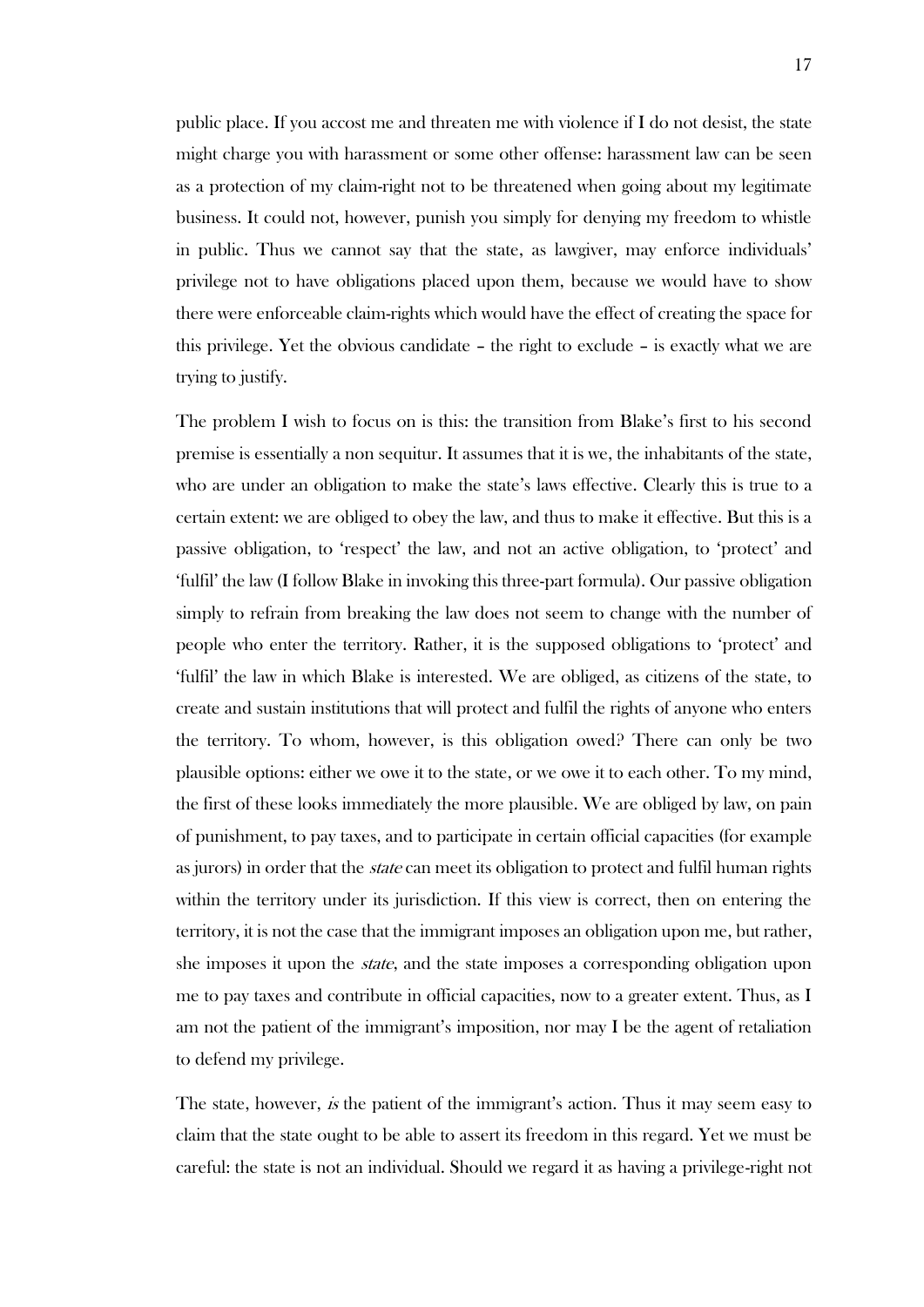to have obligations imposed upon it? If we are Hobbesians, the answer is surely yes: for Hobbes the state's privilege is unlimited, it has a right to everything. Yet for liberals such as Blake, this would be question-begging. If we accept some premise to the effect that rights can only be justified through reference to individuals – either to their special status as autonomous beings, or their interests – then it becomes more difficult to assert that the state has such a privilege. We may try to argue that the obligations that are imposed on individuals as an *indirect* result of the immigrant entering the territory can ground the state's right to exclude instrumentally. Respecting a group right, we might argue, serves the good of ensuring individuals do not incur such obligations. Yet this cannot be argued from the perspective of rights-based morality, as the state is supposed to be entitled, by virtue of its status as protector of rights, to impose obligations on its citizens, thus they have no particular complaint. And from the perspective of interest-based morality, it is not the case that the costs imposed on individuals, in terms of higher taxes and perhaps a loss of leisure time due to public service are of sufficient importance to justify the state's right to exclude *instrumentally*. The would-be immigrants will doubtless incur similar costs as a result of their exclusion. Furthermore, as Blake notes, the immigrant may 'actually be a financial blessing' (Blake 2013 115) to the receiver state. This would have to be weighed in a balance of competing claims, and it is unlikely the claims of denizens would be sufficiently strong.

We may however, take the view that citizens have obligations to *each other* to ensure that rights are adequately protected on the state's territory. It is a widely accepted liberal premise, handed down from Kant, that individuals have an obligation to associate with one another, in order to form a state capable of defending their rights, and thus, we might think that by extension, the state's duty to protect and fulfil rights in its territory is actually in some way derivative from the duty of individuals. I am sceptical of this claim. We can accept that in theory, individuals in an extra-judicial condition would be obliged to found a state in order to protect their rights, but deny that in the condition in which we actually find ourselves, this duty is in some sense active, behind the scenes. Once a state is created, it exists as a corporate entity, distinct from its individual citizens, with powers and obligations independent of them. Historically, rights protections are concessions won from the state by the people. We can regard them as owed to citizens because of the state's status as dominator, rather than deriving the state's duty from the obligations of individual citizens in an imaginary pre-political condition.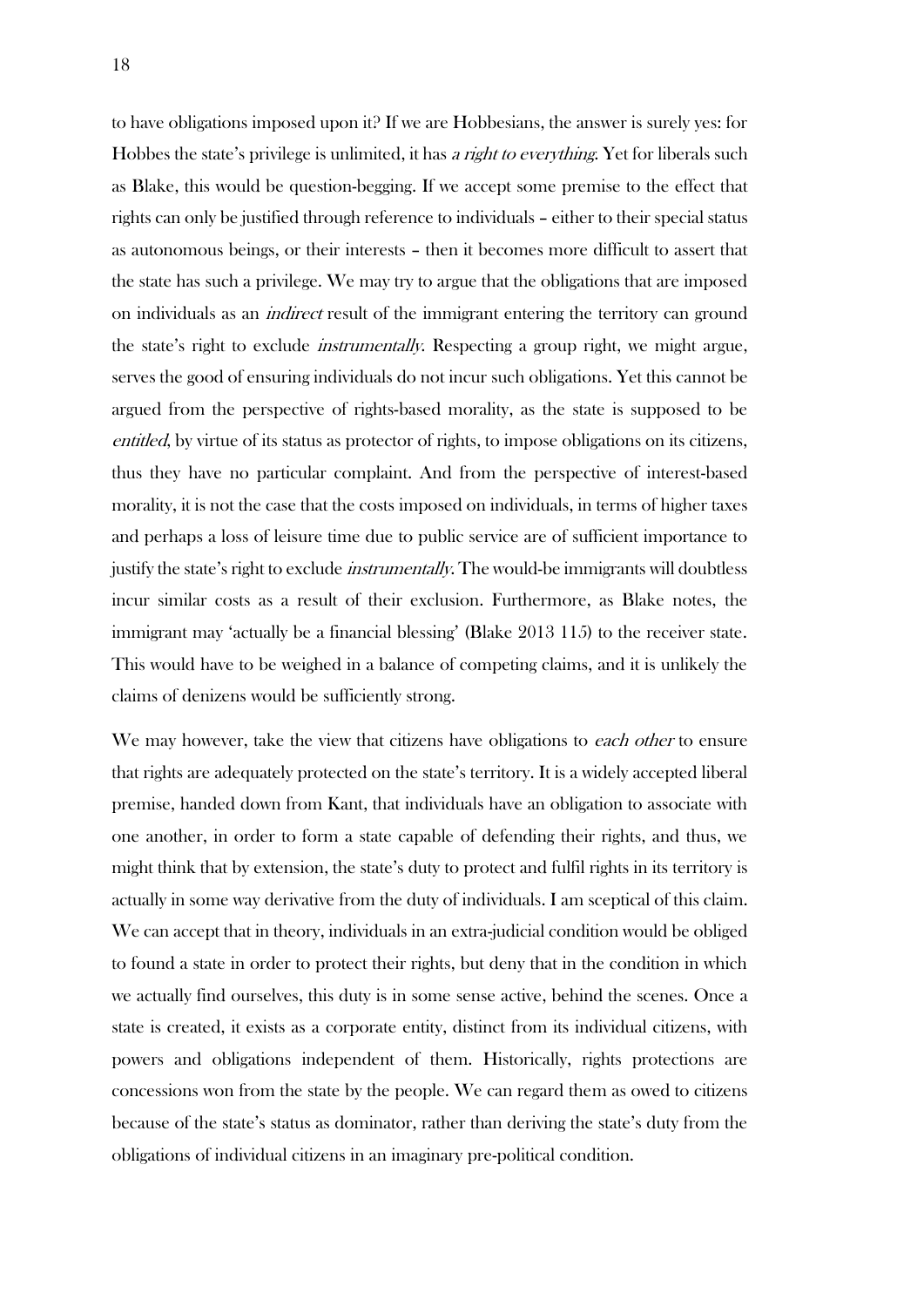If the state is required to defend rights in order to justify its power, one might argue that if the state failed to defend the rights of immigrants, it would be rendered illegitimate. On some views, this would have the further corollary that the people on its territory would be compelled to found a new state. In that sense, the people's 'latent sovereignty' (see Grimm 2015 67-77) would arguably mean immigration *really* did put them under an additional obligation, the obligation to found a new state that will uphold the rights of those immigrants *should the state fail* to protect their rights. Yet this argument faces a form of "boundary problem": the state having being declared illegitimate, who is to say what constitutes the political community upon that territory? In Kant's imaginary pre-political condition, it is not the case that individuals are required to form a single state. They could, if they chose, form several states, freely determining their membership as voluntary associations. Similarly, only the existing state marks out the boundary of Blake's 'territorial and legal community'. As he is deliberately silent when it comes to pre-political criteria of group membership, wishing to avoid grounding the right to exclude in an ascriptive account of nationality, the theoretical dissolution of the state would mean the dissolution of the polity. We cannot, therefore, say that obligations of this kind are imposed on any particular individuals, thus no one has a justified complaint.

In any case, the more fundamental point is this: if it is citizens who have obligations imposed upon them *directly* by immigrants, Blake has given us no reason why it should be *the state* that has the right to exclude. As a third party entity, it has no duty to enforce privileges, and thus any harm done to immigrants in the course of defending the privilege would be unjustified.

### <span id="page-18-0"></span>The self-determination defence

The realist defence had the advantage of purportedly being able to justify the kind of discretionary right to exclude that most modern states actually enjoy. The state is regarded as Hobbes' individual in the state of nature, who possesses the right to 'seek, and use, all helps and advantages of Warre' (Hobbes 1996 92) against all those outside its bounds. This fits well with attitudes about the importance of security which, worrying, are becoming increasingly prevalent at the time of writing, and which might be called the "fortress" approach to border controls. The problem with this view is that it is anathema to the core of prevailing morality. Individuals have moral rights in the face of states. Liberals tend to reject the thesis of international anarchy in favour of the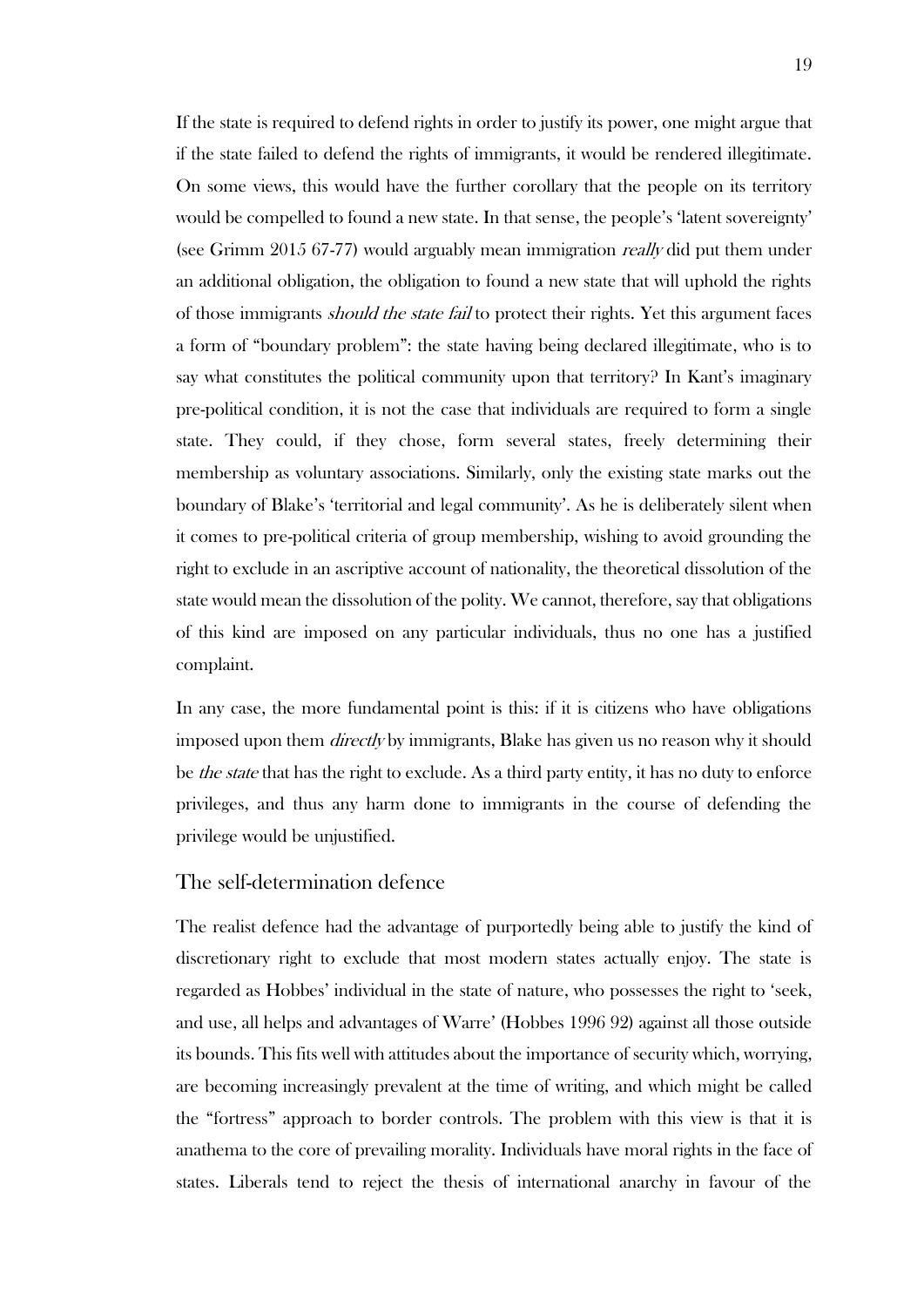international human rights tradition. States do not enjoy the right to do anything they judge necessary for their survival. We only value the interests of states because they ultimately serve the interests of their individual citizens, and the survival of a given state may not be in the interest of its citizens if that state is extremely bad at defending their rights. Furthermore, there have to be some objective constraints on what counts as a reasonable judgement of necessity, which also take account of the competing claims of individuals outside the state.

In contrast, the jurisdiction view does (in theory at least) pay adequate attention to the rights of individuals; it functions by asserting a right not to be placed under unwarranted obligations, and squares this right against the interests immigrants have in entering the territory. Thus individual migrants are invited to accept that their claim to enter is not as strong as they thought. It is therefore eminently acceptable from a liberal individualist perspective. Its faults are that it can only justify a very limited right to exclude and that, as stated, it suffers from an explanatory gap between the assertion that *states* have certain rights and duties, and the assertion that individuals have them. In order to endow the state with the same kind of moral status that it has in the realist tradition, the view suggests that the state is the collective endeavour of individuals. When a state enacts an exclusionary policy, it seems Blake thinks of this as individuals *collectively asserting* their right not to be placed under new obligations. Yet he needs to say more about why the state should have the right to be the agent defending individuals' supposed rights in this way.

The self-determination view can be seen as a remedy against the failings of both these approaches. It asserts precisely the collective autonomy that seems to be an assumption of the jurisdiction view, thus giving the state the same kind of moral personality it has under realism, while remaining within a liberal individualist framework. If such a form of argument could be successful, it would be capable of justifying a system of exclusionary policies that were very close indeed to the status quo. To friends of the status quo, it is thus an extremely attractive view. To its enemies, it is the view most urgently in need of being debunked. The idea of collective self-determination is one that plays a key role in the history of international morality, and features prominently in the founding documents of the international human rights tradition. Yet it is a difficult concept to pin down, and is employed in markedly different ways by different theorists in different contexts. Allen Buchanan defines self-determination as 'the making and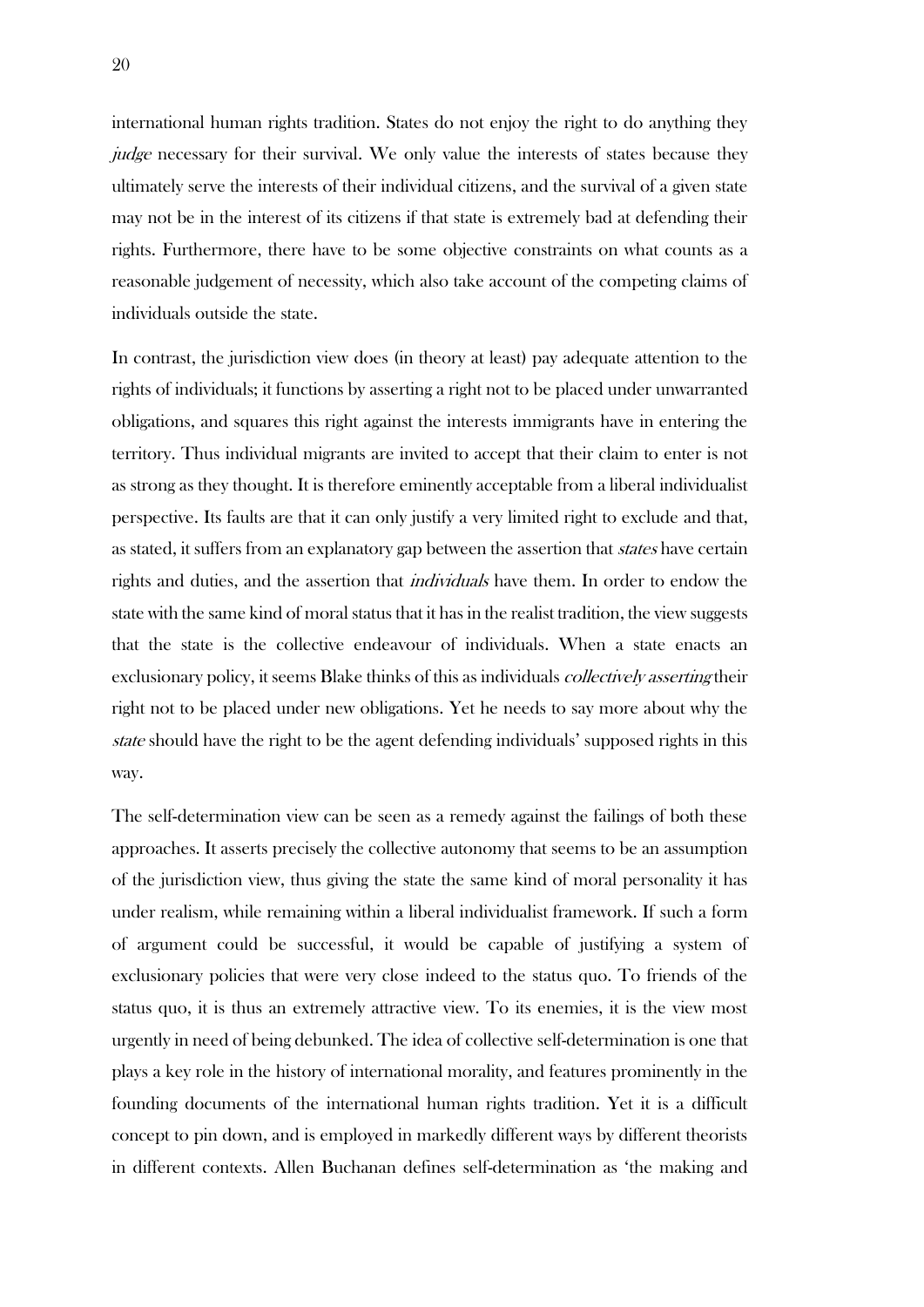implementation of significant decisions concerning the political life of the group that can be attributed to the group' (Buchanan 2016 450). On this definition, then (which I do not mean to assert should be considered canonical at this stage), to state that a group had a right to self-determination would be to assert its right to make political decisions for itself. Arguments for the right to exclude made on the basis of a right to selfdetermination take many forms, but the basic claim goes something like this: if a group has the right to make political decisions for itself, a key area of competence must be its ability to make decisions about the composition of the group that constitutes the 'self'. The group thus has the right to control membership, which given certain assumptions about the link between membership and territorial presence, would provide a case for a *discretionary* right to exclude: it provides a justification for the group's power to *choose* whom it wishes to admit.

The idea of collective self-determination is a feature of international morality which developed principally in the context of national liberation struggles in the face of imperialism. There has been some debate among both jurists and political theorists whether the right ought to apply only in cases of decolonisation, or whether it could also justify a right to succeed for sub-state groups of other kinds. In the 1990s, several authors developed normative theories of self-determination in the context of secession, a reflection, perhaps, of the key challenges facing the international community at that time: the conflicts ensuing from the breakup of the former Soviet Union and Yugoslavia. Several of these theorists, most notably David Miller and Christopher Heath Wellman, have more recently gone on to apply their theories of self-determination to the debate surrounding immigration - arguably the most pressing political question of the present era. This thesis will thus return to the earlier question: what justifies the right to collective self-determination itself? In doing so, it will be necessary to clarify the concept of collective self-determination. The concept, as applied from the perspective of liberal individualism, faces certain determinate limitations. These limitations mean that it cannot legitimately be invoked to justify the right to exclude in the way many liberal individualist theorists might hope. Or so the thesis will argue.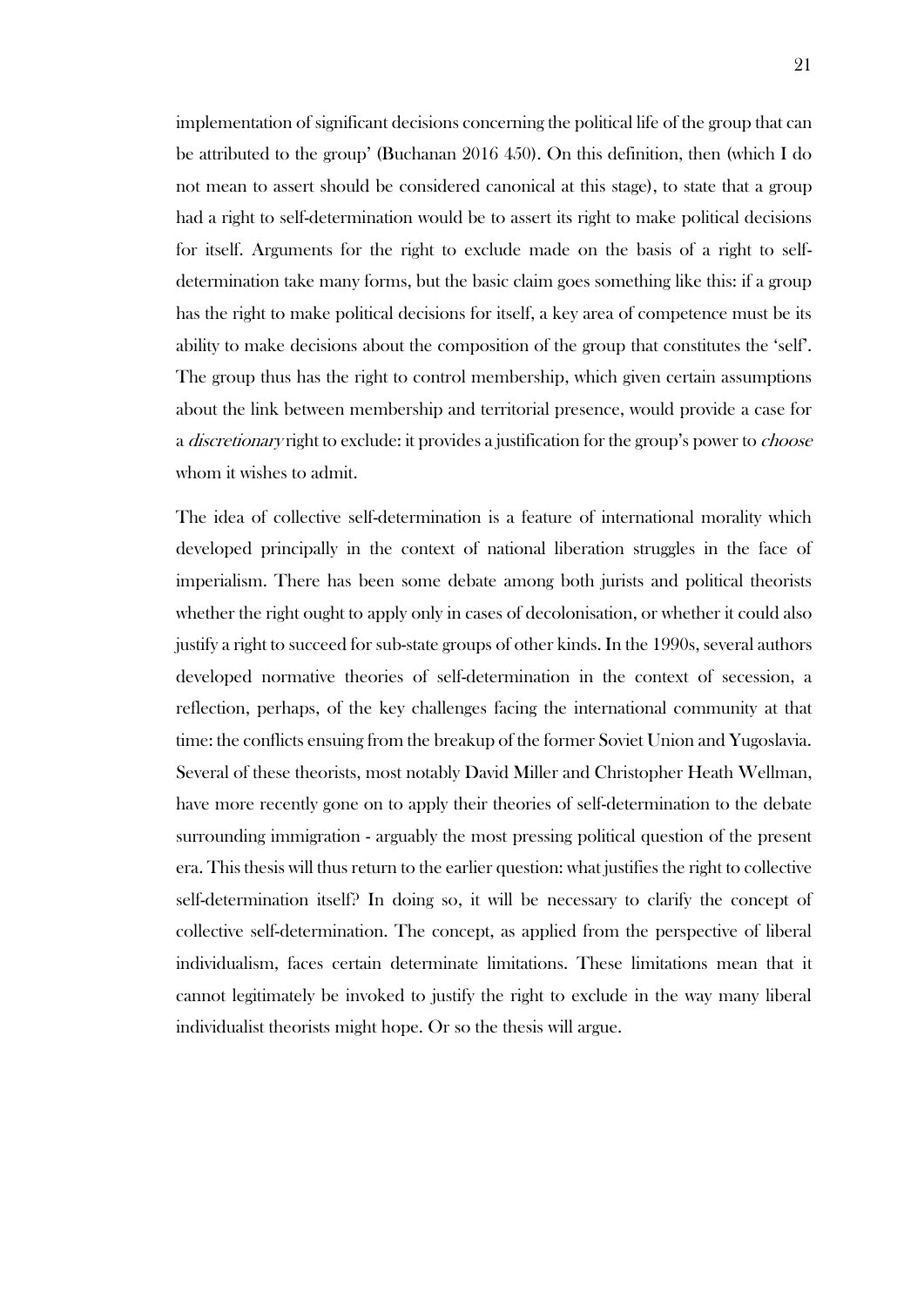### <span id="page-21-0"></span>2. The Right to Collective Self-Determination

The idea of a right to collective self-determination has a specific history. This could be said of all putative rights, but unlike, for example, the idea of a right to property, its emergence is recent, and its relationship to material circumstances is quite manifest. Although it came to be recognised as a principle of customary international law at an earlier time, a key moment in its development was the international community's recognition, in the decade following the Second World War, of the importance of facilitating the process of decolonisation.

The International Covenant on Civil and Political Rights, adopted for signature by the UN General Assembly in 1966, declares a right to self-determination in the following terms:

All peoples have a right to self-determination. By virtue of that right they freely determine their political status and freely pursue their economic, social and cultural development.

This document and its companion, the International Covenant on Economic, Social and Cultural Rights, thus gave it the status of a human right. Unlike the other rights declared in the founding documents of the international human rights tradition, however, it was not ascribed to individuals, but only to a certain kind of group: "peoples". The proper site, scope and content of the right remain a matter of some debate among jurists, with Antonio Cassese observing that 'the principle neither points to the various specific areas to which the law should apply, nor to the final goal of selfdetermination' (Cassese 1995 320).

This is not, however, a thesis in international legal theory, but in political philosophy. What, if anything, could justify the assertion of a *moral* right to collective selfdetermination? Allen Buchanan believes that no such positive justification can be given; there is no *prima facie* right, but only a remedial right in the face of injustice (Buchanan 1997). He is among a number of scholars, both philosophers and lawyers, who believe that the good embodied by a stable international order, protected against the threat of "balkanisation", outweighs any good that might be achieved by acknowledging a right to self-determination. I do not wish to address this argument here, however: I will not take up the task of demonstrating that there is a positive right to self-determination. The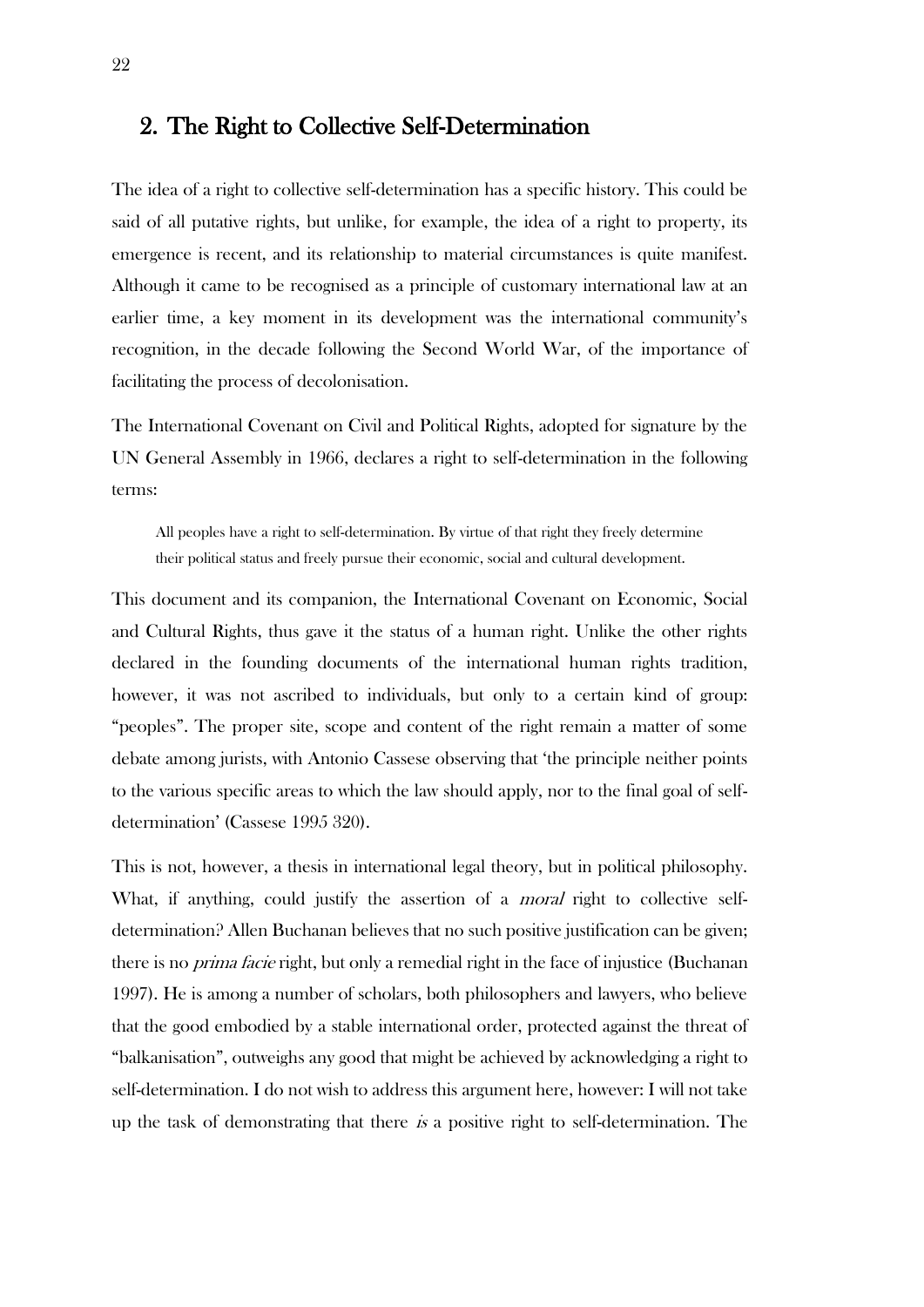interest of the present project lies rather in addressing a particular form of argument advanced in favour of a right to collective self-determination.

Indeed I do not wish to begin by defending my own view on the proper site, scope and content of the putative right to self-determination, beyond what is necessary to define the subject area, as will be seen in what follows. Rather, my argument will take place at a more abstract level of analysis. My aim is to examine the limitations of a particular kind of *justificatory approach*. My claim is that when a justification for the right to exclude on the basis of a right to self-determination is advanced by theorists who share certain common commitments – which I will refer to simply as "liberal individualism" – the justification requires a conception of self-determination so demanding that is not instantiated by any contemporary state, nor could it be with foreseeable institutional reforms. Thus such theorists cannot legitimately invoke the right of self-determination in defence of the exclusionary policies of extant states, as such states would first have to enjoy self-determination in the given sense before immigration could be considered a threat to it.

### <span id="page-22-0"></span>Methodology and definitions

### <span id="page-22-1"></span>**Site**

Historically, collective self-determination has been invoked in three principal contexts:

1. Ethnic-national independence: the principle that state borders should follow the distribution of ethnicities in that territory. This conception was applied in the break-up of the Austro-Hungarian and Ottoman Empires precipitated by the First World War, and was championed by US President Woodrow Wilson, whose Fourteen Points speech contained several references to the adjustment of borders along 'lines of nationality'. After the Second World War, the principle of self-determination came to be applied almost exclusively to decolonisation. But during the break-up of the Soviet Union and Yugoslavia at the end of the twentieth century, the ethnic-national principle re-emerged, to lend legitimacy to independence struggles in the many regions of these former states that professed their own national identities. Yet contemporary international law is generally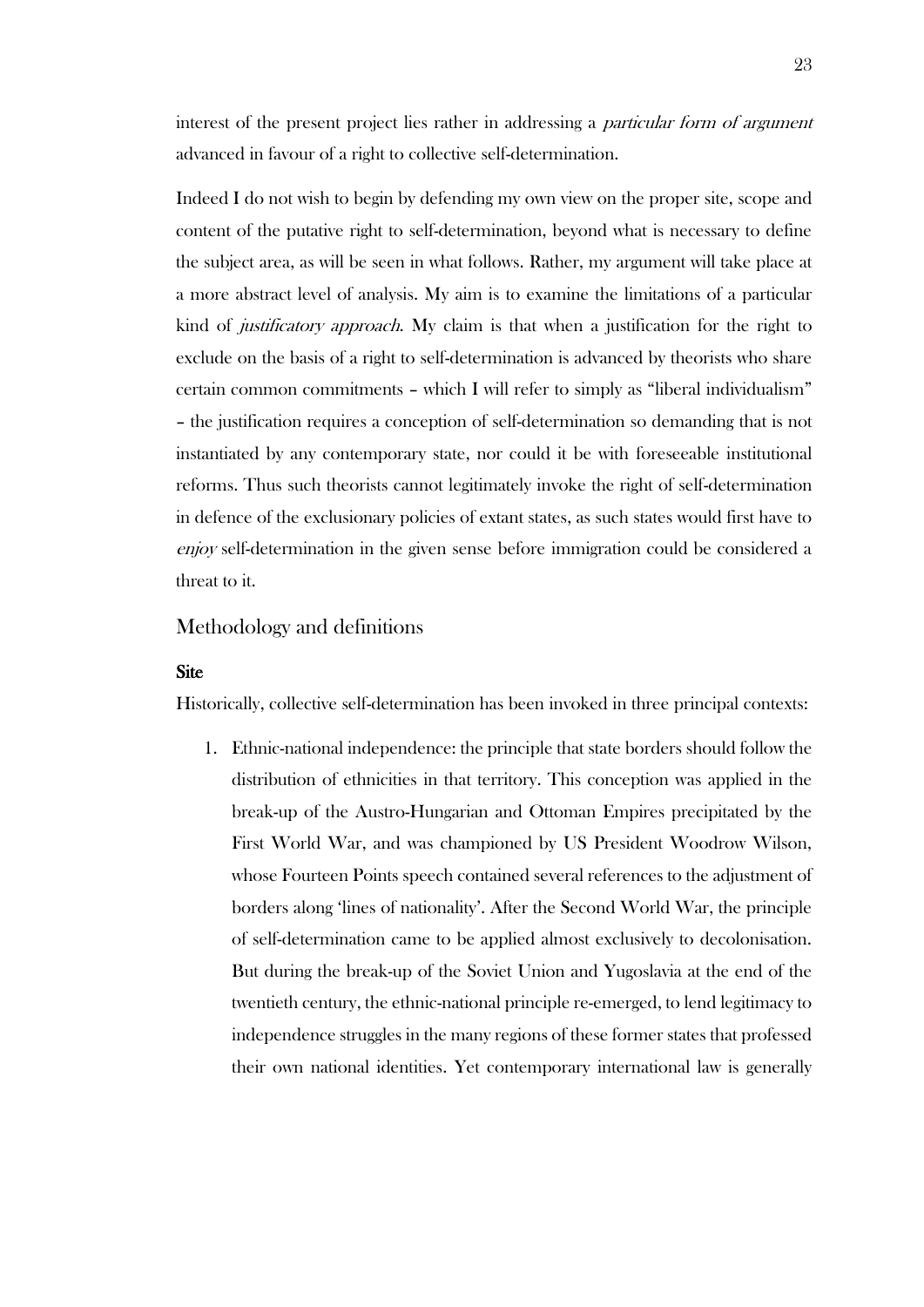thought not to recognise a *primary* (rather than a remedial) right to secede for sub-state national groups<sup>3</sup>.

- 2. Independence of overseas colonies: the principle that former colonies should be free from their old colonial rulers, and should be able to form their own government was central to the prominence of references to self-determination in the formulation of the International Covenants, and predecessor documents, in the post-1945 period. The Declaration on the Granting of Independence to Colonial Countries and Peoples, adopted by the General Assembly in 1960, prefigures the wording of the 1966 Covenants.
- 3. Respect for indigenous peoples: the principle that indigenous peoples should have some measure of jurisdiction in their own affairs, and should have influence over decisions of their settler state that may impinge on their way of life. The United Nations Declaration on the Rights of Indigenous Peoples, which had existed in draft form for in excess of two decades, was finally adopted by the General Assembly in 2007. It endorses indigenous peoples' right to selfdetermination using precisely the same phrase as the 1966 Covenants, although governments for which indigenous rights are politically controversial have denied the rights agreed in 2007 and 1966 amount to the same thing<sup>4</sup>.

The content of the principle of collective self-determination has been taken to be markedly different in each of these contexts. Although certain theorists may take one context to be primary, I will not make any such assumption here. Historically, a multiplicity of factors have made it expedient for various actors to invoke a principle of self-determination. From the perspective of normative political theory, it is quite possible that different kinds of putative moral justification may underlie ascriptions of the right in each context; it is also possible that a unified principle lies behind the multiplicity of applications. Our subject will be the supposed moral principle, right or

<u>.</u>

<sup>&</sup>lt;sup>3</sup> Principle 5, paragraph 7 of the Friendly Relations Declaration, 1970 (A/RES/25/2625) provides a "safeguard clause", according to which any government which represents its 'whole people' – which is to say 'without distinction as to race, creed or colour' – is expressly excluded from the scope of the selfdetermination principle; groups within them do not have the right to secede. A remedial right to secede when such groups are *not* granted equal rights *may* therefore be justified, although this remains controversial. In this interpretation I follow Crawford 2007 118.

<sup>4</sup> The United States' official declaration of endorsement specifically states: 'The United States is…pleased to support the Declaration's call to promote the development of a new and distinct international concept of self-determination specific to indigenous peoples' (emphasis added, see US State Department Announcement, p.8, http://www.state.gov/documents/organization/184099.pdf, retrieved 15 Jan 2016). The governments of Canada and Australia have made similar claims. All stress the document's nonbinding status.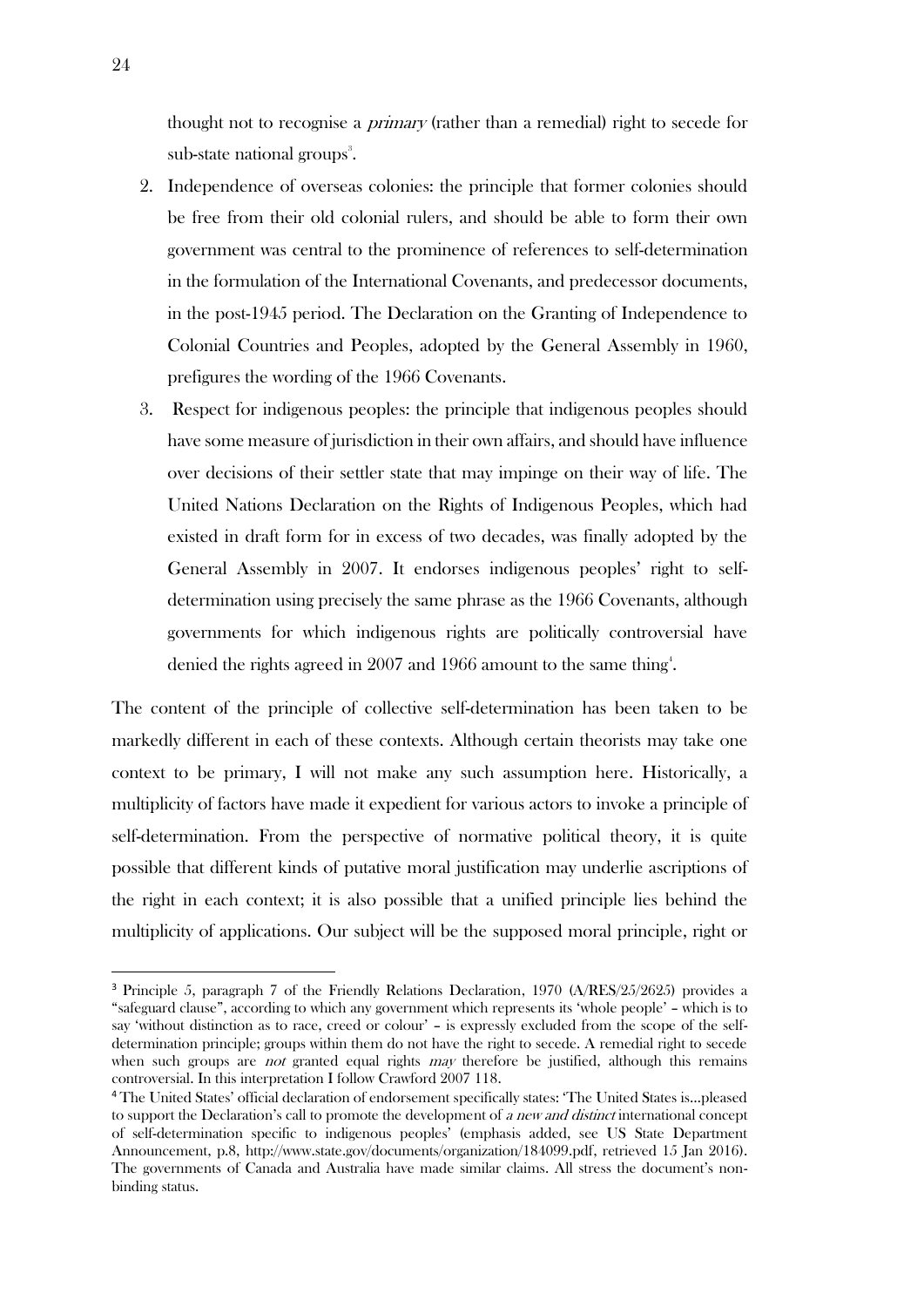value of self-determination, rather than the legal status of self-determination. Nevertheless, as it is a supposed value that has evolved as a principle of international morality in a historically-situated way, it is, I believe, important to begin with the legal context of self-determination in order to isolate the subject matter. For our purposes, since we will be addressing particular arguments attempting to justify the prospective right, the justification offered will determine which applications are supported. Thus we will not begin by rejecting any particular application, though nor will we assume a vindication of one application entails a vindication of any other.

In what follows I will use the term "SD-group" as a placeholder term for whatever group or collective entity we take to be the bearer of a right to collective self-determination. Many of the authors to be discussed have determinate views on the site question. They will therefore use a term such as 'the state' when referring to it. It will usually be most expedient to adopt an author's preferred term for the site, as whether the reference is appropriate will be a central object of inquiry. However, on occasions where I wish to refer in general to *whatever it is that possesses a right to self-determination*, "SD-group" will be used.

#### <span id="page-24-0"></span>Scope

It is significant that the right in international law was seen as falling within the purview of both International Covenants, the first of which mainly describes the kind of civil liberties handed down from the constitutions of the Enlightenment, which typically place obligations of non-interference on governments, and the second of which describes provisions, such as health and labour standards, that grew out of the socialist tradition and can be thought of as *positive* freedoms. The right to self-determination was arguably conceived as having a negative and a positive component. The 'Janus-faced' nature of the concept of self-determination lingers on in present day international morality: it is considered both a statist principle, which promotes stability by in some sense naturalising the system of territorial sovereignty, and a revolutionary principle of popular liberation. Inspired by Isiah Berlin (2002), I believe we can clarify this distinction as follows:

Negative self-determination: A putative immunity-right held by an SD-group, which places a duty on external actors not to interfere with the group's affairs, and is usually thought to include immunity from unauthorised territorial incursion and unauthorised involvement in governance by non-members.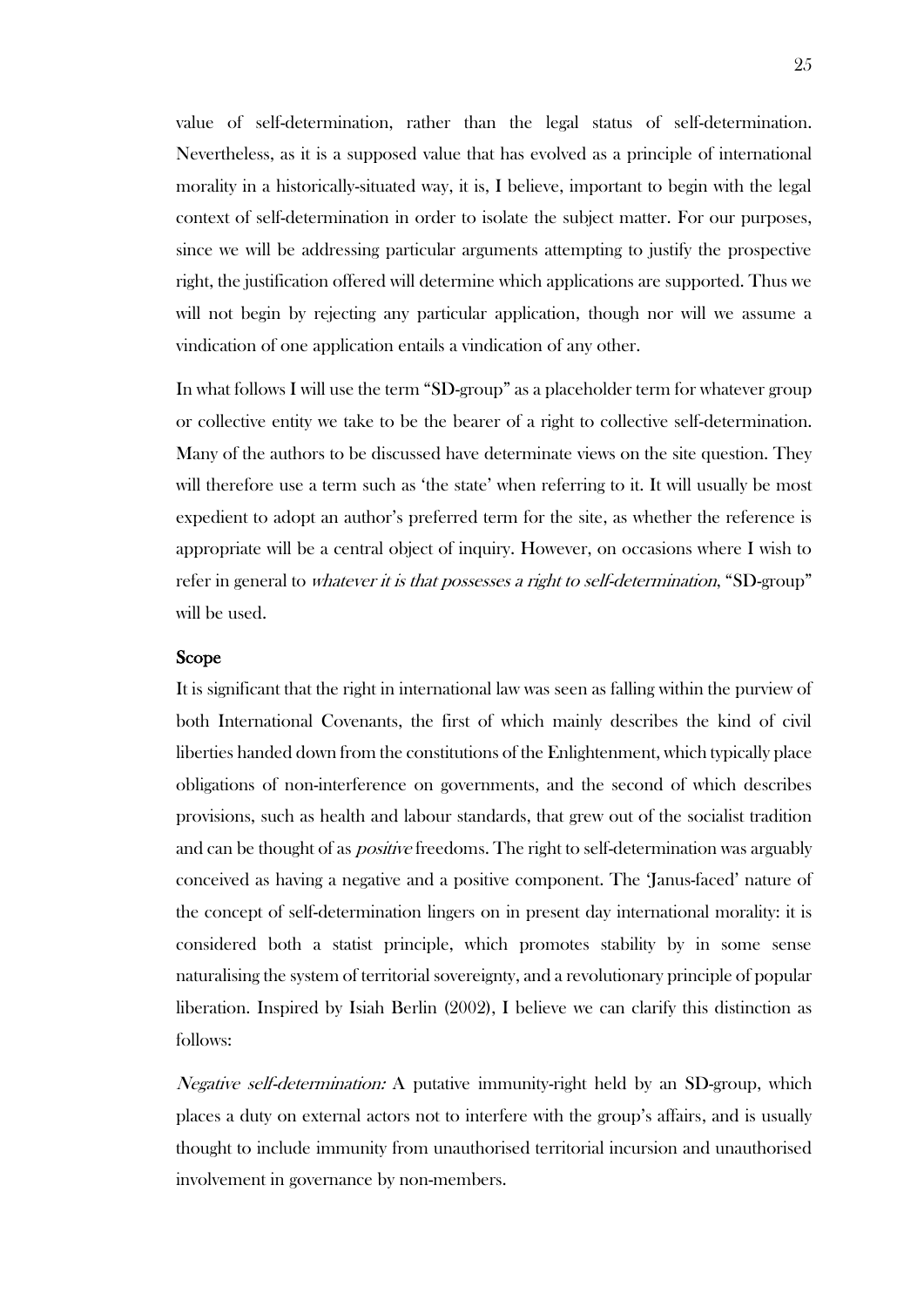Positive self-determination: A putative power-right held by SD-groups, which provides that the SD-group ought to have the positive capacity to determine its own fate, which is usually assumed to require collective action through an institutional structure of some determinate kind<sup>5</sup>.

Although it may not be immediately obvious, these senses do come apart. Just because a group of people on a given territory is left to its own devices, it does not follow that it is free to direct its affairs in a positive sense. Perhaps the group comprises various solitary individuals and families, who rarely meet and have no common political institutions. It would arguably be correct to describe the group as self-determining in the negative sense, but not in the positive sense. Thus self-determination in the positive sense involves, at the very least, some kind of political organisation. Yet a right to positive selfdetermination should not necessarily be conflated with a right to democratic governance.

#### <span id="page-25-0"></span>**Content**

<u>.</u>

Thus far, I have taken a loose attitude to whether I speak of self-determination as a value, a principle, or a right. Although I will be primarily discussing theories which take the basic currency of morality to be rights, many theorists who take morality to be structured primarily by interest and wellbeing are equally important participants in the debate. According to a widely adopted theory of the function of rights, defended by Joseph Raz,

S has a right if and only if: a) S is capable of being a rights-bearer

b) S has some interest(s) that constitute a sufficient reason for holding others to be under some duty. (Raz 1980, 1988)

<sup>5</sup> In International legal theory, there exists a distinction between 'internal self-determination' and 'external self-determination', which closely maps onto the distinction drawn here (see Hannum 1996, Senese 1989, Casese 1995). However, as there is some inconsistency in the usage of these terms, I have chosen to stipulate my own distinction. Allen Buchanan also uses the expression 'negative self-determination' in much the same fashion as just described. However, he contrasts it with self-determination proper. Selfdetermination proper on his account 'pre-supposes group agency' (Buchanan 2016 450). I adopt the more neutral 'positive self-determination', as to endorse Buchanan's view would pre-judge the argument of this thesis. Iris Marion Young (2001) has made use of a similar allusion to Berlin in her essay, Two Concepts of Self-Determination, although her concept of 'self-determination as non-domination' does not clearly map onto the concept of 'positive self-determination' invoked here. Robert Jackson (1990 26) draws a complementary, although not equivalent distinction between positive and negative *sovereignty*.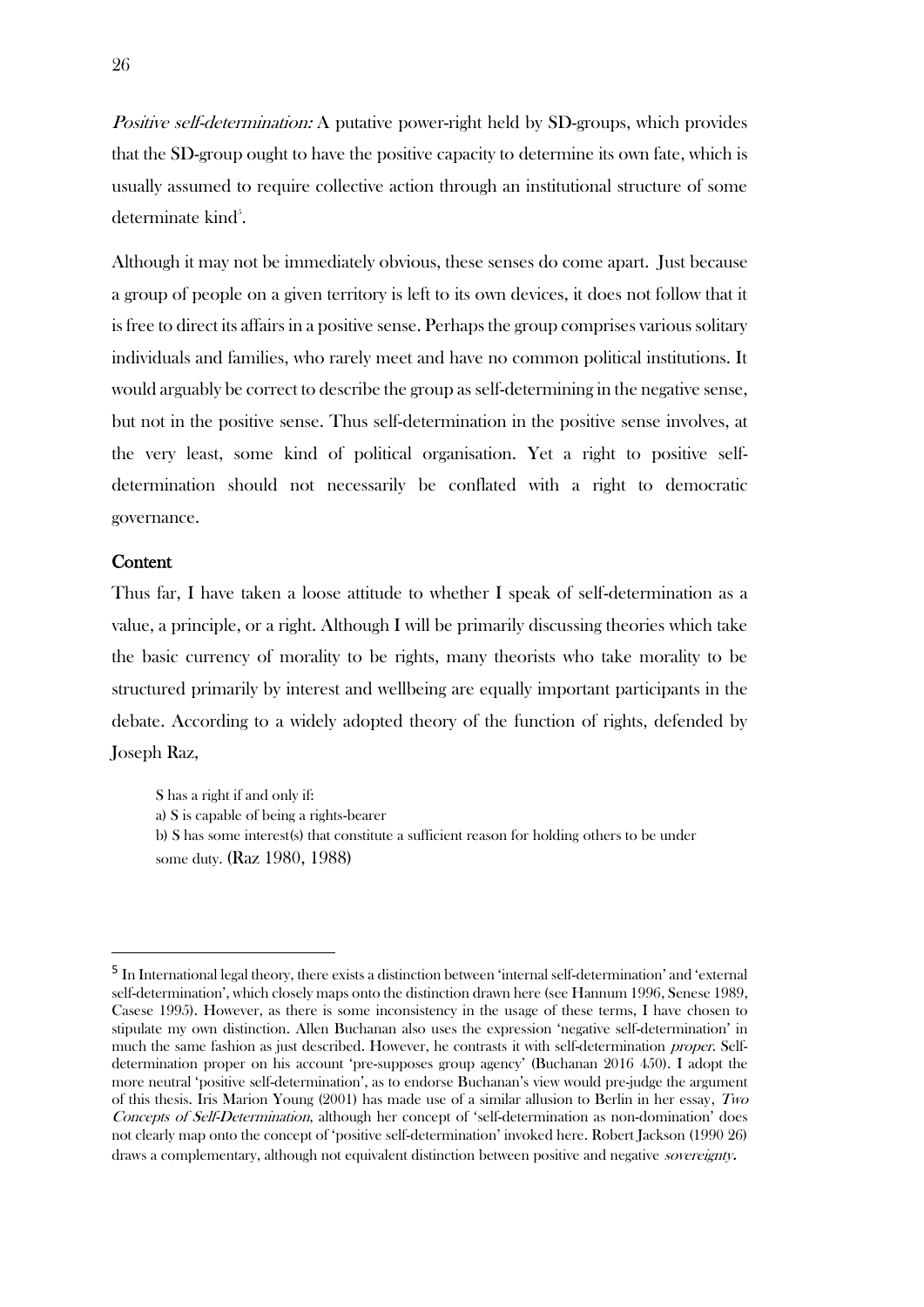On this theory, in order to demonstrate that a given subject has a right, one must simply begin by pointing to some particularly salient interest that subject has, which provides a pro tanto reason for others to be under a duty to create the conditions in which that interest is satisfied. If that reason wins out when balanced against the competing claims of others, then the subject has a right. Thus, to say that self-determination is an important value is to say that if the right background circumstances are in place, a subject could be said to have a right to self-determination. I therefore take it to be of secondary importance whether one chooses as one's project justifying the value of selfdetermination, showing that a *claim* to self-determination can be justified, or showing that it is a right.

If a right to collective self-determination applies to anything, it applies to *groups*. Satisfying Raz's first condition, in the standard cases involves either being a natural person, whose wellbeing has 'ultimate value', or being an artificial person, whose wellbeing is not of ultimate value but may be of intrinsic value, or of instrumental value. Something is intrinsically valuable, to continue using Raz's terminology, when it is valued for itself - something with similar qualities will not do just as well. Something is instrumentally valuable when it is valuable in relation to the achievement of some other value - its consequence - and is thus interchangeable with anything that will have the same consequences. Journalists may have a right to protect the anonymity of their sources, yet this is not because the interest journalists have in protecting their sources is of intrinsic value, but because it is instrumental to the general public having access to information. Not everything that is intrinsically valuable has ultimate value. In Raz's example, a man may have an *intrinsically* valuable relationship with a dog, as it is the relationship he has built up with precisely *this* dog that is valuable. Yet (unless we believe dogs are persons), the dog is of *derivative* rather than *ultimate* value, in that its value lies in its 'contribution to the wellbeing of the man' (Raz 1988 178). 'Collective goods' are defined by Raz as inherently public goods, such as the good of living in a tolerant society, as opposed to contingently public goods, such as clean air (clean air could in principle be portioned out to individuals like fuel). Raz calls the thesis that only persons are of ultimate value 'humanism'. The thesis that only individual goods, and no collective goods, can be intrinsically valuable, he calls 'moral individualism' (Raz 1988 192-8).

The right to self-determination, therefore, may be said to be held by SD-groups directly, or only derivatively. They may have it because the *group itself* has some interest which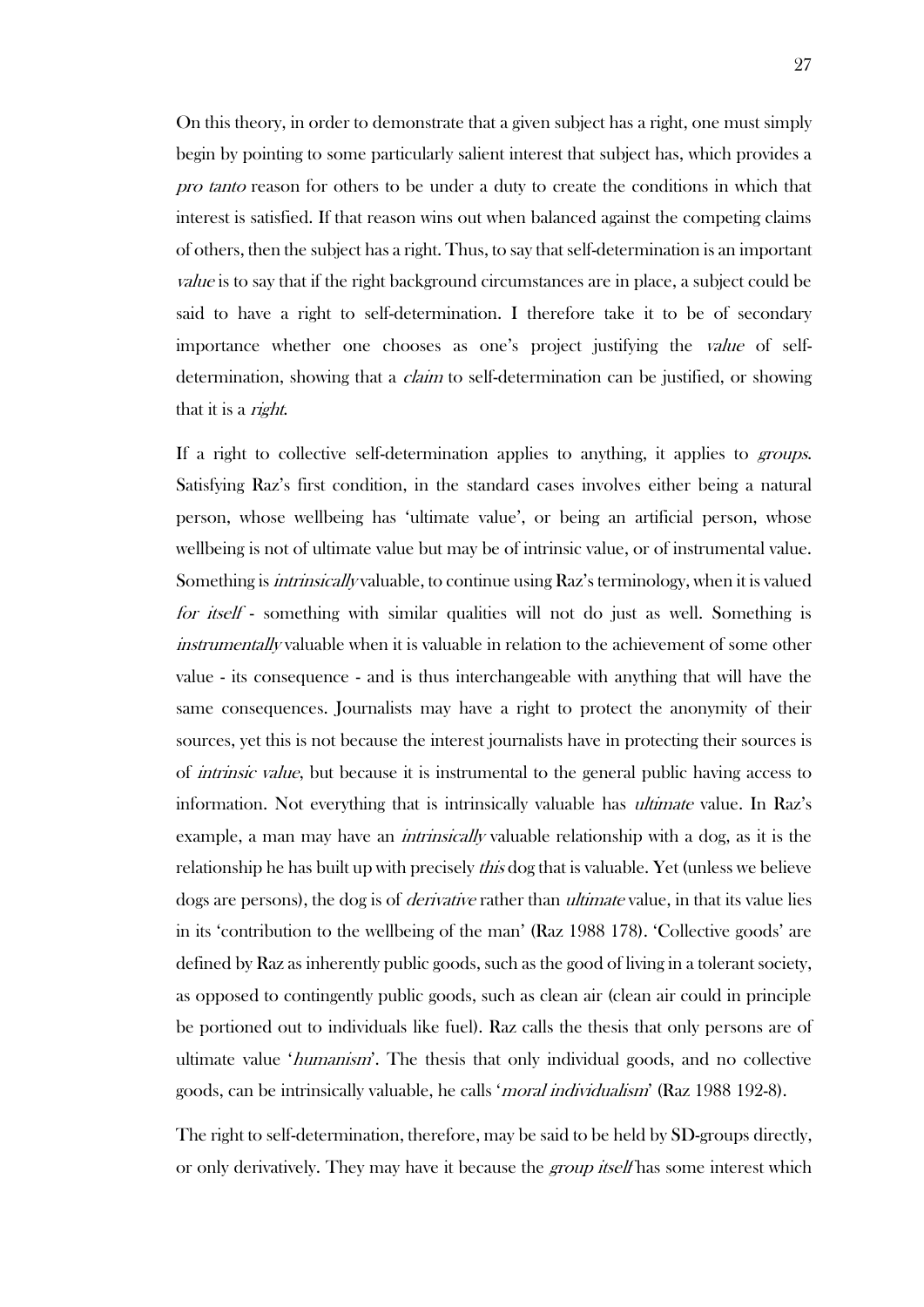provides sufficient reason for others to be held to be under a duty (which creates the conditions of self-determination)<sup>6</sup>. Conversely, it may be that *individuals* have an interest that provides sufficient reason to hold others to be under such a duty, but it so happens that the individual interest is served by serving the group interest. This observation allowed us to characterise two distinct approaches to the justification of a right to selfdetermination:

Group approaches: These seek to show that the right of a group to self-determination is justified because of the interests of the *SD-group*, which are *intrinsically* valuable.

Individualist approaches: These seek to show that the right of a group to selfdetermination is justified because of the interests of *individuals*, which ground a group right because the group's interest in self-determination is instrumentally valuable, insofar as it promotes the interests of individuals.

Notable advocates of group approaches include Michael Walzer (1983, 1980), and Raz and Avishai Margalit (1990) in their classic paper on national self-determination. Such views, however, are problematic from a certain perspective: they are 'opposed in spirit to contractarian-individualistic approaches to politics' (Raz & Margalit 1990 456).

Provided we accept one further premise of Raz's - premise 1 below - this conclusion follows from the definitions already stipulated:

- 1. 'Only those whose well-being is intrinsically valuable can have rights' (Raz 1988 178-80)
- 2. SD-groups have important, irreducibly collective interests
- 3. These collective interests justify the SD-group's right to self-determination
- 4. Therefore the SD-group is capable of being a rights-bearer
- 5. Therefore it is not the case that no collective good is intrinsically valuable

In other words, one cannot simultaneously hold the thesis of moral individualism, and defend a group approach.

In the case of a theorist such as Walzer, this is not problematic – from an internal perspective at least – as Walzer is expressly concerned to position himself as an

<u>.</u>

<sup>6</sup> I adopt the language of a Razian theory of rights to clarify the concept of an irreducible group right, but I take it that this could be restated in terms acceptable to theorists who do not believe rights reduce to interests.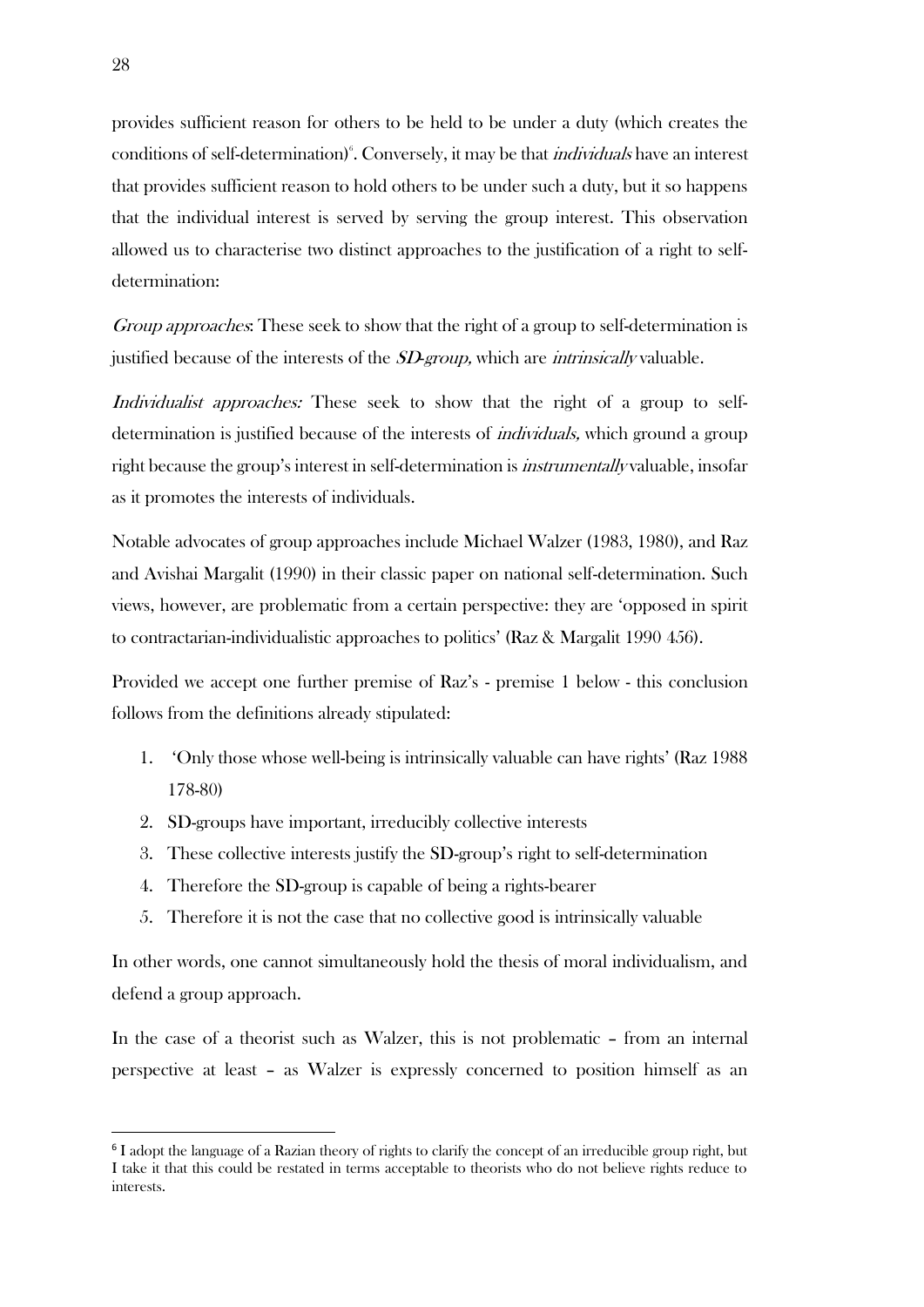opponent of the dominant liberal framework. Walzer argues that 'communities of character' enjoy the value of 'fit' between the government and their community (Walzer 1980 216), and this value is worthy of outsiders' respect. Like Edmund Burke, he argues that state institutions that have grown up organically to follow the contours of a particular community are a rare and precious thing, which should not be toyed with lightly. This thesis generates many of the rights associated with the idea of self-determination. It grounds a duty for outsiders not to interfere in the state's internal affairs, as this could disrupt the fit between a people and its institutions. Moreover, Walzer contends, it generates a right to exclude:

Admission and exclusion are at the core of communal independence. They suggest the deepest meaning of self-determination. Without them, there could not be *communities of* character, historically stable, ongoing associations of men and women with some special commitment to one another and some special sense of their common life. (Walzer 1988 62)

This form of argument is powerful, though it does represent a radical departure from the prevailing moral outlook. Although Walzer does not express it in these Razian terms, the argument hangs on the idea that the particular relationship between a community and its political institutions is intrinsically valuable, in the same way that we sometimes judge a work of art to be valuable. Thus, it cannot be weighed in a 'contractarian-individualist' decision procedure, as this value is bound up with the 'internal life' of the community; outsiders simply do not have access to it. We cannot say, for example, that interests immigrants have in entering the territory are *more* important than the interest the indigenous population has in self-determination, as this is simply comparing apples with oranges; it is akin to saying that Michelangelo's David is more important than the Dome of the Rock.

Such a view comes head to head with the dominant liberal outlook on certain questions. Walzer maintained that even the individual human rights of the *indigenous* population could not be weighed against the value of community by outsiders. Humanitarian intervention, in his view, could only be justified in cases where there was an *existential* threat to the community as a whole, such as genocide or mass displacement, as only then could we clearly say that it was worth endangering the specific way of life that had grown up in that territory. Even if individual rights violations were widespread – the state was utterly tyrannical from a liberal perspective – it would be illegitimate for an external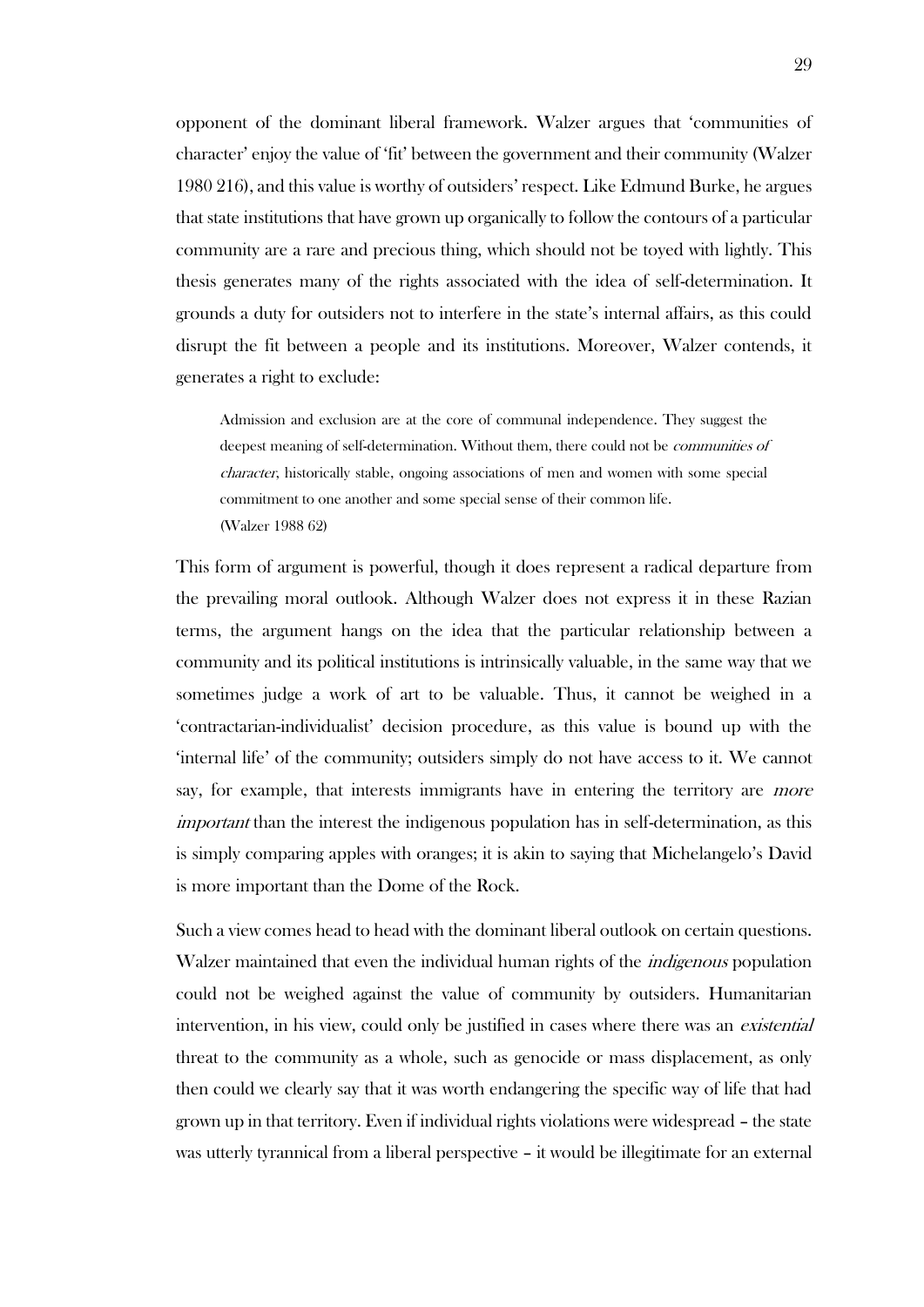actor to intervene to protect *individual* rights. Similarly, we would have no grounds, on Walzer's account, to condemn rights violations committed in the course of enacting exclusionary policy. Racist membership policies such as the "White Australia Policy" were founded precisely on the supposed need to preserve the character of the community. Within a liberal state, we would judge discrimination according to race to be a violation of human rights. Yet Walzer's view cannot condemn, and indeed does not condemn, exactly the same forms of treatment with respect to non-members. The denial of *moral individualism* therefore leads to the denial of *moral universalism*.

For Walzer, a self-described communitarian, this was precisely the point. Yet for theorists such as Raz and Margalit, who characterise their position as 'liberal nationalism', an insistence on moral particularism might be regarded as a larger concession. The two authors argue that groups that qualify as 'encompassing groups' defined, to give a cursory paraphrase, as groups which share a common culture and for whom group membership forms an essential part of their identity - ought to have the right to decide whether to become self-governing. Self-government is instrumentally valuable to the group because it is, as a matter of historical fact, likely to help the group secure the values of 'prosperity and dignity'. Self-determination conceived as the right to conduct a referendum on secession, is 'the method of implementing the case for selfgovernment'. Whether or not there is in fact a strong case for self-government, therefore, encompassing groups are the *sort* of things that are often benefited by self-government, and thus they have an instrumentally justified right to self-determination. Neither Walzer nor Raz and Margalit deny humanism, they affirm the rights of SD-groups because protecting their interests is *likely* to serve the interests of persons, although they are not reducible to the interests of individuals. 'The group may flourish if its culture prospers' but, Raz and Margalit claim, 'this does not mean that the lot of its members or anyone else has improved' (Raz & Margalit 450).

Again, from a certain liberal perspective, this could be regarded as incipient totalitarianism. Given that there is no clear way to balance irreducible group interests with individual interests, we may be worried about what would happen when they come into conflict. The authors claim for example that it can be in America's interest to land on the moon, because of the collective good of international respect it will bring, even if individual Americans do not necessarily benefit from this. If one replaces America in this example with, say, Ceausescu's Romania, it becomes easy to see why liberals might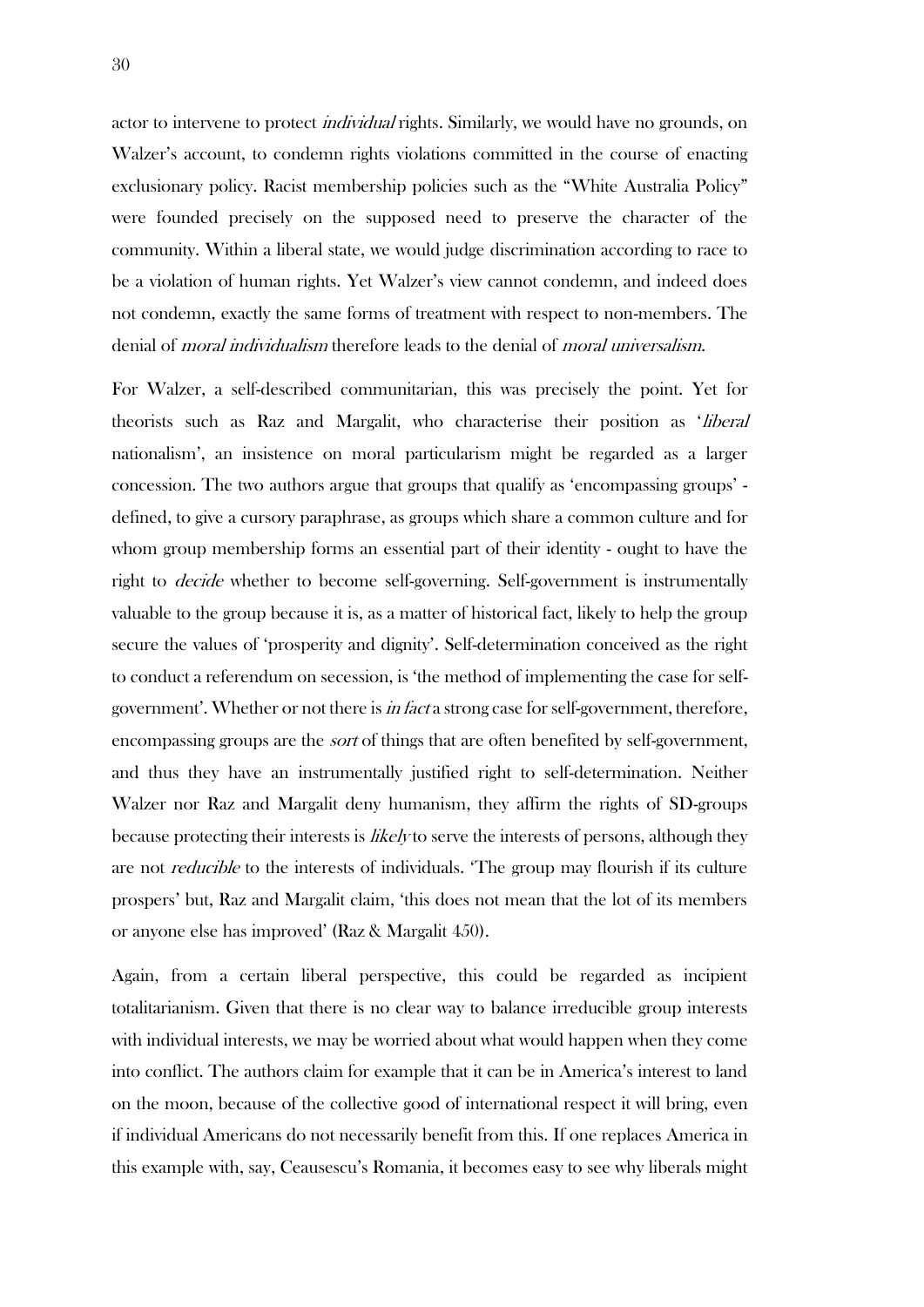have reservations about the abandonment of moral individualism. When the good of the nation is an intrinsic good, there is no easy way in which we can balance it against the good of individuals, and thus one may think individuals are in danger of losing important protections. Raz and Margalit would doubtless urge moderation on this point. Although we cannot *reduce* the collective good to the individual good directly, we do know the *mechanism* by which they are connected: individuals identify with the group and therefore *subjectively* view its good as their good. Under a sufficiently exploitative or barbaric regime, this kind of identification with the nation-state would be impossible, and thus it would not qualify as an encompassing group. Yet, as we will see, theorists who do not have the resources to invoke subjective value in this way may be more threatened by the moral particularism requirement.

Three "individualistic" approaches will be discussed in the following sections. The first – individual autonomy-based approaches – expressly ground the value of collective selfdetermination in the value of *individual* autonomy. They are arguably unable to explain why this *individual value* should give rise to a *group* right. Two other theories attempt to get round this problem by positing a *group value* on which self-determination is grounded: the group's freedom to associate, and group property. In doing so, they attempt to solve the problem faced by individual autonomy theorists by simply claiming that they are not invoking an individual value, but a group value. Yet if this value is irreducibly collective, the liberal individualist position is under serious threat, as it would be to grant rights to collective entities that would conflict with and override the rights of individuals. Thus liberal individualists have reason to doubt these collective entities really have such rights. But if they argue that the group right is *derivative* of individual rights, they come up against the same problem as the individual autonomy theorists.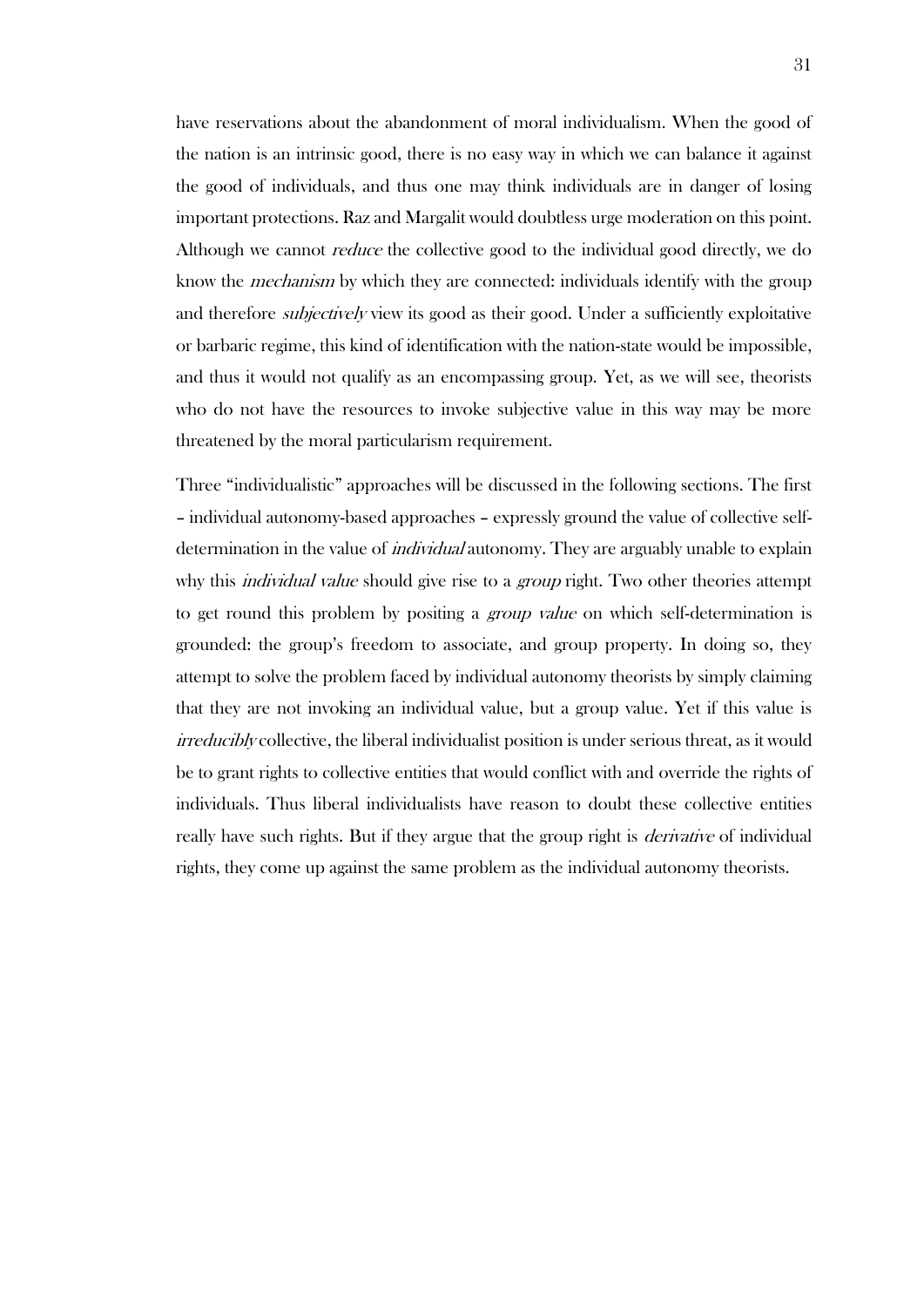### <span id="page-31-0"></span>3. Three Defences of Self-Determination

### <span id="page-31-1"></span>3.1 Individual Autonomy

From a certain perspective, it is appealing to see collective self-determination as individual autonomy, writ large: the idea that a group of individuals should be just as free to determine its own ends as a single individual ought to be. Autonomy is variously regarded as the metaphysical precondition of agency, the condition of having a multiplicity of valuable options available, and as an intrinsic status, demanding respect. Liberals invoke Kant's name when declaring autonomy their primary value, however close their conception might be to his own. Kant believed that it was individuals' capacity to set morals ends according to reason that constituted their absolute moral worth as the final end of nature. In the political domain, he saw the capacity of individuals to view themselves as self-legislators to be the criterion of legitimate government. As such, he did not regard the *source* of law to be the foundation of its authority, but only its *content*; autonomy demanded a republican government, but not any particular decision-making structure.

Nevertheless, the status of individuals as autonomous has been argued to be the foundation of a right to democratic self-determination. Daniel Philpott has argued that the right to self-determination is a corollary of a right to democratic governance, and that 'the source of both concepts is autonomy' (Philpott 1995 356). The link between the two is made quickly: 'Democracy we may think of as the activity…of exercising one's autonomy in the political realm'. He takes the value of democracy to lie in 'participation and representation…the political activities of an autonomous person' (Philpott 1995 357), and further that these are also the values promoted by self-determination. Robert Dahl argued in a similar fashion, that democracy promotes 'the freedom to live under a law of one's own choosing' (Dahl 1989 89), on the grounds that if a person is a member of the majority, then she is completely autonomous in that decision, as autonomy can be defined as the condition of not being overruled. Given all other forms of government can be described as rule by a minority, democracy maximises the number of autonomous persons.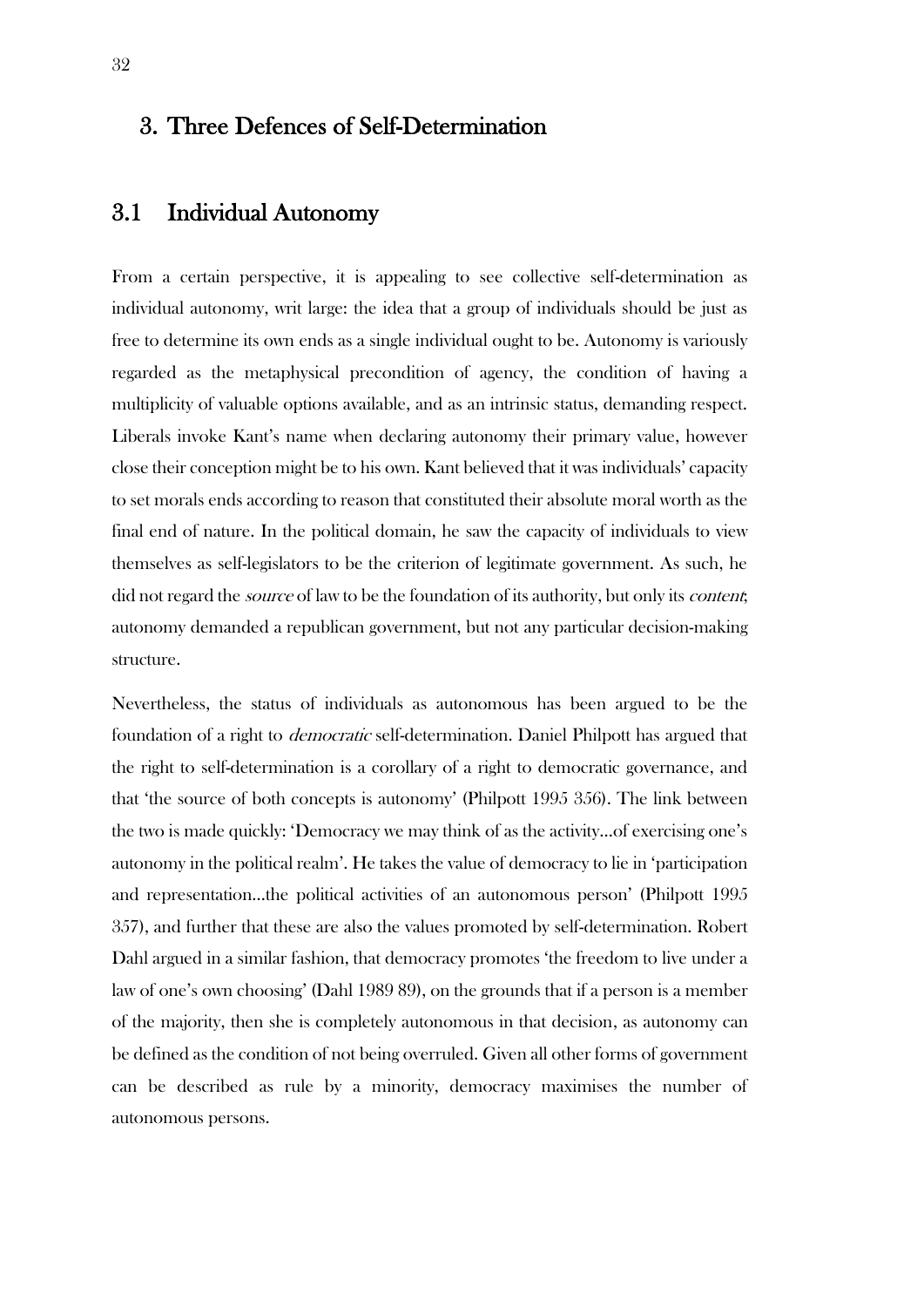The connection Philpott draws between autonomy and democracy is not thick enough easily to determine the particular conception of democracy to which he is committed. Unsurprisingly, he seems to set upon the dominant form of existing democracy, with equal political rights, universal though non-mandatory suffrage and the ability to 'hold representatives accountable' (Philpott 1995). If one believes participation is the value of democracy, and thus mere participation, rather than having one's will actually realised, is regarded as achieving the value of autonomy in the political domain, one would have to believe the value lies in autonomy's *exercise*, rather than its results or its potential. If we therefore regard Philpott's conception of autonomy as something like the 'mental activity' (Mill 2001, 55) of employing our faculty of choice, then, as J.S. Mill concluded, plural voting would ensure this value was given to all in some degree, while serving the greater good by giving more influence to superior intellects. Indeed, this value could be achieved by virtually any political system, democratic or not, which had sufficient scope for individual participation.

Furthermore, Philpott's case for a right to self-determination on the basis of autonomy would be extremely weak. If we focus, as does he, on the application of the principle to the right to secede, any territory that was provided with sufficient opportunity for democratic participation by the state to which it was subject, would seem on that account to have no grounds on which to claim its citizens were being denied their autonomy. Anna Stilz offers a powerful illustration of this point (Stilz 2015 10). Suppose that France, in annexing Algeria, had given Algerians exactly the same voting rights as metropolitan French citizens, such that the affairs of a single entity consisting of Algeria and France were governed by a demos composed of the combined citizen bodies of the two countries. If the value of self-determination is the same as the value of democratic participation, Algeria would in such a case have no claim to independence on the basis self-determination<sup>7</sup>. Yet this is the very opposite of what Philpott is trying to demonstrate. Thus it seems Philpott's account of the value of autonomy, which both democracy and self-determination through secession supposedly promote, is best understood not as mere participation, but as something more demanding: having one's will realised.

l

<sup>7</sup> Raz and Margalit (1990) make effectively the same point: they observe that a right to self-determination grounded in the intrinsic value of political expression cannot justify a right to secede, as this value could be realised within a 'multinational, multicultural polity', or indeed, presumably, in international affairs.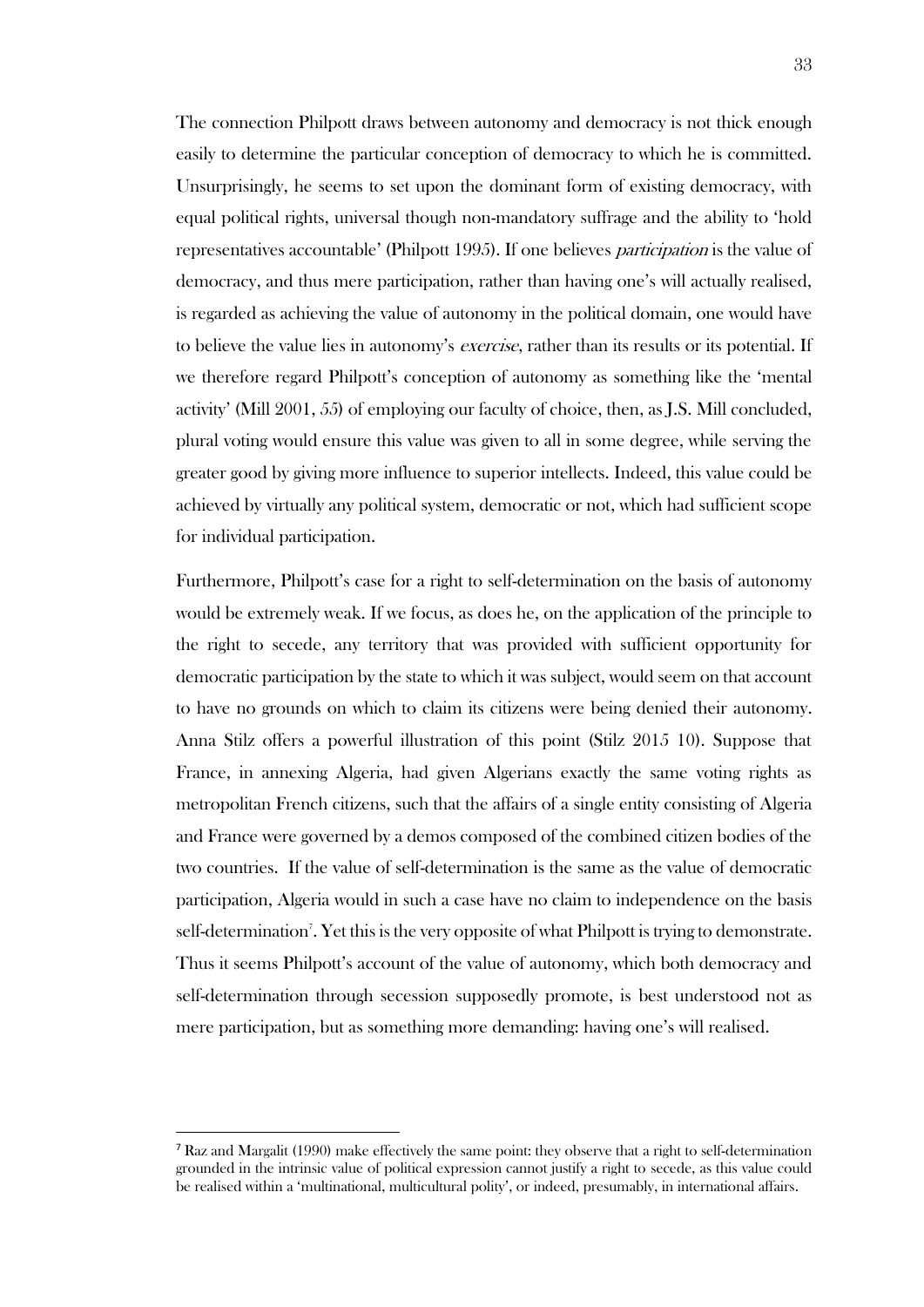And indeed, his other remarks do point in this direction. I take it that Philpott is committed to a Rousseauian conception of democracy according to which the efficacy of popular will is a primary concern. Philpott argues for example that secession makes it more likely that the group's 'political will' will not be 'polluted or hindered' (Philpott 1995 360) though combination with the will of voters in the greater state. He states further that groups with a 'particular identity' would 'better participate and are better represented' through self-determination. It appears this point is intended as a principled philosophical claim rather than a sociological one. In other words, the claim is not simply that in actual societies, minority groups have typically been subject to structures that have excluded them from public life. Rather, it is that giving such groups territorial independence will, as an abstract result of majority rule, be more likely to result in desirable political outcomes for them.

But there are at least two ways in which individual preference can stand in a favourable relation with political outcomes at the group level. Niko Kolodny (2014) calls these 'correspondence' and 'influence'. An individual enjoys correspondence when her individual preference simply matches the policy decision made at group level. An individual has influence, meanwhile, if her preference has some positive effect on the policy outcome. To continue using Kolodny's terminology, one has 'relative influence' when one's individual input into the decision procedure (voting) has a definite effect on the outcome, without necessarily bringing it closer to one's preferred outcome. One enjoys 'absolute influence' when policy outcomes are sensitive to individual preference across a wide range of decisions. Philpott insists that autonomy means 'steering one's fate' (Philpott 1995 359). This could in principle point to the value of mere relative influence. Yet he also claims that an imagined society, which he calls Utopia, will be more likely to share a 'Utopian fate' if they enjoy self-determination. This suggests that they will achieve the value not simply of influence, but of satisfied preferences. Philpott's claim then amounts to this: through both democracy and secession, we promote our individual interest in absolute influence. This can also be termed control.

In response to Philpott, Allen Buchanan has observed that no extant democratic system is capable of delivering the degree of control that would seem to be required if one is to justify a right of self-determination on the basis of individual autonomy: 'it is simply false to say that an individual who participates in a democratic decision-making process is self-governing; he or she is governed by the majority' (Buchanan 1998 17). Given that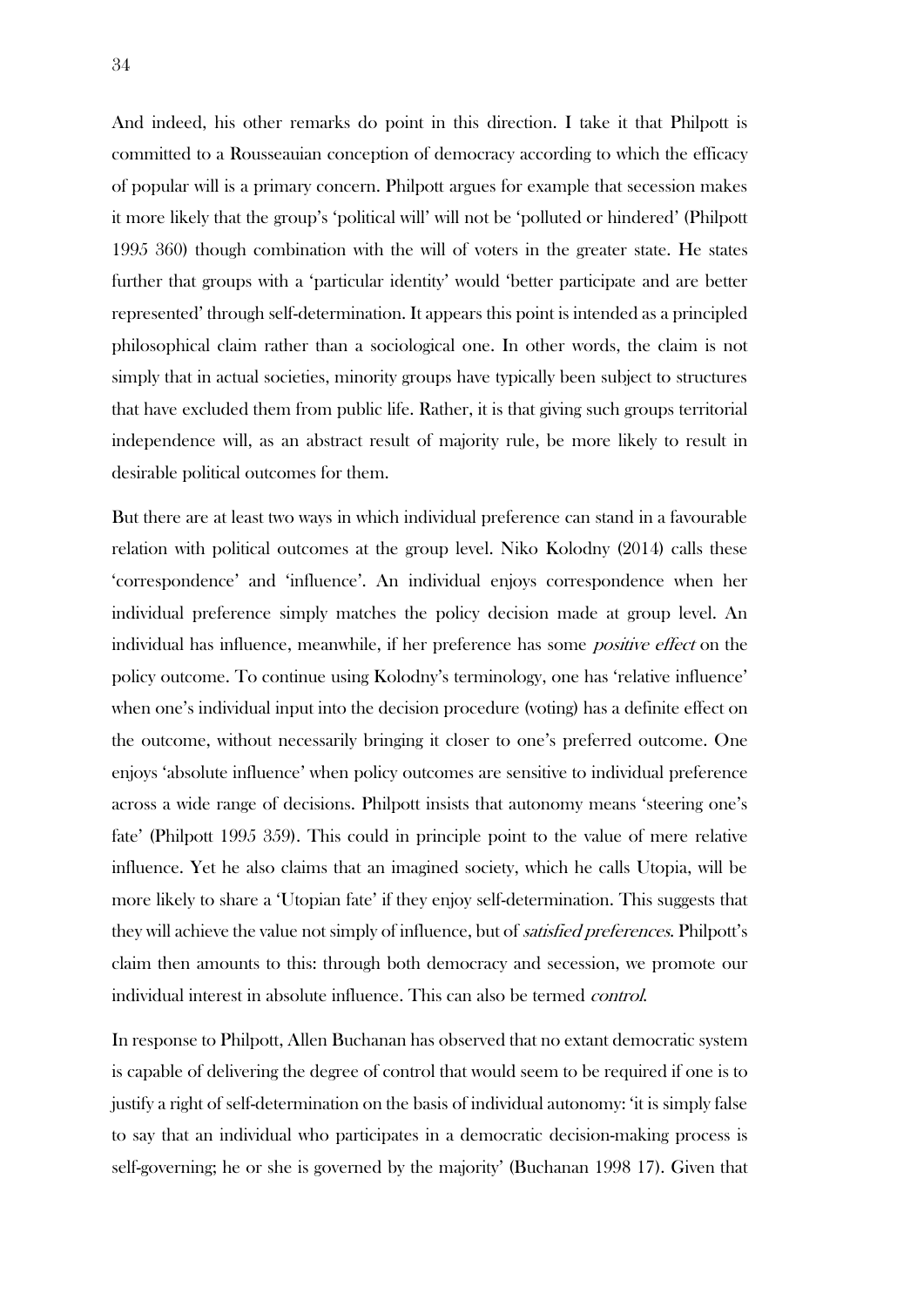one is liable to be over-ruled by the majority on any given question, one cannot be said to be in control of one's fate. Dahl's argument is that we are more autonomous under majority rule than under minority rule, because majority rule ensures the largest possible number of people are not overruled on any given decision, thus maximising autonomy. Creating a more homogenous community would advance autonomy in the same way. Yet for one thing, this argument implies unanimity would be the best decision rule of all (as Dahl acknowledges). Furthermore the view assumes that every individual has an equal  $\acute{e}x$  ante chance of being in the majority. If we allow for the possibility of persistent minorities, the thesis no longer holds true. Say there are four interests groups, who have to choose between three options, and the choice is iterated several times. In such a case, it is no longer true that majority rule always minimises the number of people who are overruled. Take for example a case of four sailors on a long voyage, who have to choose what to have for dinner each evening. They vote on whether to have meat, fish or a vegetarian meal. Alexei always opts for meat, Boris always chooses the fish, and Casimir the vegetarian option. Dima is a floating voter, he alternates each night between the meat and the fish. Although the largest possible number of people get what they want each night, because of the fixed distribution of interests, majority rule gives Dima complete autonomy, and Casimir no autonomy whatsoever. Although majority rule would maximise the number of individuals who were autonomous each night, giving Casimir the right to choose once every three nights would maximise the number of individuals who were autonomous over a three-night period. Thus it is not in any simple sense true that majority rule allows the maximum possible number of individuals to be autonomous.

Neither Philpott nor Dahl seek to apply their arguments to the idea of exclusion. Yet it is easy to imagine how they might be developed in this regard. If we accept that there is a right to secede grounded in the right to 'steer one's fate', by engineering a demos that is more closely aligned with one's own interests, then we would likely also accept a right to prevent certain individuals from entering the territory, if in doing so they would gain the right to join the demos and steer our fate in an unwelcome direction. It is a widely accepted premise that an immigrant who remains on a state territory for a period of time must automatically be given the right to join the demos, given that the democratic theory of popular sovereignty demands that individuals who are subject to state coercion ought to be entitled to be involved in making the laws by which they will be coerced. Yet in no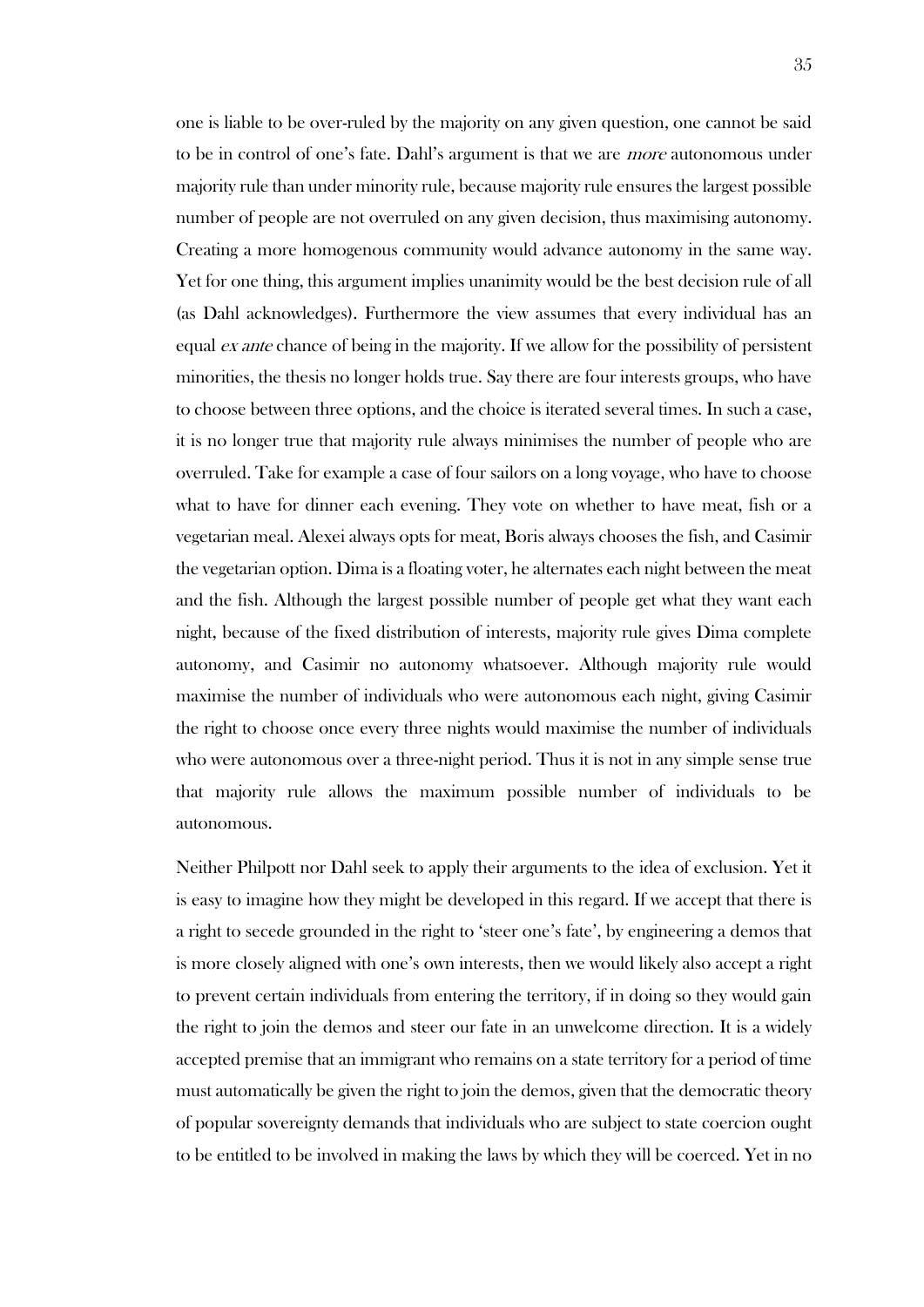democracy, actual or ideal, does participation in voting by majority rule necessarily promote individual autonomy when autonomy is conceived as control – indeed, it is rarely *compatible* with individual autonomy so conceived. Thus is it not the case that any particular exclusionary policy enacted by the state can be thought of as an expression of individual autonomy, as individuals lack control over the policy. Collective selfdetermination conceived as an expression of individual autonomy therefore cannot be used to justify the state's right to exclude, as we have no grounds to say that in upholding the state's right to exclude we uphold individual autonomy. Democratic selfdetermination as individual autonomy simply does not exist, thus immigration cannot threaten it.

Although individual autonomy-based accounts of the right to self-determination have been quite effectively dismissed, they serve as a model, I believe, for a recurrent form of misguided reasoning in the immigration debate. Liberal individualists defend the right to collective self-determination on the basis of some typically individual right. Many such theorists believe rights function in a similar way to the value of autonomy. As we have seen, to be autonomous in a domain is to have 'control' over that domain. If we follow Christopher Heath Wellman (after Carl Wellman), 'A's right against B necessarily gives A freedom and control over A's relation to B' (Wellman 1999 19). In the next two sections, we will examine defences of the right to collective self-determination based on freedom of association, and upon property. These views claim to get round the problem faced by individual autonomy-based arguments, by claiming that it is irreducibly a *group* that possess the right in which the state's right to exclude is grounded. Yet liberal individualism, I will argue, leaves them committed to the claim that the group right is derived from an individual right, and thus leaves them facing the same problem faced by the likes of Philpott.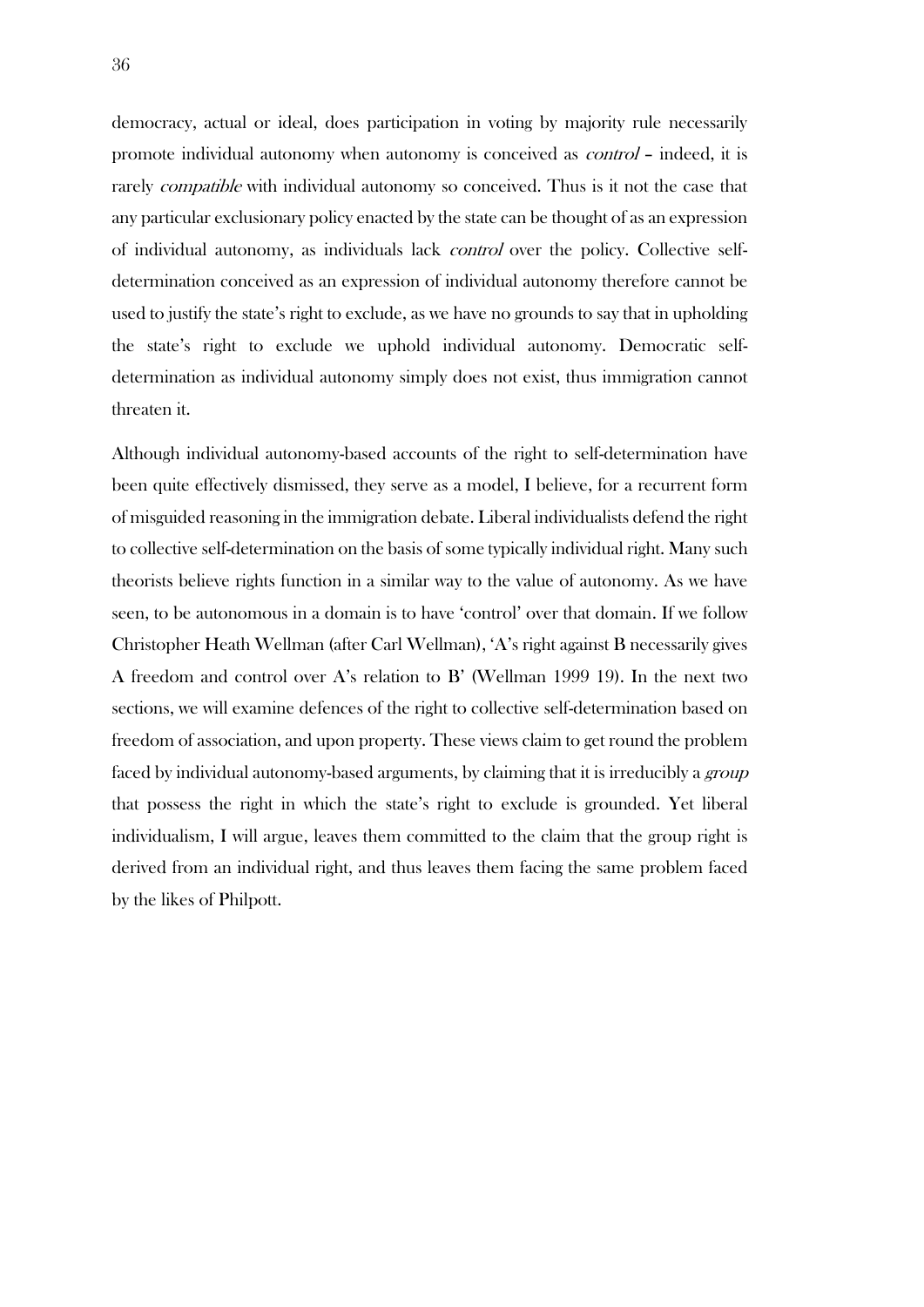## 3.2 Freedom of Association

Christopher Heath Wellman's argument for exclusion is based on three premises:

(1) legitimate states are entitled to self-determination

(2) freedom of association is an integral component of self-determination, and

(3) freedom of association entitles one to refuse to associate with others as one sees fit

(Wellman 2016 81, Wellman & Cole 2011 21)

Thus we must first enquire what, on Wellman's account, makes it the case that states have a right to self-determination? Unfortunately, Wellman states 'there is no obvious way to theoretically ground my first premise' (Wellman & Cole 2011 21). He views collective self-determination as analogous to the idea of autonomy in the case of individuals. Why? If we respect the autonomy of individuals, it is a small step towards accepting the autonomy of voluntary associations, because such associations are themselves part of the autonomous activity of individuals. Yet we cannot say the same for states, as Wellman acknowledges. Membership of the state is not something we chose, and we are often unable to leave without great cost, thus it cannot be considered part of our sphere of individual autonomous action. Yet while he recognises this 'slide from an individual's right to a state's right to freedom of association' (Altman & Wellman 2009 161) is problematic, he simply asks us to suspend our reservations, and to observe several features of commonplace international morality that he believes cannot be explained without attributing an 'irreducible' right of freedom of association to states. On the other hand, though he pretends to offer no full explanation, several of his remarks do suggest the state's freedom to associate is explained by the individual's freedom to associate. Thus in what follows I will explore the implications of each of these approaches in turn. I argue that it is possible to explain the norms governing relations between states which Wellman isolates without attributing them to a right to freedom of association – at least, not one that will do the job he needs it to. Yet if Wellman is forced to rely on individual freedom of association to explain the state's right to exclude, this is even more problematic.

#### Freedom of association and the state

States are generally thought to have a right not be annexed by their neighbours by force. Wellman contends this is the very same right which justifies the exclusion of migrants: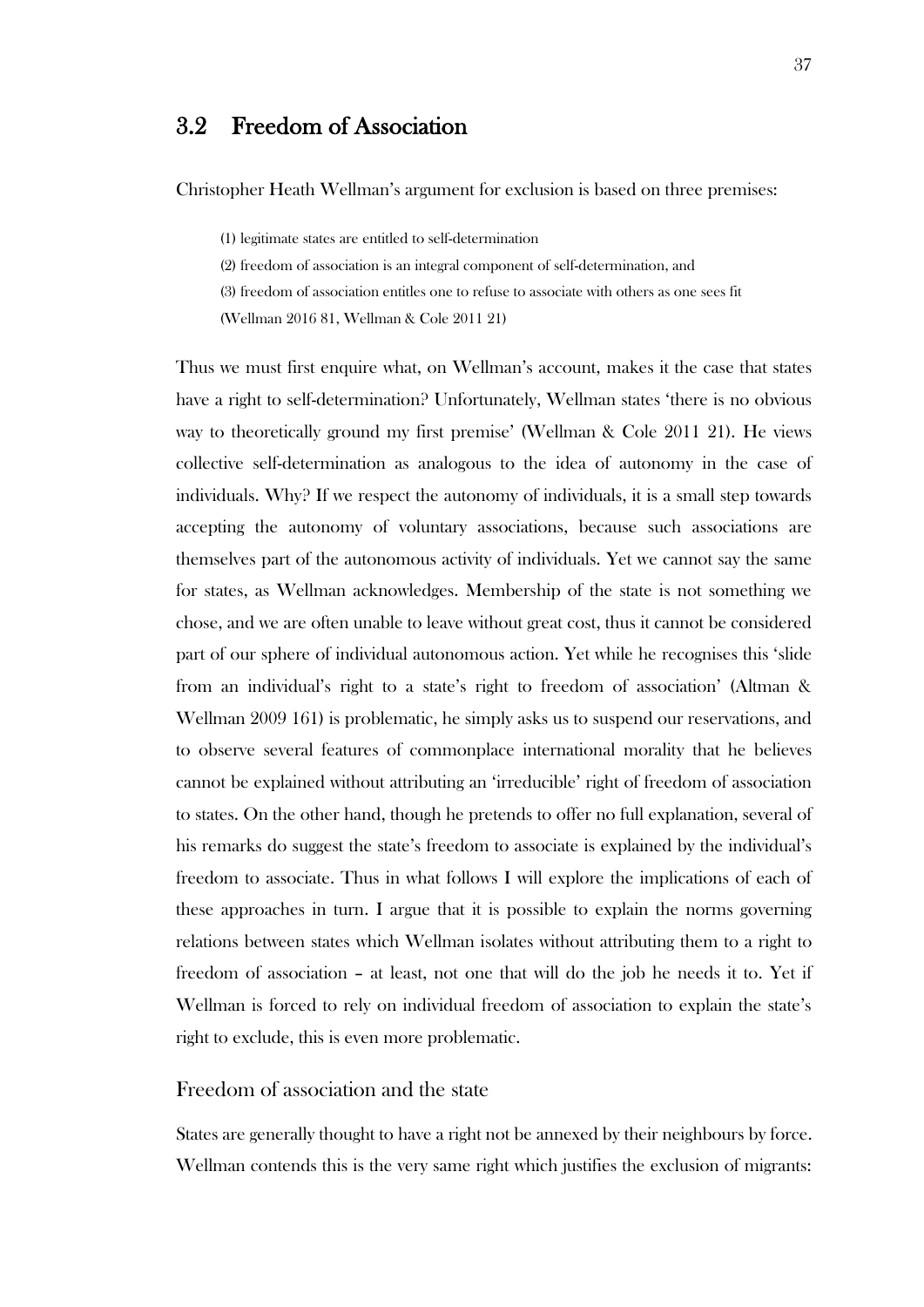'if legitimate political regimes enjoy a sphere of self-determination which allows them to refuse relations with foreign countries and international organizations' he writes, 'it seems only natural to conclude that they are similarly entitled to decline to associate with individual foreigners' (Wellman 2016 84). Yet this claim is perplexing, as it is quite easy to see these two as utterly distinct kinds of right with unrelated moral grounds. The right to freedom of association is generally conceived as a political right, which protects citizens' meetings (archetypically, the meetings of trade unions or political clubs) from interference, and is not typically applied outside the context of a particular society. There are innumerable reasons why we might think one country had no right to annexe another that have nothing to do with freedom of association. The prohibition against wars of aggression is arguably the fundamental principle of international law, going back to the time of Vitoria, and was deemed 'the supreme international crime'<sup>8</sup> in the Nuremburg Judgment. This principle would be adequate to explain the wrongness of forcible annexation, and would have no corollary regarding the right to exclude individuals<sup>9</sup>. Wellman and Andrew Altman suggest we could describe, by way of a thought experiment, a case in which one country annexed another 'without disrupting the peace or violating the individual rights' (Altman & Wellman 2009 161) of its citizens, so that our negative judgment on the case could only be explained by concerns about free association. But this is far-fetched. A forcible annexation effected without the threat of force would not be forcible but voluntary. Even if we imagine a country of pacifists, tragically unable to resist, the invasion would still involve the seizure of lands or property, such as government buildings, which would constitute wrongdoing capable of accounting for our judgment of condemnation. If it did not, then it would not be an annexation at all, but mere empty words, comparable to Idi Amin's claim to be King of Scotland.

Take another example: Wellman observes that states have the right to refuse to join trade agreements such as NAFTA, and political unions such as the European Union (Altman & Wellman 2009 161). To force a state to join such an association would be to violate their freedom of association. Yet again, there is no reason why we should draw

<u>.</u>

<sup>&</sup>lt;sup>8</sup> "Two hundred and seventeenth day, Monday 30 September 1946", Nuremberg Trials Proceedings Volume 22. The Avalon Project, Yale School of Law Lilian Goldman Law Library, available at: http://avalon.law.yale.edu/imt/09-30-46.asp, retrieved 15 August 2016

<sup>9</sup> Raz and Margalit (1990) make a similar point. They observe that while self-determination is 'a source of title', the right not to be invaded or occupied is 'a possessory right based largely upon public order considerations'. There is a general prohibition against the use of violence in dispute resolution, violations of which mandate redress before considerations of title - such as self-determination - come into effect, or so the authors claim.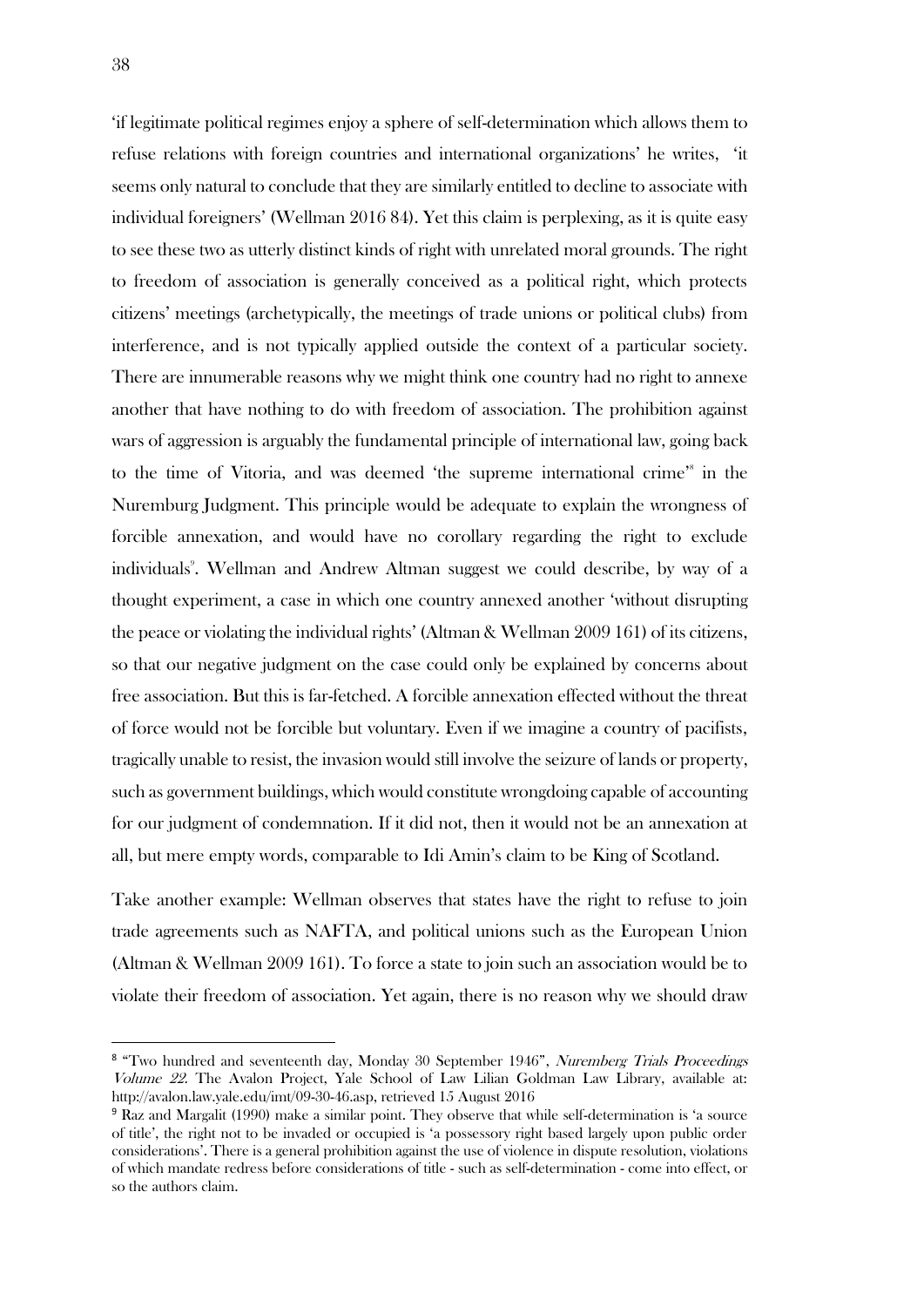any analogy between the rights of states and individuals here. If the United States had forced Canada to "join" NAFTA through threat of military force, this would scarcely amount to *joining an association*. It would more accurately be characterised as the USA strong-arming Canada into removing tariffs from US imports, and into accepting various other trade regulations. This can clearly be thought of as a violation of selfdetermination, but not necessarily of freedom of association. Similarly, if powerful member states forced Norway to join the EU, this would be to forcibly reorganise its legal system and demand the payment of "tribute", in other words, an act of imperialism. Simply as a descriptive matter, international legal norms are such that the right to selfdetermination is precisely a protection against imperialism. But the wrong of imperialism, whatever we take it to be, is plausibly very different from any wrong that might be involved in non-consensual immigration, owing to the specific forms of harm domination by another state power can engender, that unwanted incursion by an individual cannot.

Thus there seems no reason to regard states as being bearers of a right to free association in of themselves. Yet it may be argued that this dismissal of an international right of free association is too quick. It is not enough to say that our negative judgement in cases of forcible annexation can be explained as a condemnation of the violence involved, as this leaves us unable to distinguish justified and unjustified cases of military intervention. If we believe, for example, that it is legitimate to invade a state in order to rid it of an unpopular dictator, when such intervention has the "consent of the people" (assuming we have some means of obtaining this consent), we need an explanation for  $whv$  we do not condemn violence in this case, but do condemn cases of illegitimate annexation. A plausible response, it might be suggested, is that cases of justified intervention respect the autonomy of the people (rather than the state), and in that sense, their freedom to associate.

To make this kind of argument, however, would in my view be to defend a controversial line of argument by means of an equally controversial one. In contemporary international law, there is no norm which provides that military interventions that have the "consent of the people" in the target state are permissible. Rather, the consent of the international community (through the UN Security Council) is required, and the intervention needs to serve a policing function with limited aims: the prevention of war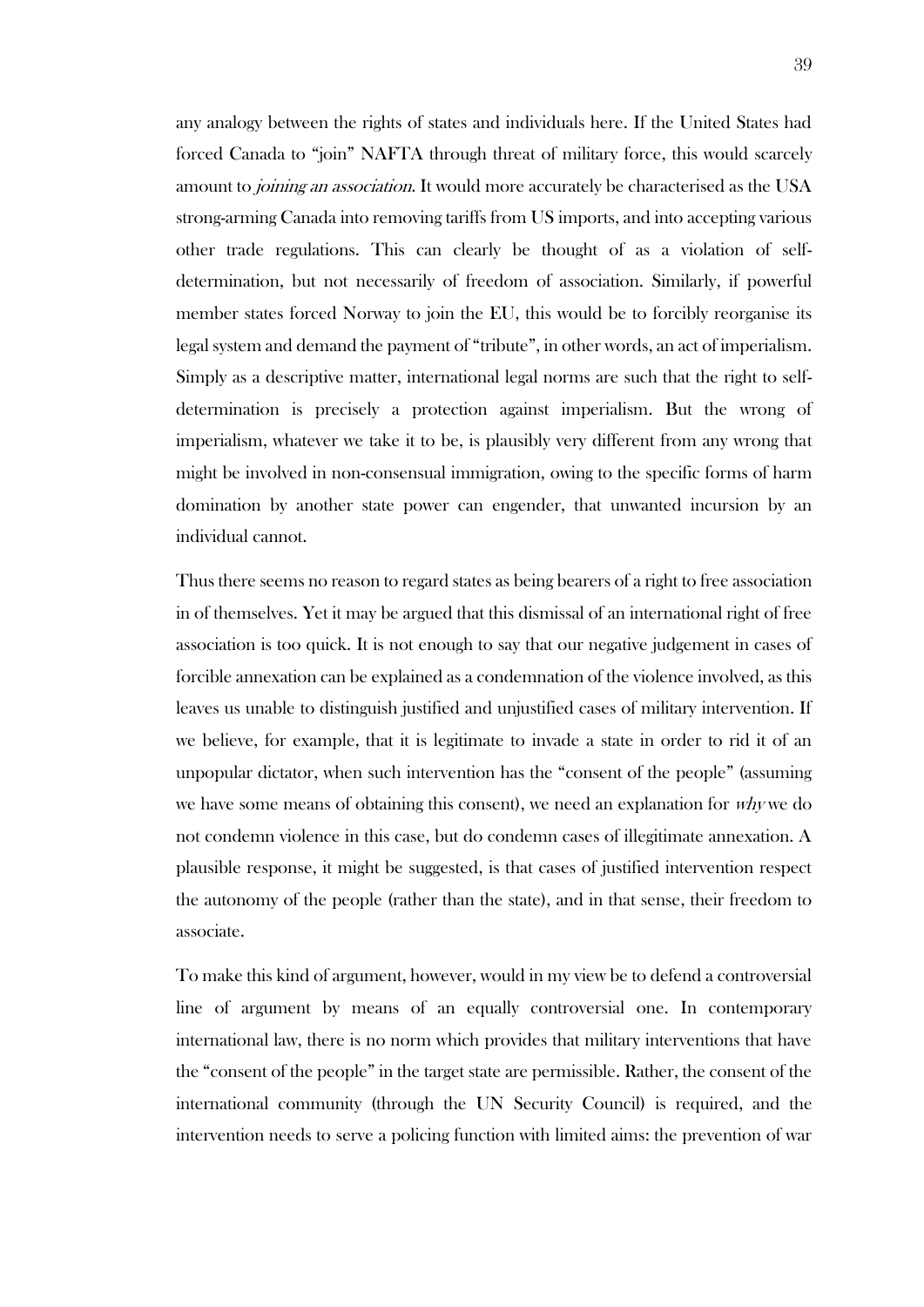crimes, genocide, or crimes against humanity<sup>10</sup>. Although it has been argued that the "Responsibility to Protect" in international relations should be interpreted to mean that a failure on the part of a state to protect the basic human rights of its citizens should give an automatic mandate to other states to take up the role of protector (see Buchanan & Keohane 2011, Welsh & Banda 2010), it is arguably still the more common interpretation that intervention is justified only to avert specific breeches of international law, and the R2P principle in general is still contested. In any case, it is certainly arguable that there is no case in which we judge intervention to be justified, which cannot be explained without the idea of collective autonomy. We may simply judge in such cases that the norm of respect for sovereignty has been overridden by the need to prevent a moral emergency.

In response, a defender of the right to freedom of association in international relations might adapt the thought experiment, and propose we imagine a case in which an intervention had the consent of the people although their government was preserving basic human rights. But imagining such a case is very difficult. Many commentators would simply deny that such an intervention could be justified. Granting that we do think it could be justified, our judgement could be explained by prior assumptions about the conditions of legitimacy, rather than anything directly to do with freedom of association. If the people is to have succeeded in expressing its consent, although that consent is not shared by state officials, it is difficult to imagine a situation in which this was possible without the people having established some kind of political organisation, which repudiated the authority of the old state and which the annexing state was entitled to regard as the people's legitimate representative. Given that this organisation would  $ex$ hypothesi represent the citizen body, it may be that we regard this shadow government as the sovereign authority in the territory. The former state, therefore, as an entity which claimed the right to use coercive force but lacked the authority to do so, could be regarded as a violent criminal organisation. The violence committed by the invading country against the original state would thus not be an act of inter-state aggression, but an act of justified state coercion carried out by an appointed agent of the new state. If we think state violence against domestic criminals is justified, then the violence

<u>.</u>

<sup>10</sup> Outcome Document of the 2005 United Nations World Summit, A/RES/60/1, para. 138-140, Available at:

http://www.un.org/en/preventgenocide/adviser/pdf/World%20Summit%20Outcome%20Document.pdf, retrieved 15 August 2016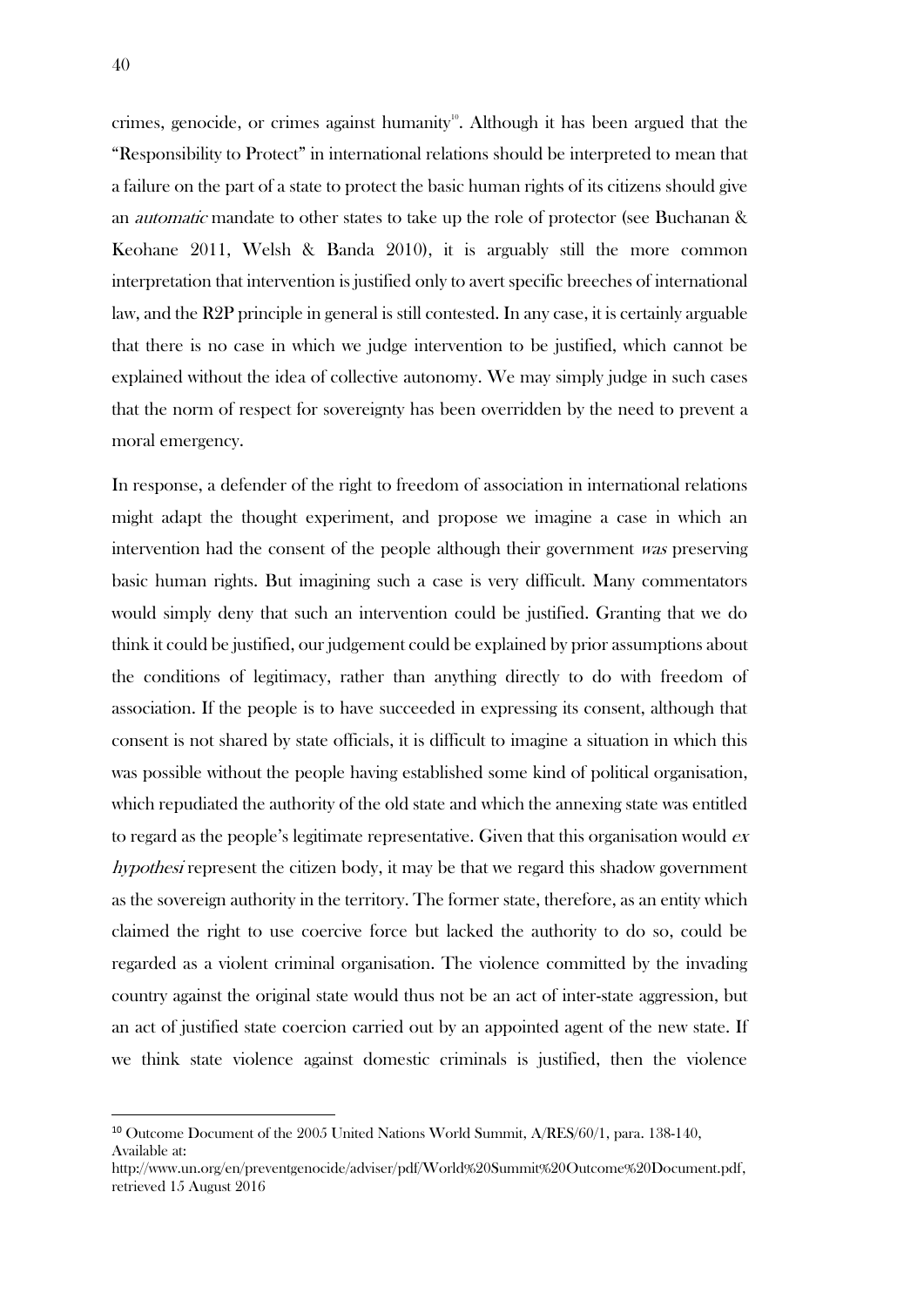perpetrated by the intervening state would be justified for the same reason. Such an explanation would not require us to invoke concepts like freedom of association or collective autonomy.

Wellman also supports his argument by means of an analogy between the right of an individual to choose whom to marry, and the right of *states* to exclude immigrants. Yet if we believe this right is *irreducibly* held by states, it is difficult to say what features of these two rights should be considered analogous, and why. The right to choose whom to marry is a protection against a form of social-structural oppression. Marital traditions typically grant husbands power over their wives' behaviour, thus if marriage contracts entered under duress are considered valid, this could be tantamount to a kind of slavery. It is hard to imagine a situation in which the state's relationship with a potential immigrant would be like this. Although hypothetically a massive influx of migrants could cause socially destructive harm analogous to the harm inflicted upon the victim of forced marriage, an argument made on this basis could not justify a *discretionary* right to exclude, only a right to take exceptional measures in the face of levels of immigration which posed an existential threat to the state. Such considerations need not be described as violations of a right to free association, but would come under more general principles of harm prevention.

Sarah Fine (Fine 2010 355) makes a similar counter-argument against an analogy Wellman draws between religious associations and states. Religious associations are important sources of value in peoples' lives. If the inability to control membership led to the inability to deliver that value, this would provide good reason for the right to discretionary membership control. In order to show that states had the right to exclude migrants at their discretion, Wellman would have to provide an account of what values he takes states to deliver, and to show that it would be impossible to deliver those values without the right to discretionary border controls. This may prove difficult. For example, if we take security to be one of the key values delivered by states, this would provide an argument for the right to exclude dangerous individuals, but could not justify the exclusion of the law-abiding.

A defender of the application of a right to freedom of association in the case of marriage might point out that we need some further explanation of why forced marriage should be considered particularly wrong. Surely, they might say, a forced marriage that left the victim better off in all relevant senses ought to still to be criticisable, and order to do that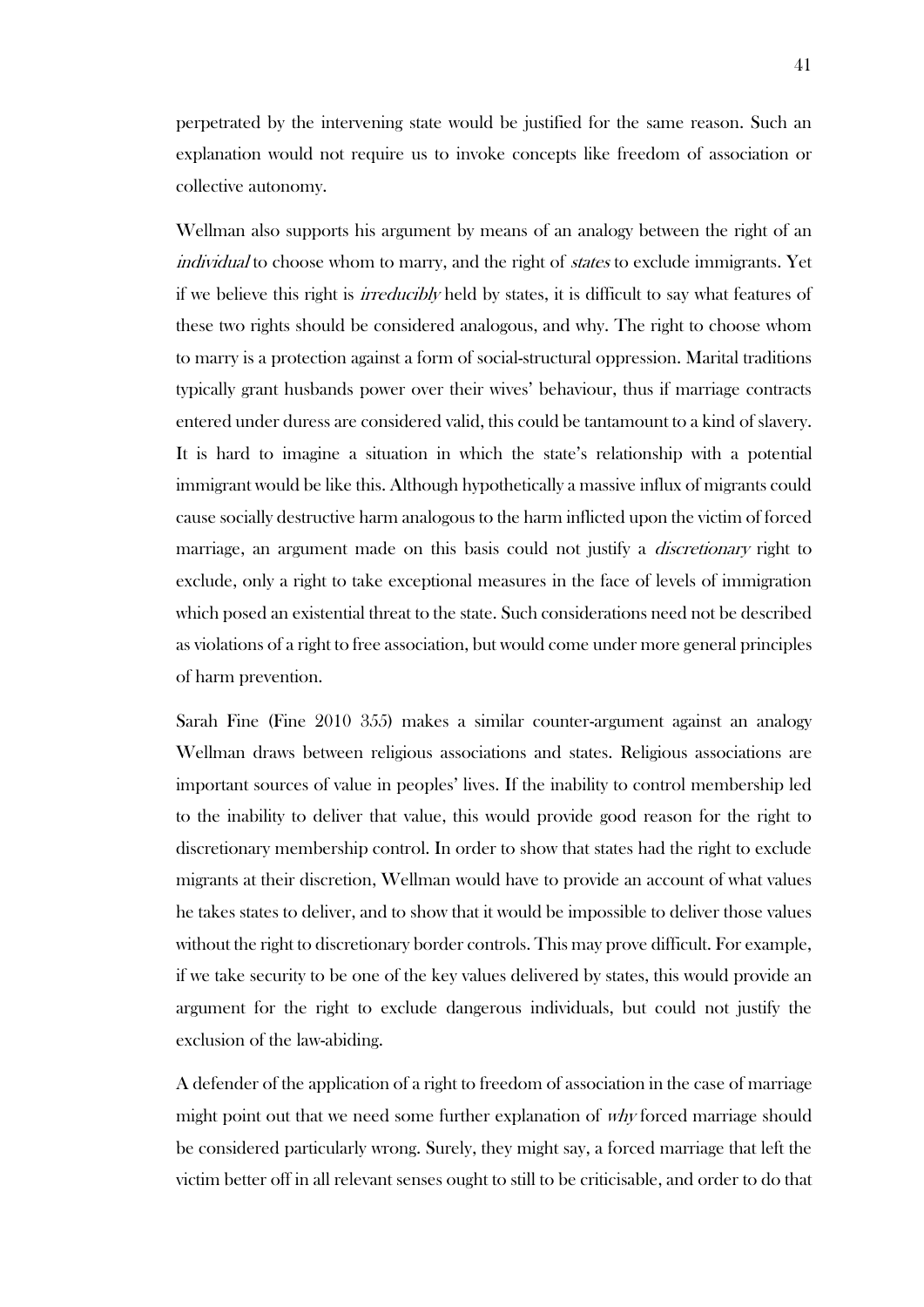we need to invoke the value of autonomy, involving some idea that one should be free to choose with whom one enters legal and political unions. But we can just refuse to accept this kind of reasoning: either a forced marriage is harmful, or it is not. If it is not harmful, then there is no problem. If, due to some exceptional circumstances clairvoyant powers, say - a father *actually did* know best about whom his daughter should marry, we should be prepared to accept that forced marriage would not be wrong, so long as we also affirm that such circumstances are so improbable that people's interests are best served by a blanket ban on forced marriage. If we follow Raz, and contend that the value of autonomy is the value of being able to pursue willingly-embraced valuable options (Raz 1988 369), then trade-offs in autonomy are possible: although it would be a disvalue to remove an important choice, such as marriage, from an individual's option set, it could in theory be mitigated if doing so greatly enlarged that individuals set of valuable options. Similarly, if removing some of my options were necessary to secure the interests of many other people, this would provide a reason for doing so. The Augusta National Golf Club in the US, and more recently the Muirfield Golf Club in the UK, have been criticised for their sexist membership policies. Wellman claims that even if we censure these organisations for particular discriminatory membership polices, we still endorse their 'presumptive right' (Wellman 2009 160) to determine their own membership. But we may equally well judge that such controversies show precisely that there *is no blanket right to exclude*, only a balance of competing interests that tends to come down in favour of club members, as in most cases to do so is relatively harmless. When exclusion is likely to reproduce discriminatory structures and attitudes in wider society, the value of "autonomy" is easily outweighed".

In sum, suggesting that the relationship between a state and an immigrant is like the relationship between an individual and a potential forced marriage partner, or between a club or religious association and a would-be member, is not enough to justify a right to self-determination that includes a right to exclude. Even if we accept the analogy, we still need to consider why we have a right to autonomous associations and unforced marriages, in terms of determinate ways in which people are made worse off by a lack of autonomy in these areas. Wellman's argument relies on a series of equivalence statements: the right not to be forced into marriage is a right of freedom of association,

<u>.</u>

<sup>&</sup>lt;sup>11</sup> As Fine puts the point, 'states' rights to exclude are far more significant in people's lives than the rights of voluntary associations exclude' (Fine 2010 263).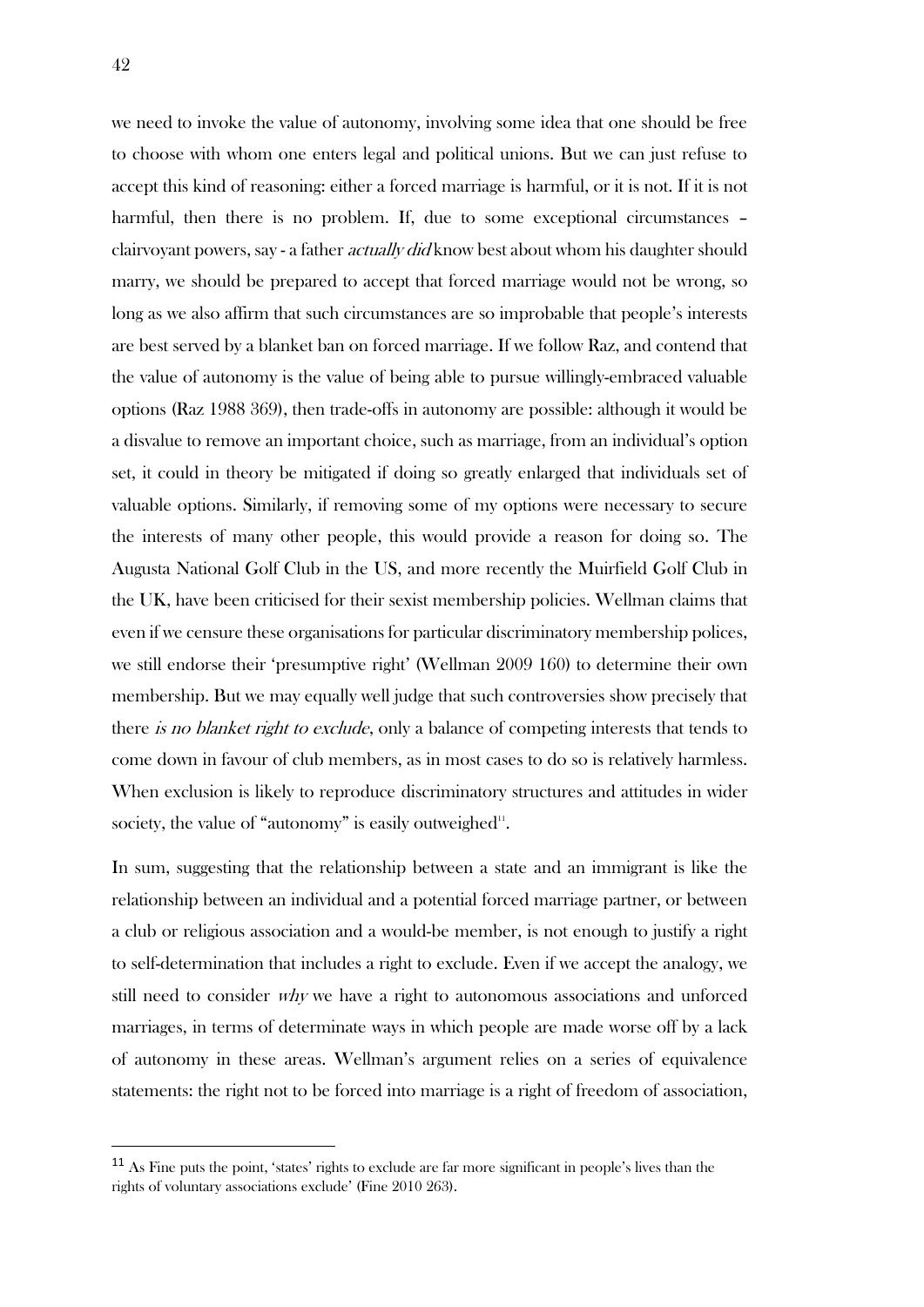the state's right to self-determination is a right of freedom of association, therefore the right against forced marriage is the same as the state's right to freedom of association, and thus just as individuals ought not to be forced into unwanted unions with other individuals, neither should states and individuals. But though these rights have some similarities, the transitivity of any particular features of the right cannot be inferred.

### Freedom of association and individuals

It looks like Wellman's best chance of justifying the state's right to exclude via the idea of freedom of association, is if the group's freedom of association is being viewed as a kind of proxy for the freedom of association of the individuals that comprise the group. In the context the right to collective self-determination as applied to the question of secession, Wellman *has* offered an argument according to which he attempts to justify the rights of the state by directly linking them to the rights of individuals (Wellman 2013 148-157, Wellman 2005 34-65). I believe this argument is problematic, and its problems bring into sharp focus the difficulties associated with linking individual rights to group rights.

Wellman grounded the right to collective self-determination in the respect owed to persons. He argues that legitimate states are worthy of respect in virtue of their 'ability and willingness to perform the requisite political functions' (Wellman 2005 57). The argument is that because this ability is the result of the collective action of individuals, we can say this respect is ultimately owed to individuals. The idea is that the state, although a separate entity from the aggregate of its citizens, is in some sense the rightful 'dominion' of its people, and thus that infringement upon its functioning is an infringement upon the autonomy of individuals. This approach is very similar to the one adopted by Ryan Pevnick (2011), who argues on similar premises that state institutions should be considered the 'collective property' of citizens. The archaic term "dominion" evokes Locke, who argued that dominion over land was not granted to kings by God, but rather was granted for the "industrious and rational" use of it. Property-based arguments will be examined at length in the next section, so I will confine myself here to making remarks specific to the idea of dominion as distinct from property. Wellman draws an analogy between our relationship with the state and a parent's relationship with a child (the direction of the relation inverts the classic formula). If, he claims, a teacher took whole milk from the lunchboxes of children in his charge and replaced it with skimmed milk, on the grounds that it was healthier, this would be wrong because it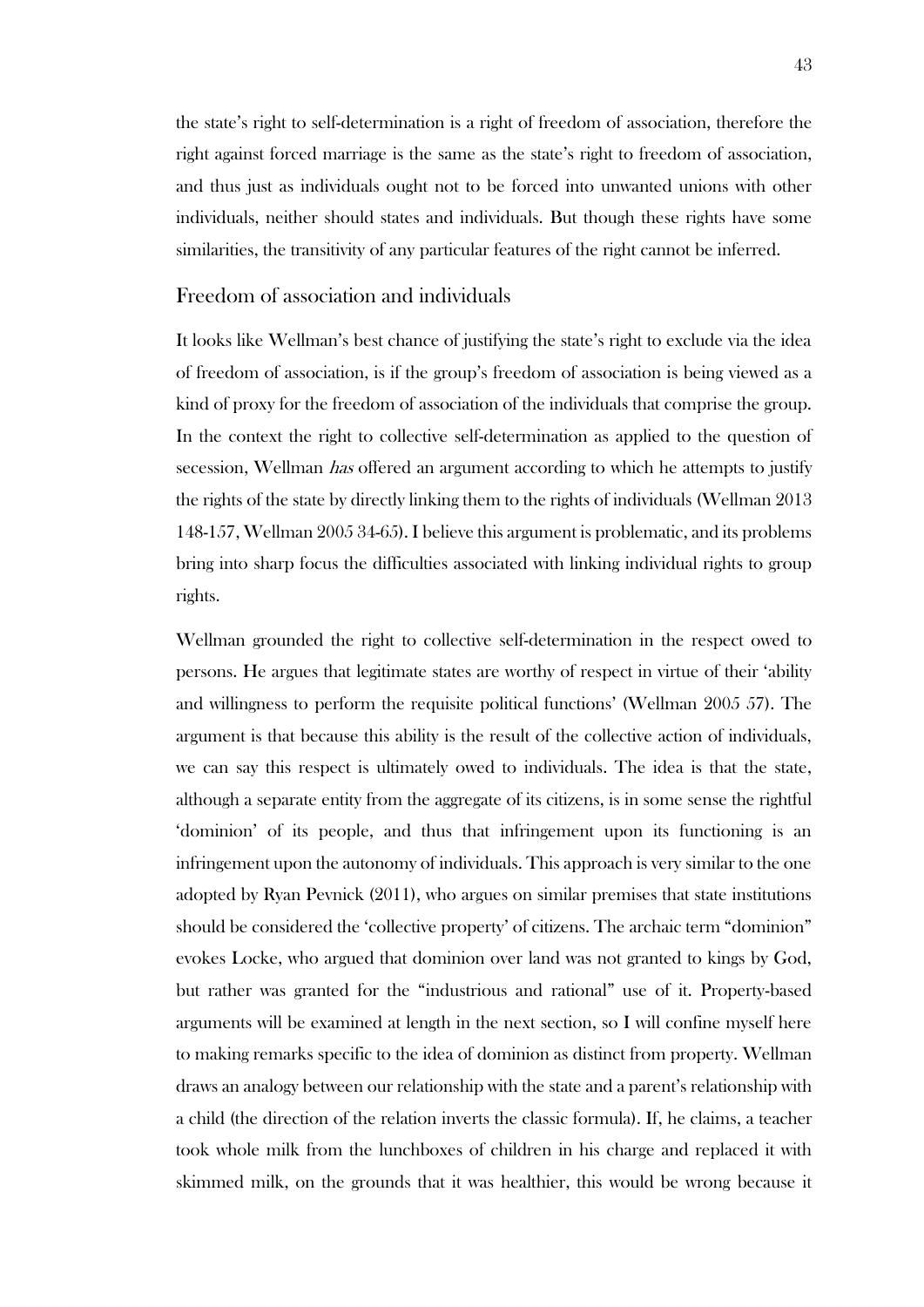would be disrespectful to the children's parents and the way they have decided to bring up their children. The dietary choices of a young child are the proper *dominion* of its parents and therefore outsiders do wrong to interfere. The argument is that states are the proper dominion of their citizens in just the same way (Wellman 2005 56).

This argument is problematic, chiefly because it provides an unconvincing picture of the right to self-determination in its central context - decolonisation. Colonial governments were very often both willing and able to form the requisite political functions, so *prima* facie Wellman would have provided an argument *against* the right to self-determination rather than the converse. Thus in the case of colonised peoples, respect is said to be owed for something that it is 'within the capabilities of the group to achieve' namely a state that instantiates self-government. Although he does not express himself in these terms, it seems fair to take Wellman's position to be that colonialism is a form of paternalism, and the value of collective self-determination is the value of the absence of paternalism. This can be clearly seen from the way he sets out the view, as an interjection between an imagined coloniser and an imagined colonial subject: '"you cannot govern yourselves properly, and so we must govern you"' (Wellman 2005 57). If Wellman's argument were simply that that government by an external force was an affront to individual autonomy, this would be an argument for anarchy, not an argument for the particular value of collective self-determination in cases of colonialism. He therefore condemns another feature of the relationship in addition to mere domination: disrespect for capacities.

Wellman's imagined interjection is presumably meant to show not just that it is problematic for people to be denied the opportunity for self-government, but that the mere suggestion the colonised would be unable to govern themselves itself is a wrong. This would cohere with a class of theories that take the wrong of paternalism to inhere in a particular judgement (Shriffin 2000, Quong 2010, Tsai 2014). According to such theories, the presence of a paternalistic relationship depends on the presence of a particular belief state in the paternaliser, in this case, the belief that the subject is incapable of self-government. Yet there seems no reason why any such belief state should be present at all - the coloniser may think the subject perfectly competent, but colonise none the less. Historically of course, many colonial enterprises did express "civilising" aims from the very start. In the case of the British colonisation of India or Hong Kong, however, this would be more difficult to argue, as the project evolved from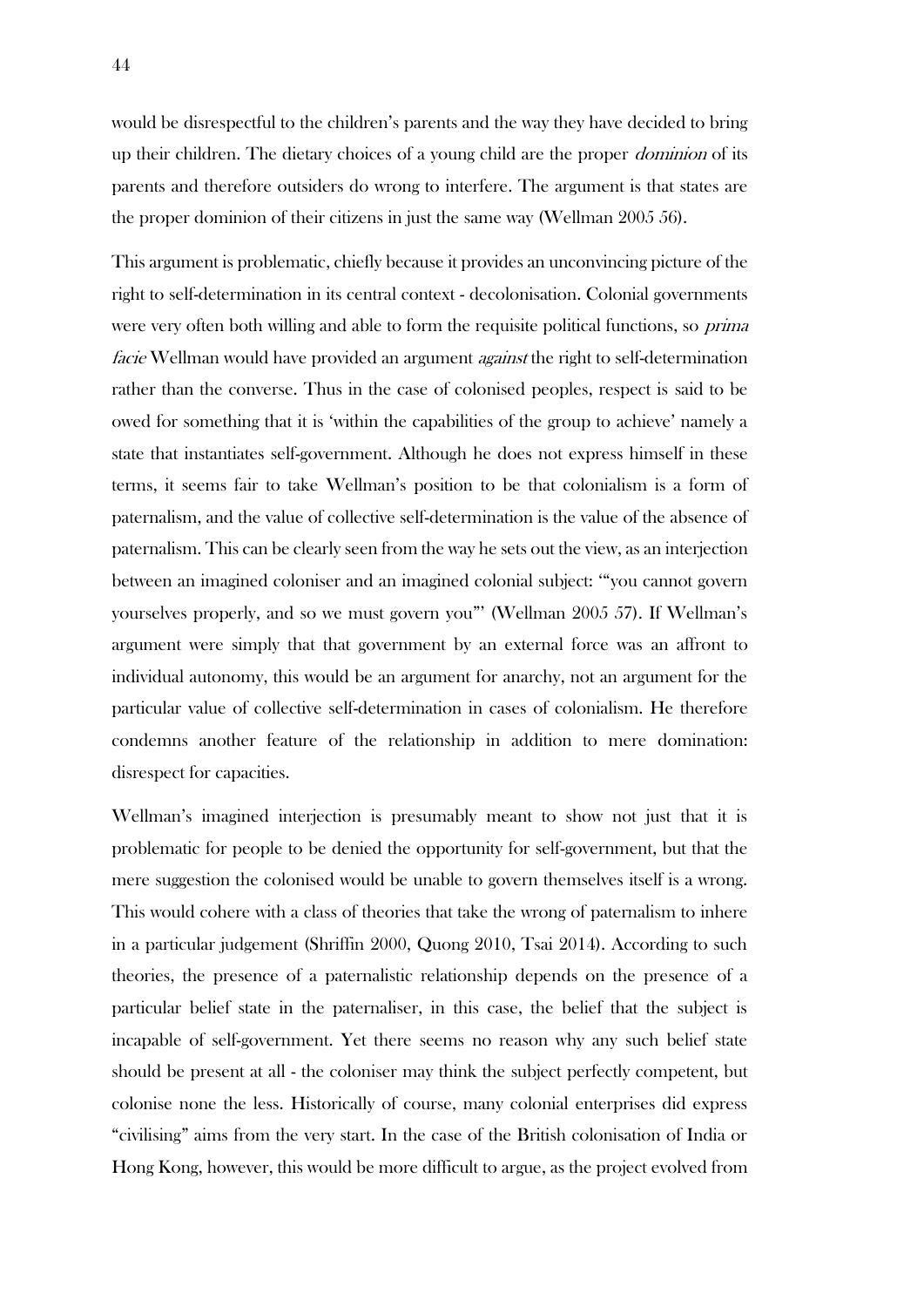one of establishing trade relations within a highly developed civil society, into one of total economic and political domination. In any case, whatever the facts about the attitudes of colonial powers throughout history, it seems inappropriate to ground the value of self-determination in the value of being untroubled by something as trivial as other people's disrespectful beliefs.

If we try to transpose this argument to the application of self-determination in which we are primarily interested - immigration control - the case looks even weaker. No attitude of disrespect is involved in immigration; in fact, admiration for the functioning of the receiver state's institutions is more likely, given that migrants have in many cases been convinced to leave their homelands by the prospect of greater opportunity. Wellman's argument seems to be that states have a right to *autonomy* because the state is owed respect due to the dominion relationship between a people and its state. But even if we grant that the state is owed respect, it does not follow that it is owed exactly the same form of respect as a person, including a right of freedom to associate.

Thus it looks like this avenue for "connecting" the individual to the group right is closed to Wellman. Returning to the marriage analogy, it is obvious that the connection cannot be made in a simple fashion. The *individual's* freedom to choose with whom she shares a state territory is clearly nothing like the freedom to choose whom she marries. For a start, she is born already sharing a state with millions of people, the vast majority of whom she will never meet, and while forced marriage is a potentially devastating experience, to be forced to live in the same country as someone else would just be to add one more person among these millions over whose presence she had no choice. Wellman thinks we can find a less direct comparison. There are more general benefits of a right of free association that can be compared to a right not to be compelled to share a territory with certain would-be immigrants. Just as for members of a golf club 'caring about our experience as a club member gives one reason for caring about the rules for admitting new members' (Wellman 2016 83), so too does our interest in selfdetermination give rise to an interest in exclusion.

Yet adopting this approach is a large concession: it represents the abandonment of an irreducibly rights-based approach to the justification of the right to self-determination, in favour of an interest-based approach, and appealing to *subjective values*. To say that we care about the rules for admitting new members to the state is simply to say that membership control is a *value* for members. But it is open to a detractor to claim that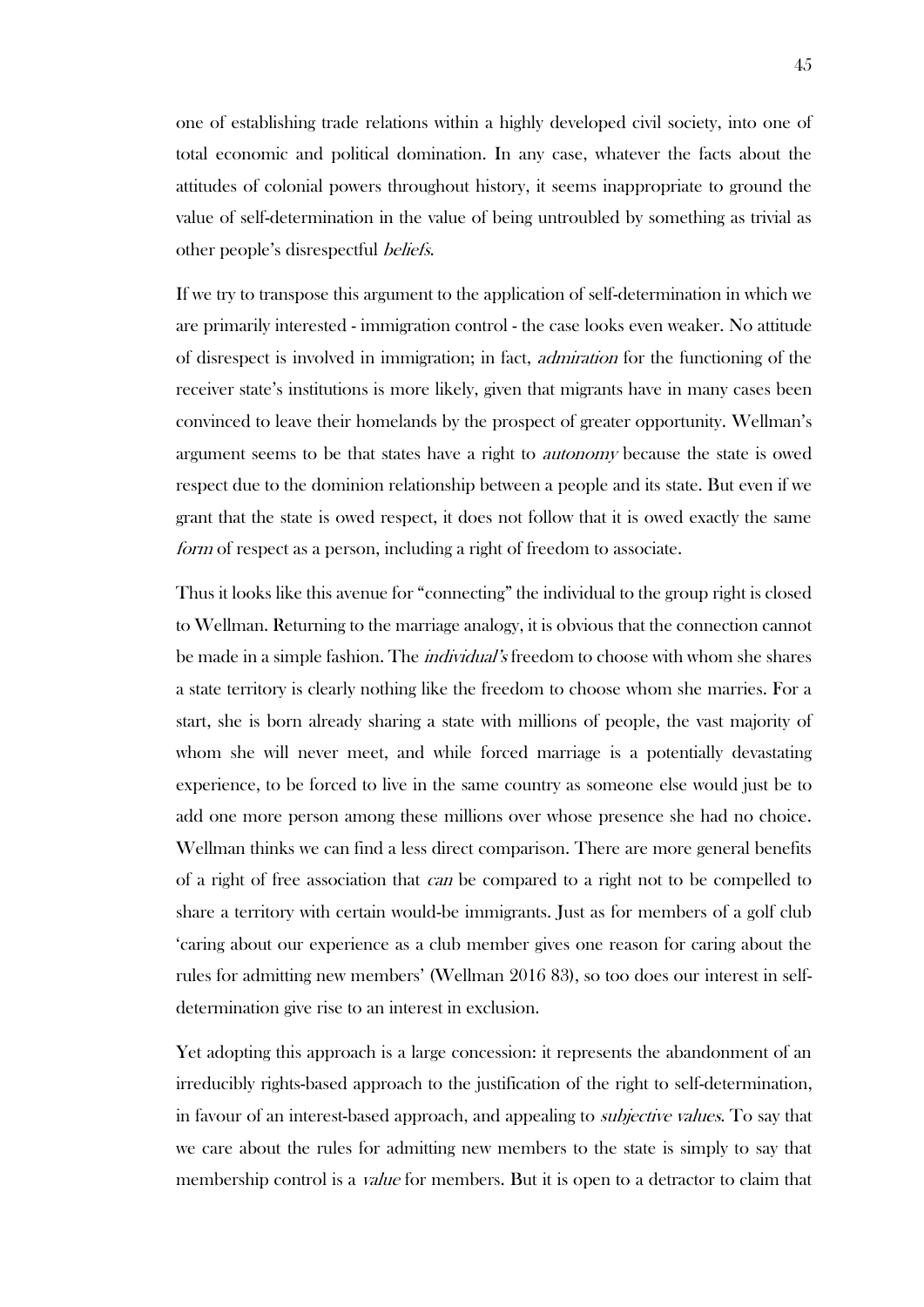this value is simply not of sufficient importance to justify a right. Advocates of interestbased justifications for exclusion are often acutely aware of this. David Miller, for example, whose arguments rest on the value of national culture, is at pains to provide reasons why this value is of special importance, over and above others: culture is 'a source of identity' (Miller 2016 68) which determines our values both in private and public affairs, and if immigration leads society to fracture into various identities which either compete to dominate the state's public culture, or retreat into closed enclaves, this would be seriously detrimental to the interests of the 'indigenous' population both politically and privately. Even so, Miller is left with an account on which 'selfdetermination is an interest rather than a right' which contends that 'what justice requires is that the interest of a particular immigrant…[be] weighted against the interests of citizens in self-determination' (Miller 2016 71). Wellman provides no such detail regarding why he takes our 'experience as members' of the state to be of such paramount importance as a value, and yet he feels entitled to rest a *discretionary right* to exclude on this foundation. We may rightly doubt that he has succeeded in justifying such a right.

### Freedom of association and control

Wellman's position seems to be that the state has a discretionary right to exclude because individuals have a right to freedom of association, which is itself grounded in the value of their 'experience as citizens' being conformable to their particular 'preferences' and 'tastes' (Wellman 2016 87). This gives a more determinate character to the problem of how the individual right (or interest) is to be transposed into a group right: why should we think that the state's having a right to free association would make the composition of the polity conformable to the tastes of individuals? We may think that all that was required was for the state to be sufficiently aligned with public opinion that it would tend to admit immigrants its citizens would find congenial. This would leave Wellman in a position rather close to Walzer's; it would be a right of state-based communities to maintain a distinctive character (Walzer 1983 62), which is entrusted to state institutions based on the assumption they constitute a 'union of people and government' (Walzer 1980 212) which may be instantiated by any number of organisational structures depending on the particular history of the state in question. Yet this picture of the state acting on behalf of individuals cannot be characterised as exercising a *positive* freedom choose whom to allow into the state 'club'. It seems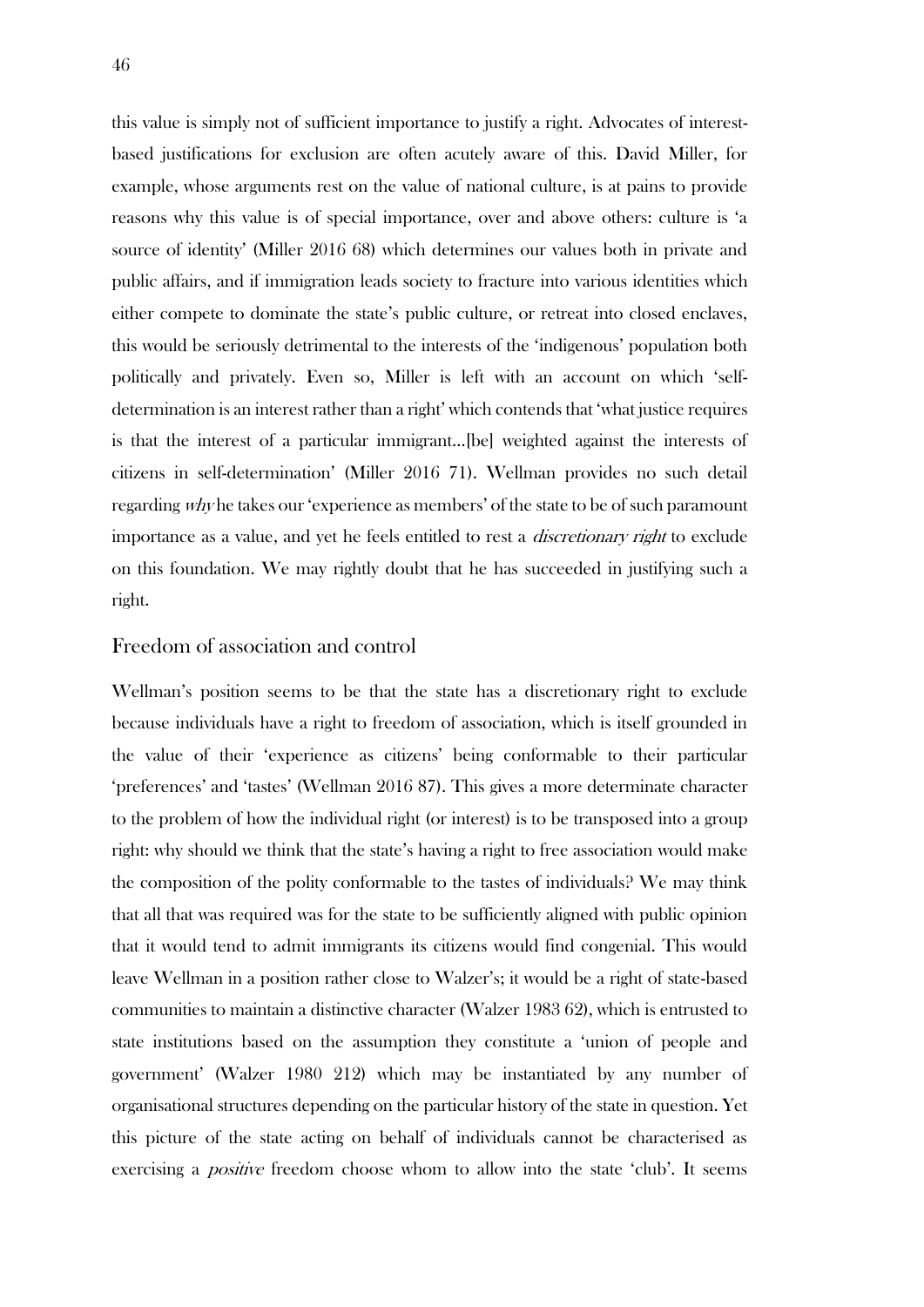Wellman's main concern cannot be mere 'correspondence' in Kolodny's terms, but our interest in *positive influence*. We care about admitting the right sort of people, because we care about 'what course [our] political community will take', thus 'an essential part of group self-determination is exercising control over what the "self" is' (Wellman 2016 85, emphasis added). In other words, we don't just care that those who come into the country happen to correspond to our preferences, we care that we are in *control* of who comes into the country, as this is part of charting our 'course'.

Notice it must be individual 'preferences' and 'tastes' that ultimately matter for Wellman. Yet he asserts it is the *group* that is entitled to exercise control over its membership. The claim that  $I$  have an interest in what course my political community takes, and thus that  $I$  have an interest in being in control of that course, is very straightforward. But the claim I have an interest in *the group's* being in control of that course is utterly dependent on how the group's decision-making structures function, and my precise relationship to them. We might think the latter claim is analogous to the following one: "as a shareholder in a company, it is in my interest that the company should be able to hire whomsoever it likes". Most likely, this claim strikes us as broadly true. Yet consider the background assumptions that render it true. First, we assume that companies are structured and run primarily for the benefit of their shareholders. Second, we assume that the managers in charge of recruitment are competent enough to achieve that purpose. Do these assumptions hold, mutatis mutandis, for governments?

One important disanalogy between the two cases is that company managers know that shareholders want the same thing, namely profit. In the case of states, however, even if we grant the first assumption - that countries are run for the benefit of their citizens those citizens might have such diverse preferences when it comes to policy areas such as immigration that it is unlikely an official could be fully competent to ensure everybody benefits. Thus, whether or not it was in one's interest for the "group" to have control, where the "group" is understood as the state, would depend on the probability that the group's decision would correspond to one's own. Yet again, if this it to be more than a matter of sheer good fortune, and indeed a matter of a positive freedom to associate, this probability must be a result of the responsiveness of the group to individual preference. In other words, policy must track preference across a broad range of political decisions. Like Philpott, Wellman has claimed a link between the value of self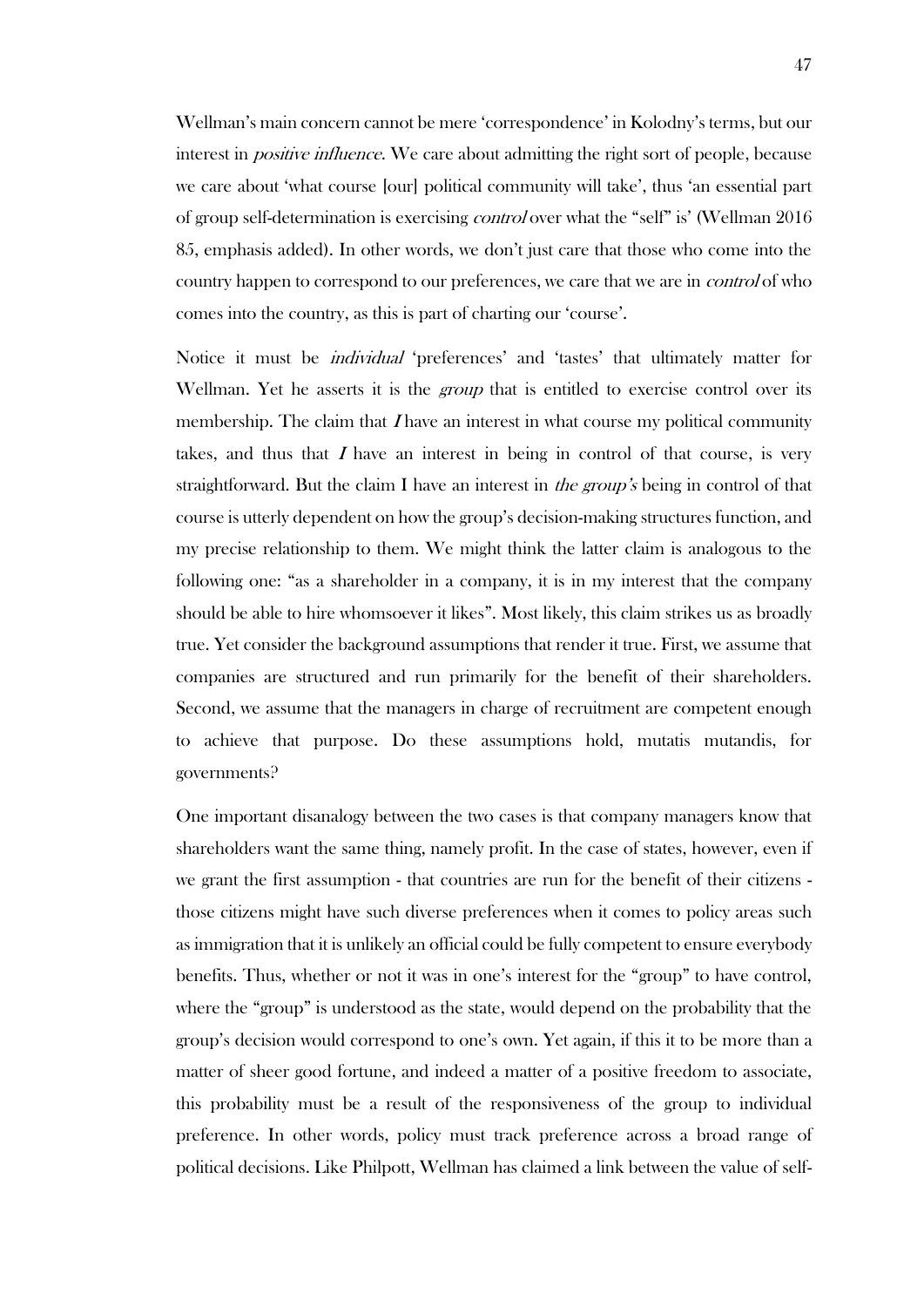determination and the value of democracy. Yet where for Philpott the value of democracy and of self-determination are both explained by the value of individual autonomy, for Wellman and Altman, the 'irreducibly collective moral right to selfdetermination' (Altman & Wellman 2009 17) explains the value of democracy. Although, as seen in the previous section, Buchanan is right to point out that democracy cannot serve individual autonomy, the Wellman and Altman argue that democracy serves *collective autonomy*. The question to be answered, then is this: is it possible for democracy to give a group control over policy to such an extent that it tracks individual preferences across a broad range of policy areas, thus justifying a particular policy as an expression of collective autonomy? This question will be taken up in the fourth chapter.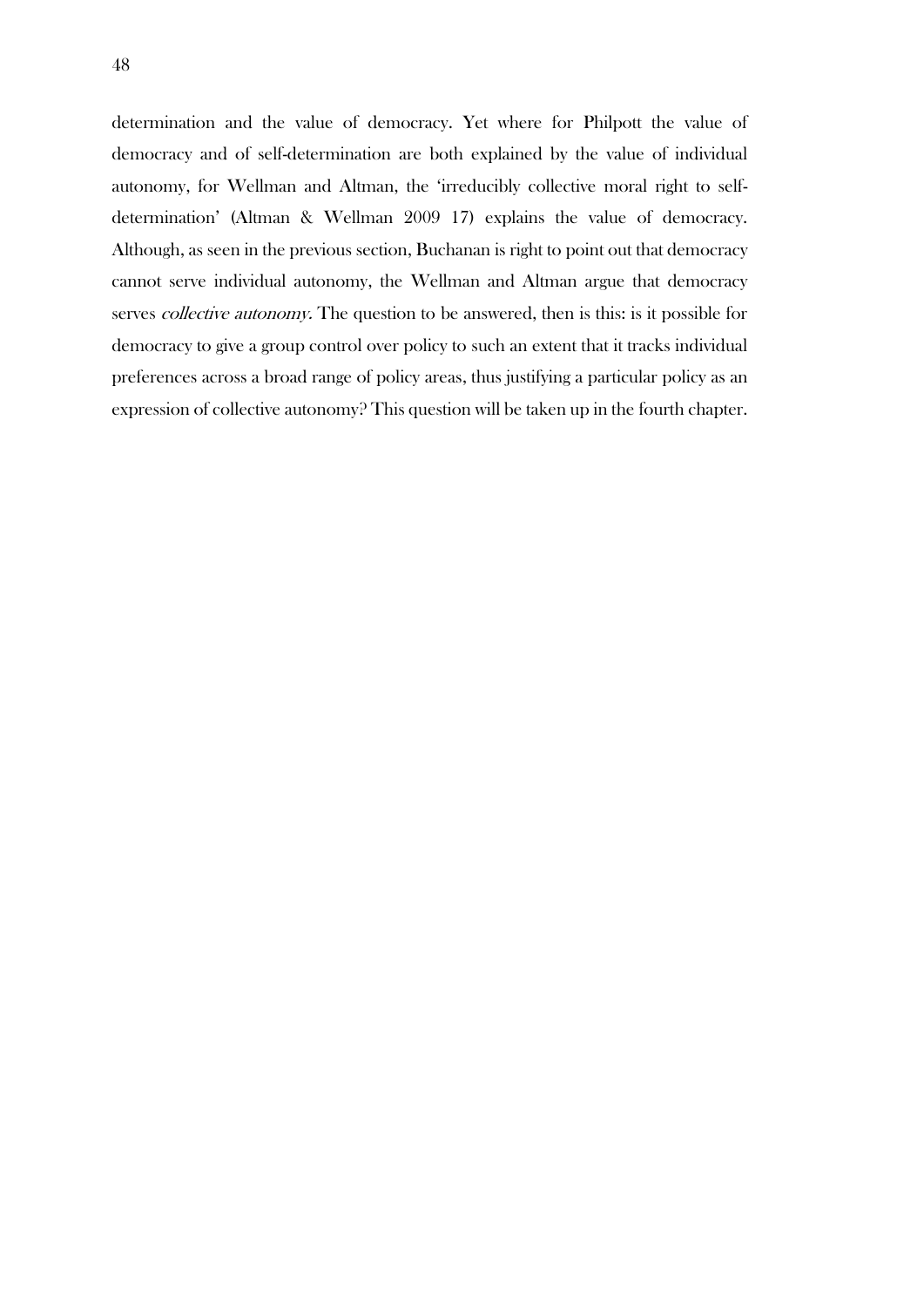## 3.3 Associative Ownership

Ryan Pevnick argues that a state's right to collective self-determination is essentially a form of collective ownership. The state is, in Rawls's phrase, a 'scheme of social cooperation', and such a scheme is, in Pevnick's view, a kind of collective labour, which entitles us to group ownership of the social product. He argues that we own state institutions because it is only through our labour, channelled through the activities of 'paying taxes and contributing to collective political decisions' (Pevnick 2011 35), that those institutions come into being. Pevnick contends that we come to own the state through a 'Lockean' mechanism. Although he recognises that Locke's assertion that we are self-owners is problematic, Pevnick believes we can defend an account of property acquisition along broadly Lockean lines that does not depend on this notion. If we create value through our own activity, we make no one else worse off by claiming property in this value, as were it not for our labour the added value would not exist anyway. Pevnick's position is an endorsement of the following argument from Lawrence Becker:

When the labor is (1) beyond what is required, morally, that one do for others; (2) produces something which would not have existed except for it; and (3) its product is something which others lose nothing by being excluded from; then (4) it is not wrong for producers to exclude others from the possession, use, etc. of the fruits of their labors. It is not so much that the producers deserve the produce of their labors. It is rather that no one else does, and it is not wrong for the laborer to have them. (Becker 1977, 41 cited in Pevnick 2011)

Becker and Locke's arguments, however, describe a mechanism for the acquisition of individual property. Pevnick believes it can be used to ground a form of group property which he calls 'associative ownership' (precisely what kind remains to be seen). If we citizens of the state are also the owners of its institutions, then this can be seen to ground self-determination in both its negative and positive aspects. Property is best understood as a bundle of rights: it is made up of other rights, which vary from case to case and may include the right to use, the right to prevent others from using, the right to destroy, the right to alienate or transfer and the right to use as capital, among others. Yet of these, the right to deny others access to item of property can arguably be thought of as the *core* right (Honoré 1961 113), as it is included in the bundle of right in virtually every instance of a relationship termed "property". It is thus easy to see how it could be used to build a case for negative self-determination: the interference with domestic institutions by a foreign power or foreign agent could, on this view, be regarded as a breach of our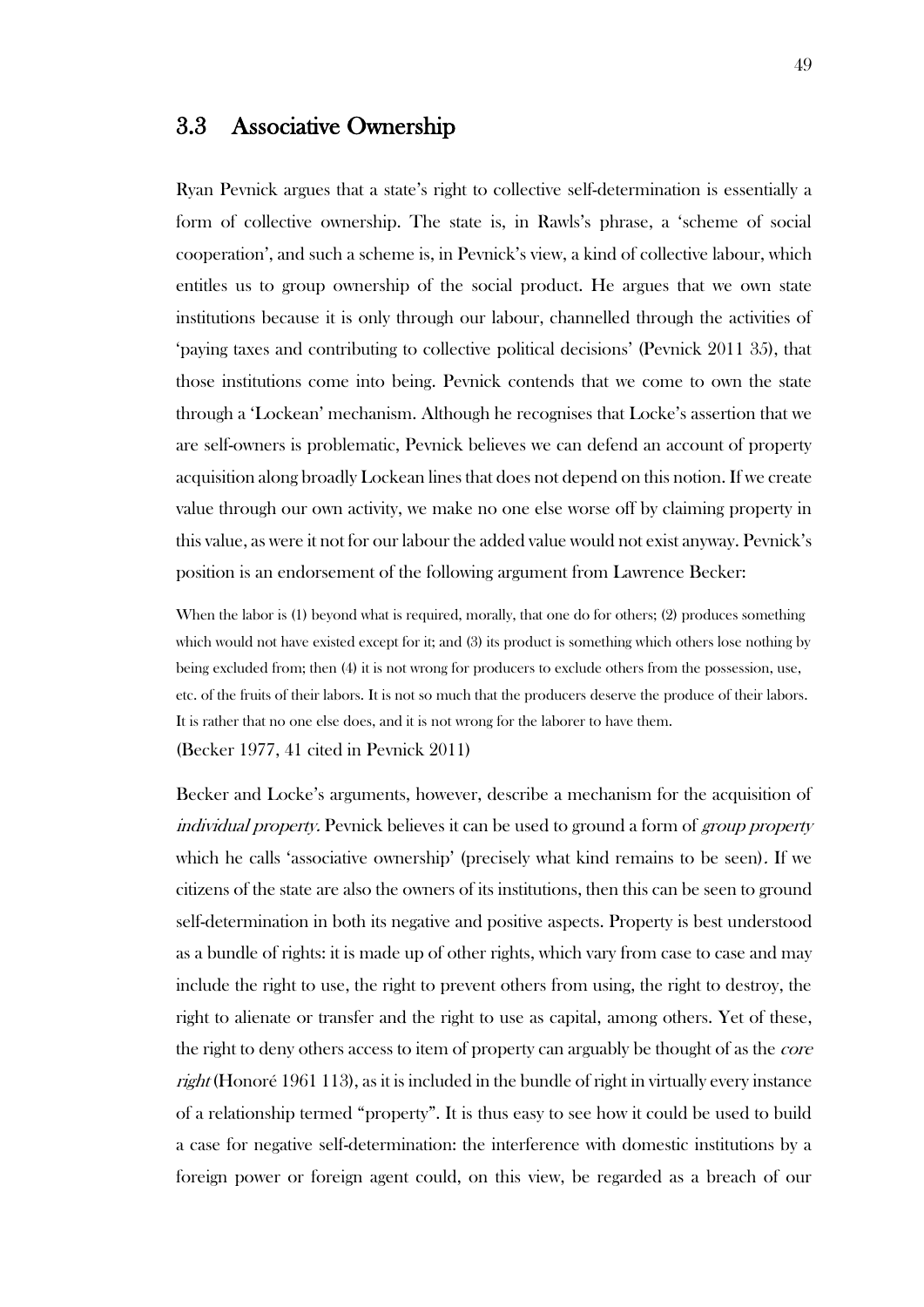property rights similar to trespass. Property is also a kind of authority. It allows an owner to *do things* with that to which she stands in the property relation. Thus, the idea of collective ownership may imply a collective decision-making structure about how the article of property is to be managed: it thus can be seen to provide a justification for a right to positive self-determination.

In order to grasp the shape of the property rights bundle Pevnick claims we have, it is helpful to consider the different ways in which it is possible to own things *together*. The first (1) is typified by Locke's claim that the earth was given to us in common by God. In this sense, we own the earth together, insofar as any of us can privatise any part of it as long as we meet certain conditions: that we are not wasteful and that we leave enough and as good for others. For Locke's purposes, it was important to use this language of common ownership to counter Filmer's defence of feudalism, whereby only kings had full title to land, inherited from Adam, and their subjects merely various kinds of usufruct rights. Common ownership was Locke's competing interpretation of the Biblical account of the earth having been *given* to Adam: that it was given not to him as an individual, and then to royal successors, but to the entire human race. If we follow Robert Nozick, we might think that on a secularised version of this view, it was not necessary to describe the original common ownership of everything as a form of ownership at all; it would be equally adequate to describe it as an absence of ownership, coupled with a mechanism of acquisition that demands respect for the interests of others.

Another way (2) in which we can own things together is *equal private ownership*. It might be said that a group of individuals owns a piece of land, simply because each individual owns  $1/n$  of the land, where n is the number of people in the group. Sometimes, however, we own things together that do not divide up in this way. If a group of individuals own a house, they may say that they own a 1/nth share of the house. Usually, however, this does not mean that there is a 1/nth section of the physical property over which they have a full bundle of rights, but rather (3) that they each have a more limited bundle of rights over the entire house, constrained by the parallel rights of the others. This might be called *joint ownership*<sup>12</sup>.

<u>.</u>

 $12$  In this taxonomy 1-3 I follow Risse 2012, Chp. 6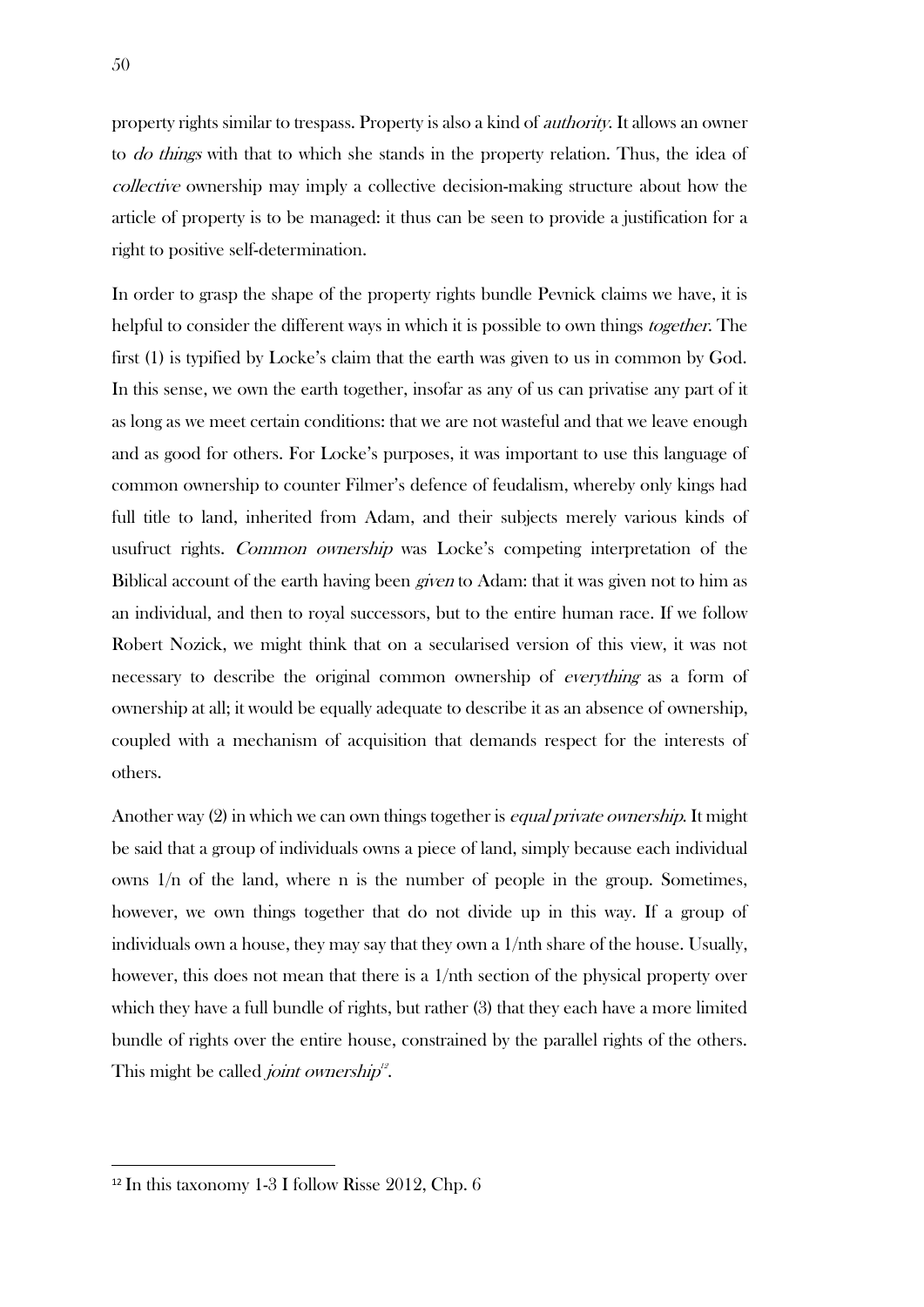Finally, (4) we can own things together through *corporate ownership*. In such cases, the group comprises a corporate entity, which has independent status, and this corporate entity owns the good in question, while no individual has a direct claim of ownership. Depending on the constitution of the corporate entity, this may in the end look similar to (3) – if the company is a general partnership, for example. Or it may look quite different, for example if the owners are shareholders in a limited liability company. In this latter case, the shareholders may have none of the core rights associated with ownership in the item of corporate property, as these are vested in a chief executive or managing director, although they might have other, more peripheral rights, such as an entitlement to a share of capital gains. For example, although a shareholder might technically stand in indirect proprietary relations with respect to a particular car owned by the company, it is not the case that she necessarily has the right to use it, or to prevent others from using it.

Which of these must the form of group ownership Pevnick invokes most closely resemble? (1) can be ruled out straight away. It cannot be that we as citizens hold state institutions in common for our use and consumption, just as peasants had the right to gather firewood on manorial land under the system of commoners' rights. It is unlikely Pevnick would wish to claim that we have the right to privatise bits of state institutions as we see fit. (2) is equally unlikely: we do not each privately own discrete parts of state institutions, like owning a particular room in some Whitehall department – if we did, we should know about it. Thus, of the options under consideration (which admittedly, for all I have said, may not be exhaustive), it looks like (3) and (4) are the only viable candidates.

Both joint ownership and corporate ownership can be described as 'collective ownership', yet both involve different rights, which are usually clearly set down by law. Yet Pevnick's argument necessarily relies upon a Lockean, "state of nature" story about how we can come justifiably to own property, as if he is to establish a justified collective ownership claim in state institutions, he must do it through appeal to form of property that is explanatorily prior to those institutions. Citing a legal convention as the justification for an ownership claim cannot provide a reason to respect that claim to someone who is not a participant in that convention. Lockean arguments do, in theory at least, establish a claim that is not dependent on a particular system of law. However, they are not adequate to establish *every* right in the bundle we now associate with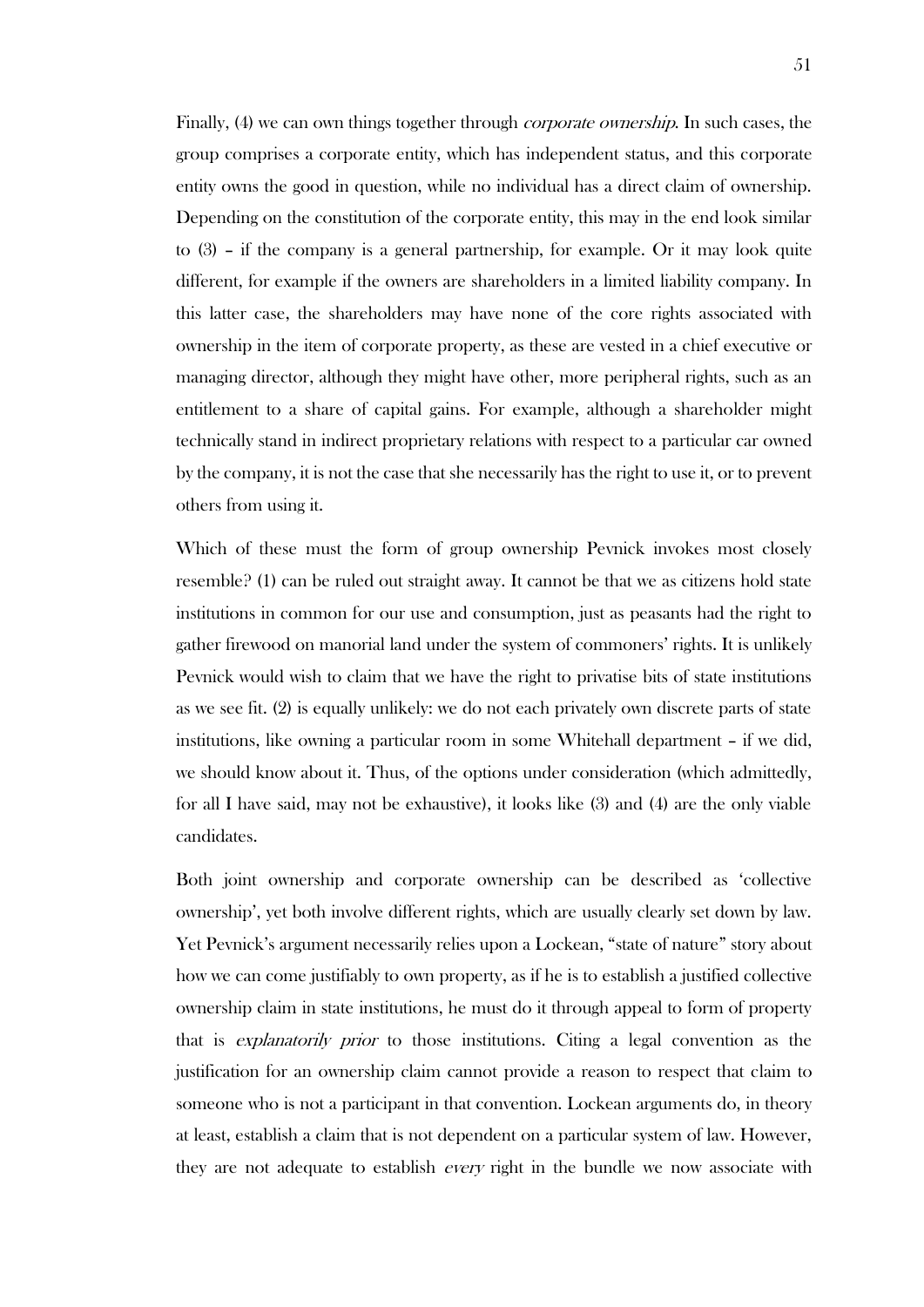ownership in modern legal systems, what Honoré called "full liberal ownership". As Alan Carter observed, Lockeans are liable to commit an error of reasoning analogous to the one made by proponents of the design argument for the existence of God, scathingly attacked by Hume. Even if we can prove the existence of a designer, Hume noted, it does not follow that the designer is the god described by Christianity. Similarly, even if we can justify some core property right, it does not follow that we get "full liberal ownership" as part of the package (Carter 1989 132). In what follows, it will be argued that Pevnick does indeed make this mistake: the method of property acquisition described is not adequate, even in theory, to justify the *state's* purported right to positive self-determination, because, as with autonomy-based defences of the right to selfdetermination, it attributes to the *state* rights which may only justifiably be attributed to individuals.

### Joint ownership versus corporate ownership

Pevnick presents several cases which are supposed to serve as analogies for the proprietary relationship between citizens and state institutions, and to respond to predicted challenges. One such case, Kidnapped Lecturers, is supposed to provide a response to the criticism that taxation cannot ground our collective ownership of institutions, since we pay taxes by force. In this analogy, some academics are captured and forced cooperatively to produce a series of lectures. '[O]ne cannot reasonably doubt', Pevnick observes, that 'that their labor gives them a right to the profits that result from the sale of the lectures' (Pevnick 2011 37). We are not primarily interested in this challenge, however, but the question of whether the case elucidates the kind of collective property we are supposed to have. Unhelpfully, Pevnick chooses as his analogy a piece of intellectual property. As the lectures are infinitely reproducible, all that seems to matter in this case is how the profits should be distributed. Questions of how *authority* over the property is distributed are thus made to appear less significant, making it difficult to say whether the lectures own their work jointly, or as a corporate entity. This thus requires further investigation.

Pevnick presumably wants to avoid certain conclusions that would appear to follow from Kidnapped Lecturers. It may easily be argued, for example, that the lecturer who spent long nights preparing well-researched prose should receive a *larger* share of the royalties than the lecturer who merely proof-read the draft. Yet, with the exception of some hardnosed libertarians, we do not think that that the benefits we receive from the state should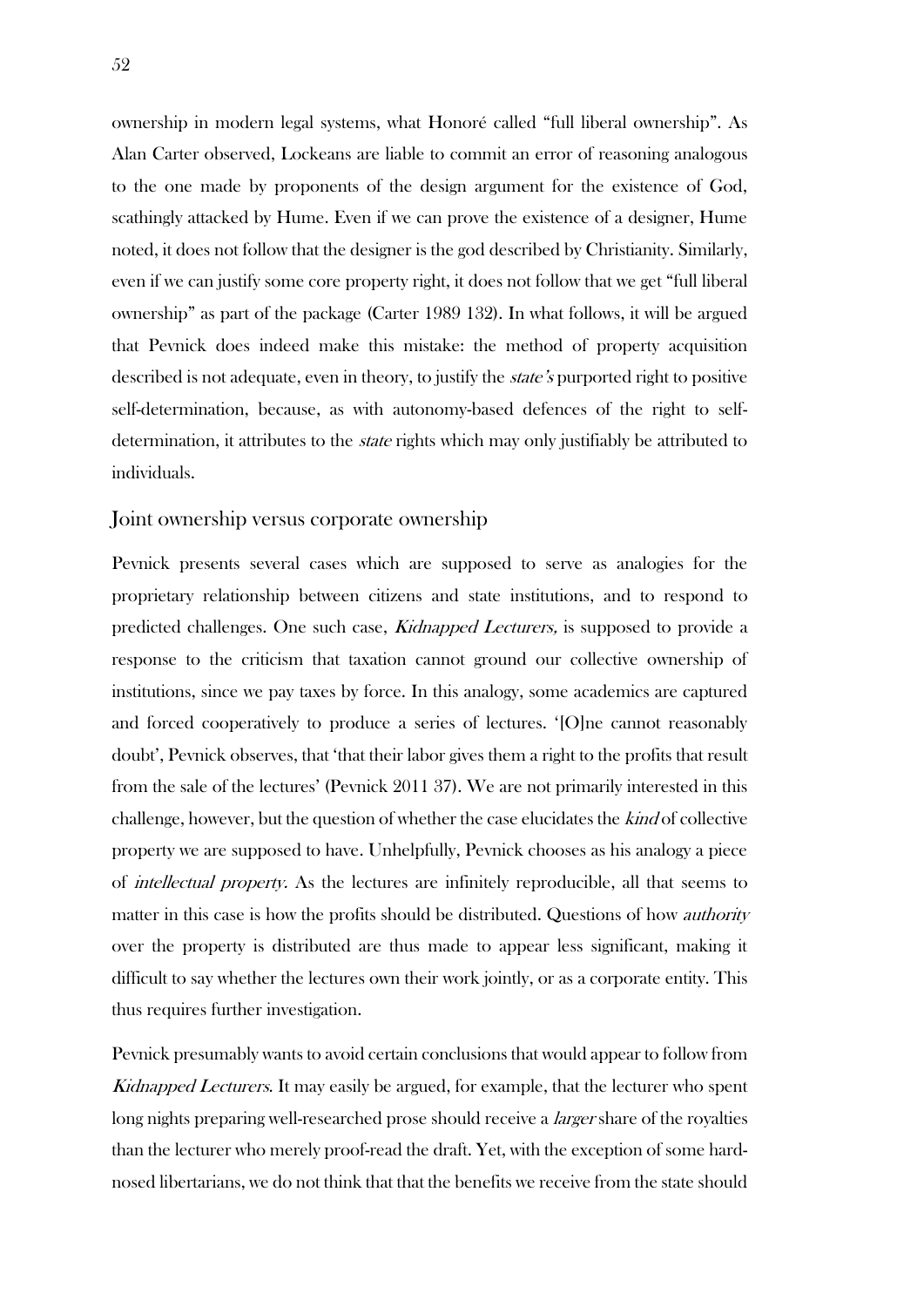be in proportion to the amount of tax we pay. Pevnick apparently does not see the monetary value of tax contributions as a reflection of labour value, but, along with voting, as a mark of participation in a collective labour activity, something that is not quantified. But Pevnick cannot have it both ways. If paying taxes is a mere *qualifying mark* of membership, then he is saying no more than "those who qualify as members of the group ought to be able to determine its direction". This would be a simple restatement of the principle of self-determination rather than a defence of it. It would remain open to the following challenge: why shouldn't current non-members have the right to pay taxes, to vote, and thus to gain membership? The effectiveness of the Locke-Becker property argument lies in the idea that labour adds value. Yet if – as seems likely - Pevnick wishes to say something like, "group A has *in fact* contributed labour, while group B has not, and thus group A has the right to prevent group B from accessing the product of their labour, because they created this value" - then he must concede his argument rests on a comparison between the *amount* of labour performed by the two groups (some versus none). This is true even if, as Pevnick instructs us, we measure labour by its 'creative and directive' (Pevnick 2011 35) qualities rather than by how difficult it is. If one's having laboured to produce something provides a reason why one should have it and not some other, then having laboured *more* than some other surely must provide a reason why one should have *more of it* than that other<sup>13</sup>. One would be responsible for creating *a greater portion* of its value. In other words, it is difficult to start from an individualistic account of property acquisition and finish up with a form of collective property other than *joint property*, which admits of shares of different sizes.

 $\overline{a}$ 

 $13$  This point is raised by Marx in the *Critique of the Gotha Programme*. Marx observed that under 'bourgeois right' is necessary that labour be repaid in proportion to its duration and intensity. Thus, in the transitory stages of socialism, workers would be given certificates which had an exchange value proportionate to the number of hours worked. It was only at a later stage of development, when labour ceased to be a traded good and instead was recognised as 'the foremost need in life', that the maxim 'from each according to his abilities, to each according to his needs' (Marx 1996 214-5), could be realised. In other words, Marx's claim is that so long as there is a convention of liberal property, it must be regarded as related to how long and how hard the individual works. Could Pevnick claim that he is positing a form of communal property that transcends the liberal paradigm of reward for input? He does make some remarks that suggest this: 'although we cannot rightly understand the state's jurisdiction as a kind of private property [it] is a form of collective property...[in which] the community as a whole determines how important resources are to be used' (Pevnick 2011 44, quoting Waldron 2004). Yet if this is understood as such communal property, he would not be able to ground exclusionary self-determination claims, as these are derived from the convention of 'bourgeois property'. Within some ideal communist paradigm, there is no reason why mere *willingness* to work should not count as sufficient for membership, given desert is no longer proportional to input.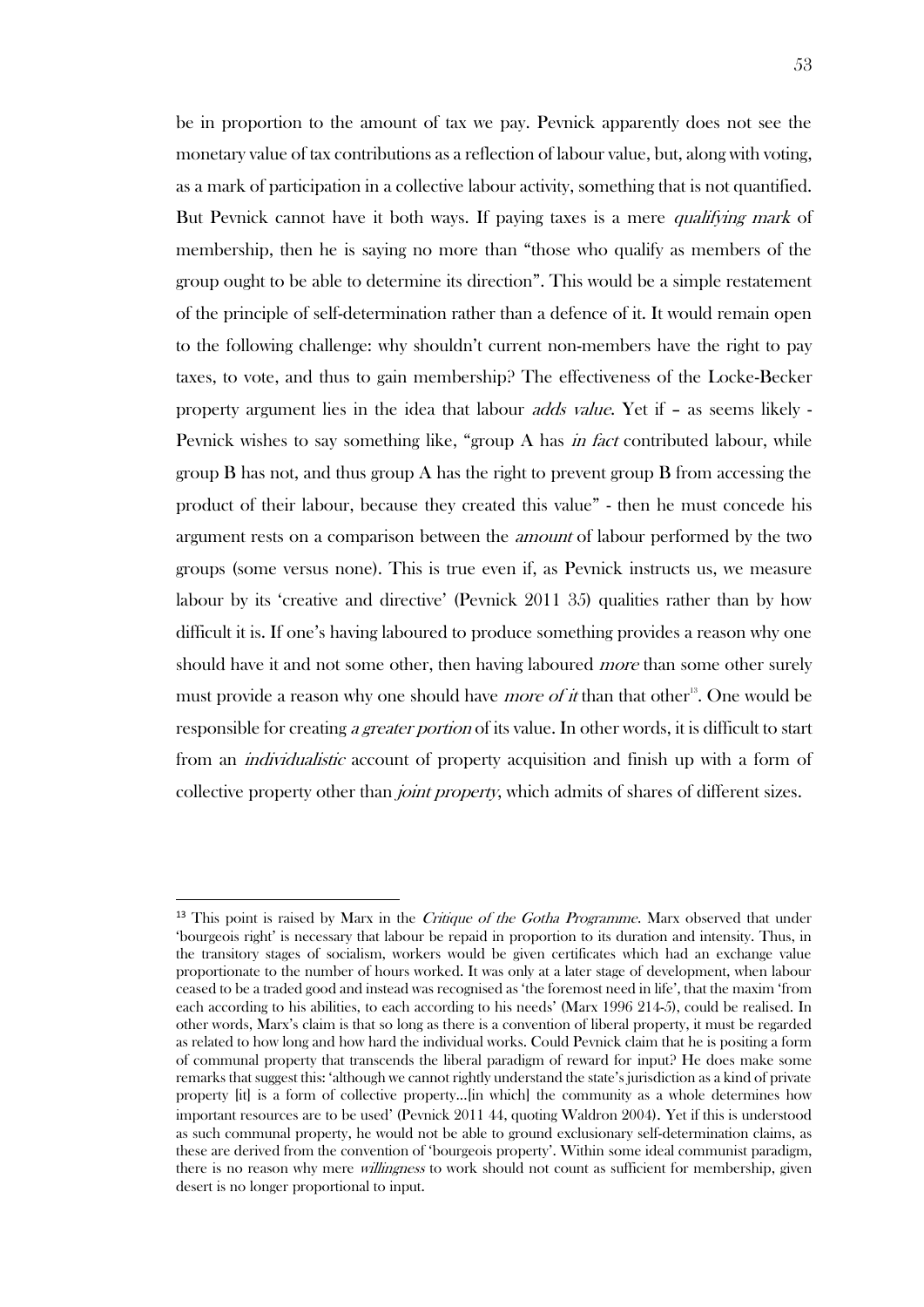Pevnick presumably believes that by stating we labour *as a group*, we gain rights over the product as a group, and thus the problem of just deserts does not arise. Yet it remains obscure what it is to labour as a group, and why property gained in this way should override individual claims to a greater share in state institutions. Imagine a clear case of cooperative labour: a collective farm. As members of a workers' cooperative, the labourers are entitled to an equal share in the organisation's profits, and they are entitled to it because they contribute their labour. Yet the mere fact that someone contributed labour would not entitle her to an equal share automatically. If for example, a stranger secretly laboured on the cooperative farm at night, this would not give her an instant claim to a share. This is because the cooperative is a kind of corporate entity with prior criteria for membership and implicit or explicit rules for the distribution of rights and responsibilities. On Pevnick's account, that which provides a normative justification for property acquisition – labour through taxation and democratic participation - is also the criterion for membership: ownership and membership are the same thing. Thus it looks like we cannot be *corporate owners*, because in theory, at the point of property acquisition, we were not a corporate entity, but a set of individuals. Unless Pevnick is willing to lay down some prior criterion for membership, it seems that if we take the Locke-Becker reasoning to its proper conclusion, we ought to own a stake in state institutions proportionate to the amount of value we each added to them.

#### Collective property and collective action

Pevnick therefore fails to give an adequate account of how we come to own state institutions *collectively* when we labour as *individuals*. Yet a plausible answer is perhaps available: we may theorise that group property is acquired when it is created through labour in the framework of coordinated, collective action. For example, if we build a house together, according to a division of labour that capitalised on our particular skills, giving due attention to the goals and ideas of the other builders as well as our own, plausibly, we might say that it is irreducibly the group that has built the house. On Michael Bratman's account, collective action occurs (paraphrasing heavily) when some individuals intend that "we" do some action, and 'mesh sub-plans' to make sure their individual roles in the action coordinate with one another (see for example Bratman 2014). As described by Pevnick, voting and paying taxes look like remarkably atomised forms of individual action, which do not conform to Bratman's conception of collective action, or any other conception. Anna Stilz, however, has argued that democracy and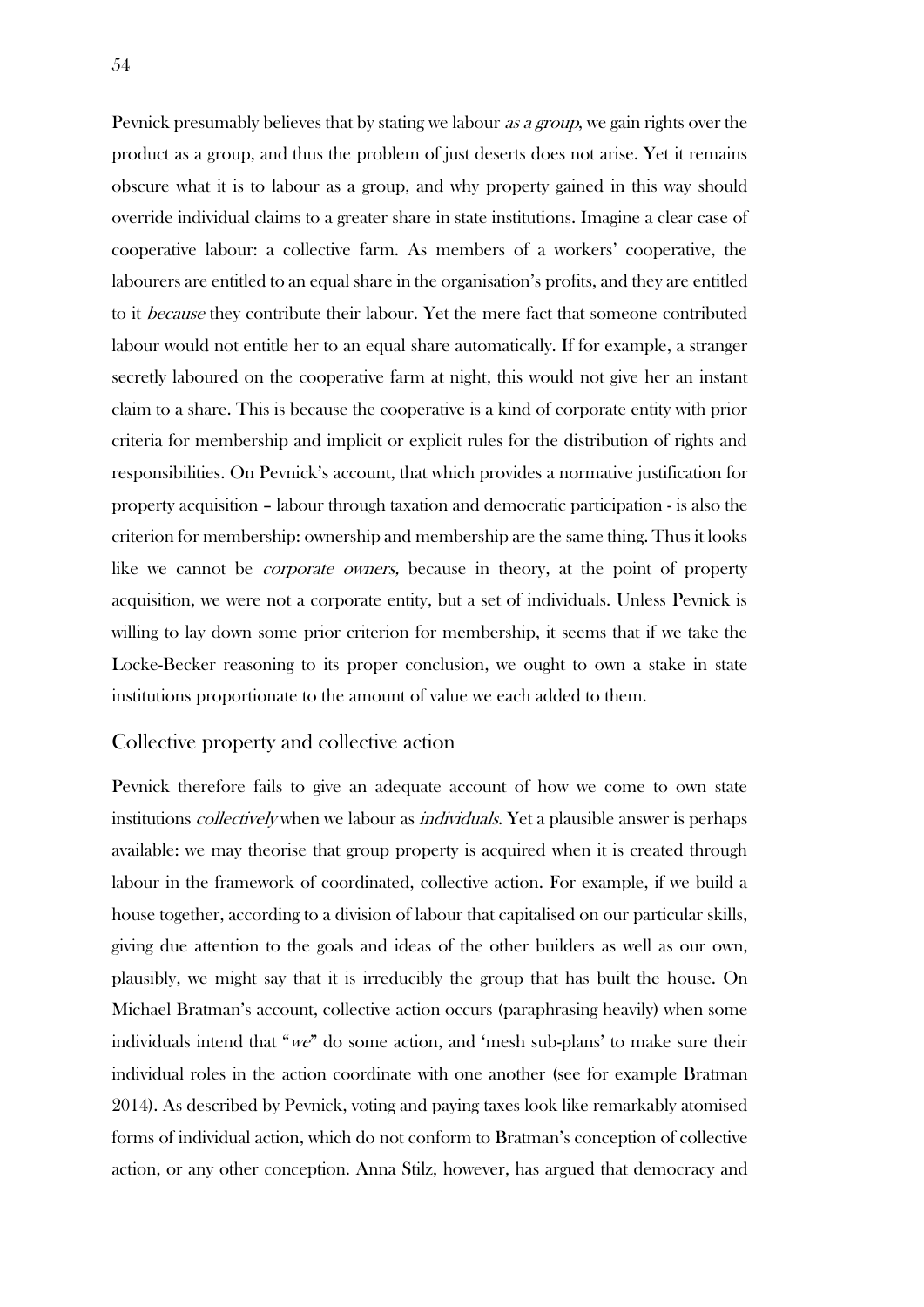paying taxes can be viewed as a form of collective action along similar lines as Bratman's, if viewed more broadly as the activity of perpetuating a system of state coercion upholding a particular set of rights and duties, and continuing to shape that system of rights into the future (see Stilz 2009 173-208). Stilz does not invoke this view in the context of a property-based defence of a right to self-determination, but in defence of the view that we have special duties to our fellow citizens, which form the basis of political obligation. Here, however, we must limit ourselves to considering whether it can do the job of fleshing out Pevnick's claim that we gain property in state institutions as a group.

On Stilz's Bratman-influenced account, what is essential for collective action is that it follow from shared intention. Thus, Stilz anticipates the objection that we seem to have no clear shared goal when we pay taxes and vote. Her response is that in democracy, our intention is that we formulate law *together*. We can recognise this as collective activity because of our meshing sub-plans. Following Rousseau, Stilz sees our intention as participants in a democracy not as attempting to assert our own desires and interests, but as adopting a stance which aims to promote the good of society as a whole. That stance requires me to consider your interests in formulating my opinion, and to intend that your interests be taken into account by society at large. In other words, it is precisely Rousseau's General Will that takes on the role of shared intention, and thus we are entitled in her view to regard ourselves as makers or authors of the product of the democratic process - legislation and institutions. In more recent work, Stilz has developed this view into a defence of the value of collective self-determination in the context of decolonisation (Stilz 2015).

It should be noted that there would be a large leap between the claim that we are entitled to *regard* ourselves as authors of state institutions, and the claim that we, as a group, are objectively the creators of the value these institutions contain, and thus we have a property right over them which includes the right to prevent non-members from accessing them. It seems clear that in long-established states such as the UK, the greater part of the value of institutions of state is not the result of the creative activity of its extant citizens. Much of the legislation that protects our rights, defines our duties, and establishes the framework in which our institutions operate is hundreds of years old, and it is not the case that anyone today, through democracy, exerted much creative influence over it. While it is probably true that taxpayers are collectively responsible for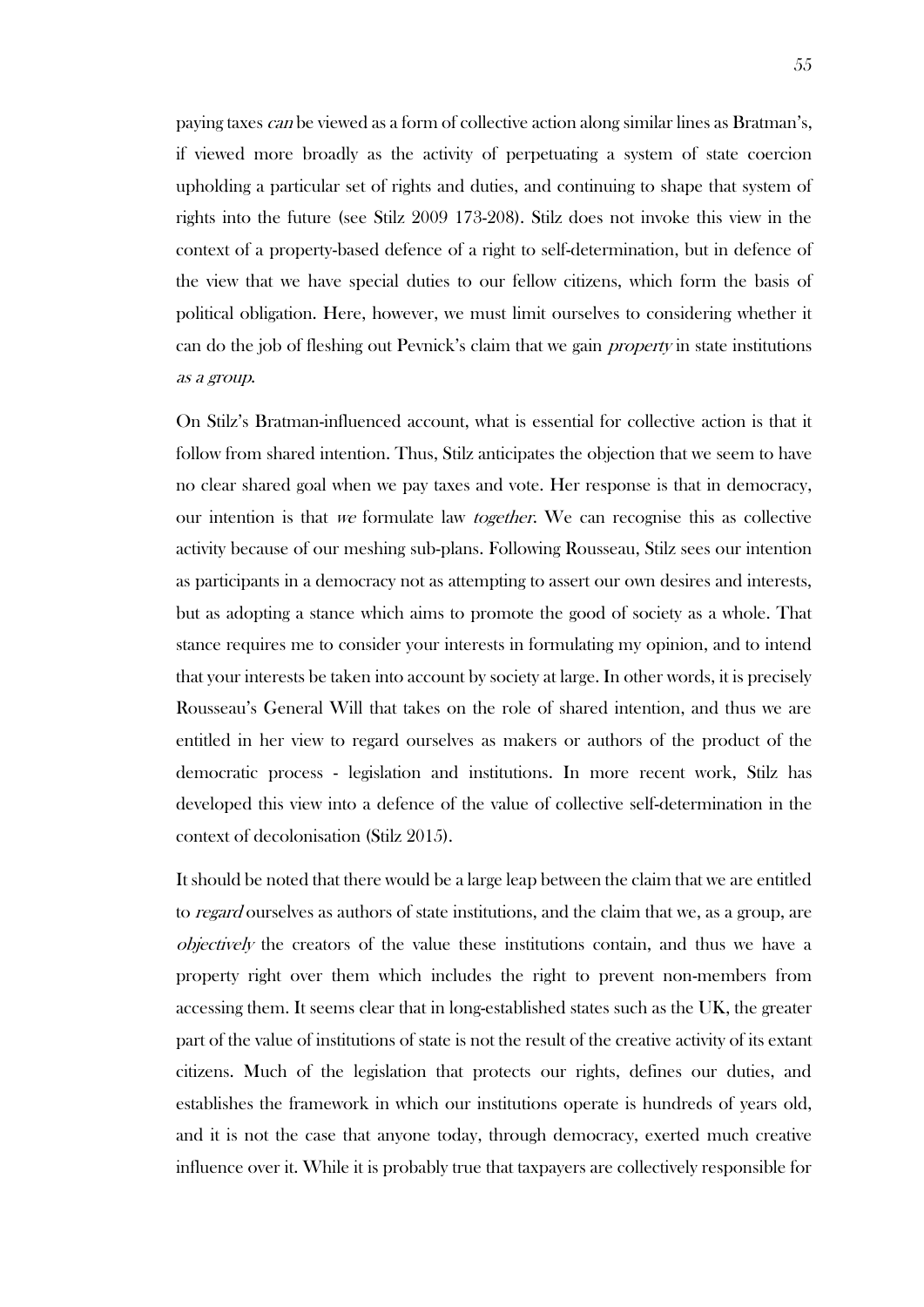sustaining the state's institutions and its ability to defend their rights, this taxpaying activity alone is not sufficiently coordinated to be regarded as collective action. Most of us to not intend, in paying taxes, to play a part in the action of maintaining a system of coercively enforced rights. Many simply wish to avoid punishment, and perhaps judge that paying taxes is probably worthwhile considering the benefits we as individuals receive, as well as those received by others. Stilz writes that, in paying taxes and obeying the law, 'we can say that residents are in fact contributing to the public coercion of one another even though they do not intend the entire joint project' (Stilz 2009 193). In democracy however, we are 'party to a shared intention' in a 'more robust way' (Stilz 2009 194). Thus it seems Stilz concedes that without the activity involved in democratic participation, the case for regarding ourselves as authors of institutions would be weak.

The challenge for Pevnick would therefore be to show that we are responsible, as a democratic public, for creating the *value* contained in our institutions. And given we played no part at all in creating the fundamental elements of these institutions, as this took place at an earlier historical period, this may be a difficult thing to do. As a generation of voters, we have been confronted with something that is already valuable the state - and, through our democratic activity, have perhaps increased its value by some very small fraction of the total. Could Pevnick, through Becker's reasoning, claim this was enough to gain property? It seems evident that we could not claim that others lost nothing through being excluded from the state, as they have lost the chance to access the value that we, the present-day electorate, cannot claim to have created.

Pevnick's answer is to argue that the state is a 'society as a fair system of cooperation over time, from one generation to the next' (Rawls 1991 15, quoted in Pevnick 2011 39), a claim he illustrates through an analogy he calls *Family Farm*. A child is born to parents who own a farm, and '[a]t his birth, his family makes him a full and equal member of the business' (Pevnick 2011 37). Pevnick observes that this child is clearly more entitled to determine how the farm should be run than someone from outside the family. Similarly, the analogy goes, it would be wrong for foreigners to protest that citizens of a state had no particular right to determine how it was run on the grounds that their citizenship was simply an accident of birth. Yet this this argument comes up against Carter's problem: it assumes, illicitly, that our property right contains a right of bequest. There is no reason to suppose this right should follow from Locke-Becker arguments about creation through labour. The Family Farm analogy thus does not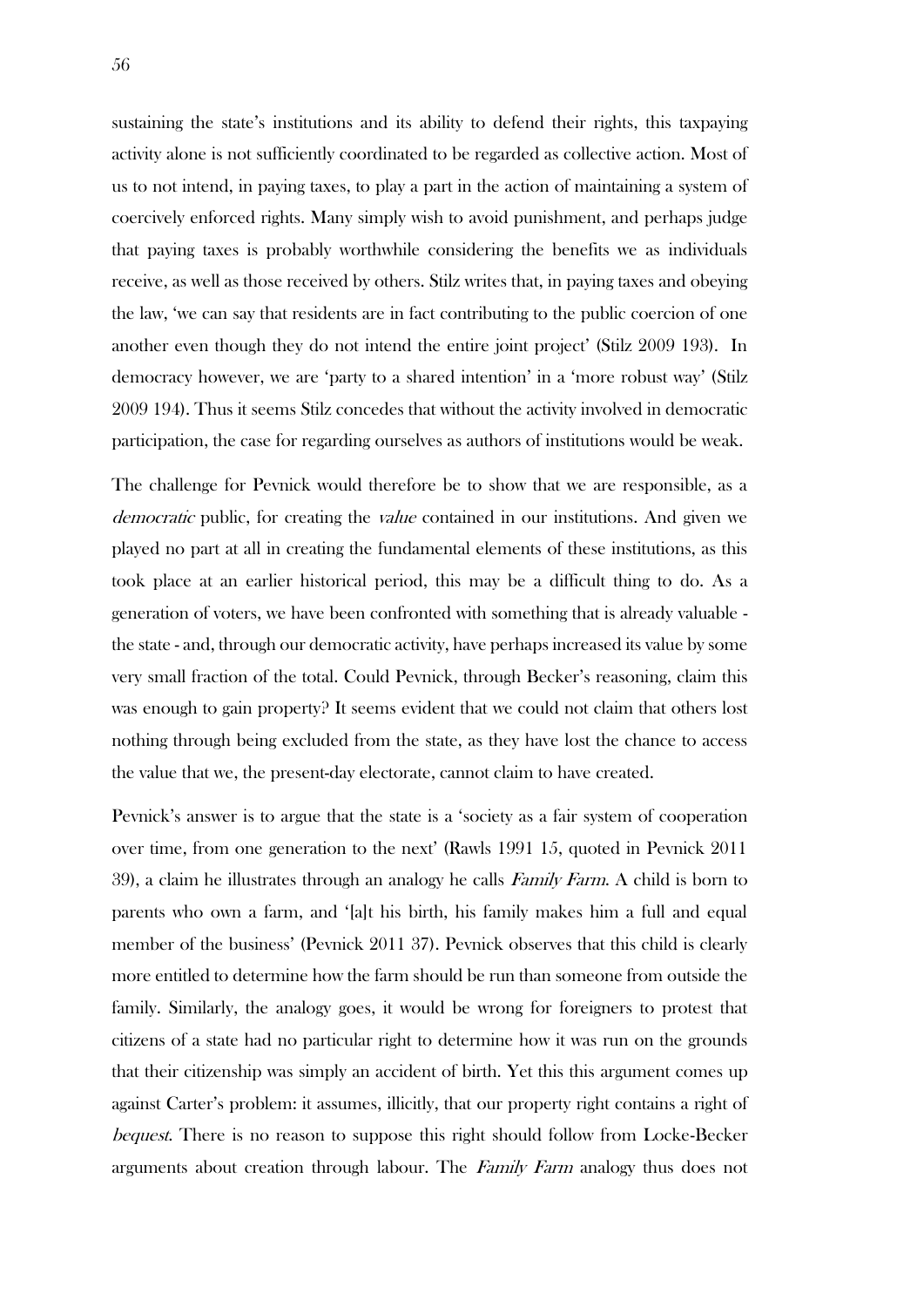present good reason for outsiders to respect citizens' rights to pass their citizenship on to the next generation. It is clear from the fact different jurisdictions have different conventions for the granting of citizenship at birth – jus sanguinis versus jus soli – that such rights are constructed within a particular legal system; it is quite wrong to suppose that those *outside* of that system have reason to respect them.

But perhaps *Family Farm* is a red herring. On Stilz's reasoning, we arguably already have an explanation for the 'generational' character of collective property: the collective activity that gives rise to collective property is ongoing, it is a process which new generations join piecemeal as they are born and older generations die. The group is thus a temporally extended entity; it is "we" who made our institutions, because "we", in Britain for example, are the British, which includes the Elizabethans and Stuarts as much as the Britons of the present day. But even formulating this position brings out its complications: "the British", in the time of Elizabeth I, did not exist: there were simply the English, the Scots and the Welsh. The United Kingdom of Great Britain was created, in the most direct sense, with the act of union in 1706-7, but it really took shape when Britain began to expand its territory overseas; "Britain" came to represent the imperial metropole in a way that "England" could not. "We" cannot be identified with a process, a collective activity, because parts of that process have broken away and formed new polities, other parts have fused and formed a single polity. If the collective owner of state institutions is identified with a historically extended process, then there is no reason why this process should be identified with the current state. Much of the value of UK institutions was created through the collective activity of groups now regarded as the people of independent states, including the Republic of Ireland, India, the United States of America and many other groups. Thus it is difficult to see why a particular organisation, the state of the contemporary UK, should have the right to claim that it acts on behalf of a historically extended cooperative group of individuals<sup>14</sup>.

Thus Pevnick faces a dilemma. If we own state institutions jointly, which would seem to be the default way of understanding how individuals could come to own something together from a Lockean individualistic perspective, we face a number of problems. If we each own a part share in state institutions proportional to the amount of value we have created, then it would seem our claims may compete with one another. A change

l

<sup>&</sup>lt;sup>14</sup> Fine also notes the difficulties arising from 'ownership-membership claims of former imperial and colonial powers' (Fine 2010 264)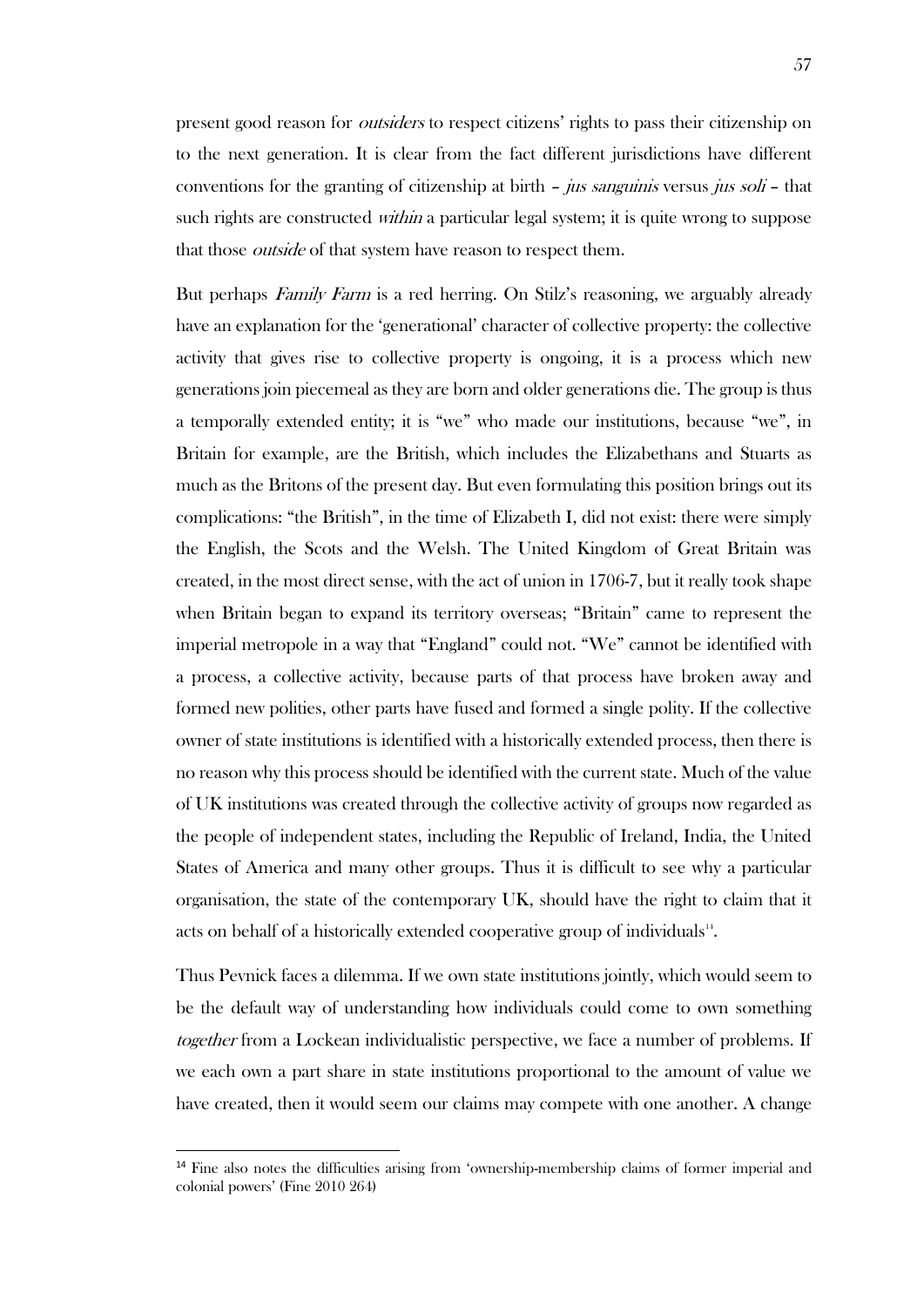in state policy would amount to a modification of state institutions, which, prima facie, would be a violation of some individual's property right in her share of the state, unless that individual had authorised it. Thus Pevnick would need to provide a mechanism through which it was possible to claim that individuals had authorised the state to manage their property. If we own state institutions as a collective corporate entity, we face a similar problem: what entitles the state to claim it acts on behalf of this body of people, and has not effectively been stolen from the taxpaying and voting masses by a small cadre of politicians?

But there is an even more fundamental problem with the corporate property approach. If the institutions of the UK state are owned by a historically extended corporate entity called "the British", why should we care when this entity's rights are violated by incursions from foreigners? When an individual creates some item, we care if others steal that item because a person expended creative energy for no reward, and that strikes us as unfair. When a voluntary association creates something of value cooperatively, we respect its right to it for the same reason: the particular individuals in the association have expended creative energy. But when a corporate entity creates something, it is not clear which *individuals* have been treated unjustly if its rights are violated. Because we cannot say that one generation has the right to bequeath the state to the next, we must draw a strong distinction between the corporate entity and those individuals that currently make it up. Certainly, the current set of people which constitute the corporate entity may be negatively affected by violations of the group right, but those individuals have no *right* not to be so affected. And if we are individualists, we simply do not care about corporations in the same way that we care about people. Corporations are usually entities established through legal convention, whose rights are backed by law. There may be sound utilitarian reasons for upholding a convention that grants corporations moral personality within a particular legal system. But when we have to assume a "state of nature" scenario, and begin from Lockean, individualist assumptions, as in the present case, it is difficult to see how a corporation could be sustained over several generations in a way that outsiders are compelled to respect simply because of supposed property rights.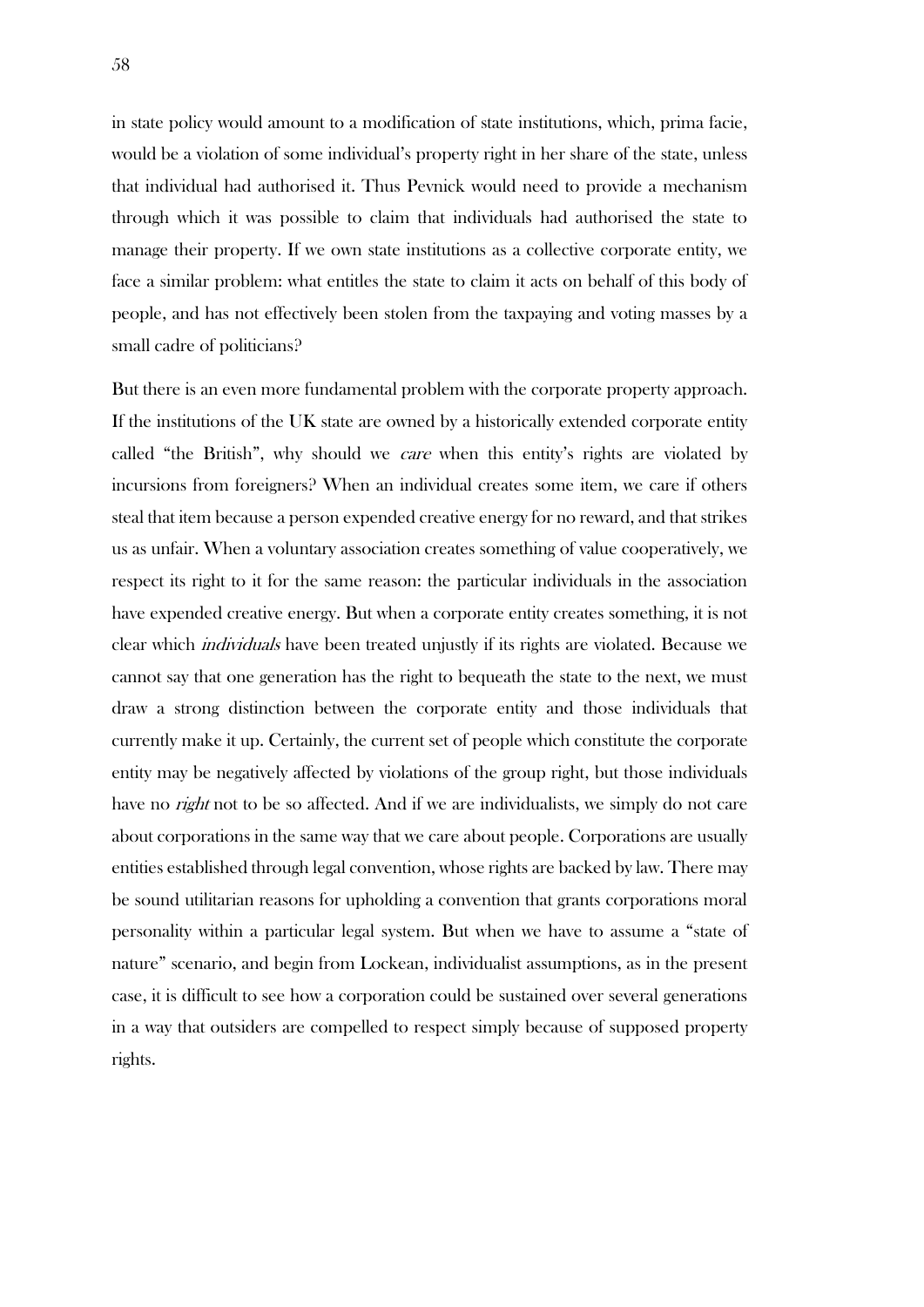# 4. Self-Determination and Democracy

The ideas of democracy and of self-determination are traditionally thought to be closely related. The American Revolution, the historic locus of some of the earliest references to a principle of self-determination in international morality, combined both these imperatives almost without distinction: the idea that individuals should not be bound by any law to which they had not assented was of a piece with the desire to throw off the British yoke. In international legal theory, T.M Franck put forward the influential argument that an emerging norm granting a right to democratic governance had developed and 'self-determination is the historic root from which the democratic entitlement grew' (Franck 1992 52).

In the foregoing sections we have seen three approaches to the justification of a right to self-determination which have come up against a similar problem. Autonomy-based approaches argued that the value of collective self-determination derived from the value of individual autonomy, and that democracy secured the connection between the two, because democracy was the expression of autonomy 'in the political realm'. Yet they could not explain why majority rule should be considered an exercise of individual autonomy when the majority so often overrules the individual's choices. Thus it could not be shown that the importance of individual autonomy gave us strong reason to respect the state's autonomy, or regional autonomy. Wellman and Pevnick faced a similar problem. Instead of autonomy, they attempted to derive the right to selfdetermination from other, typically individualistic values: freedom of association and property. Had they argued that it was precisely individual property, or individual freedom to associate from which the group right was derived, they would immediately have faced the same problem as individual autonomy theorists. As states are not voluntary associations, the individual right would be in conflict with the group right: for the property approach, this would mean that the state's disposing of our individual property in certain ways would lack our consent and would therefore be a rights violation; for the freedom of association approach, it would be impossible to say in what way the state's exclusionary policies could be an viewed as an exercise of *individual* freedom of association. Thus both authors attempted to circumvent such difficulties by arguing that these rights were irreducibly collective.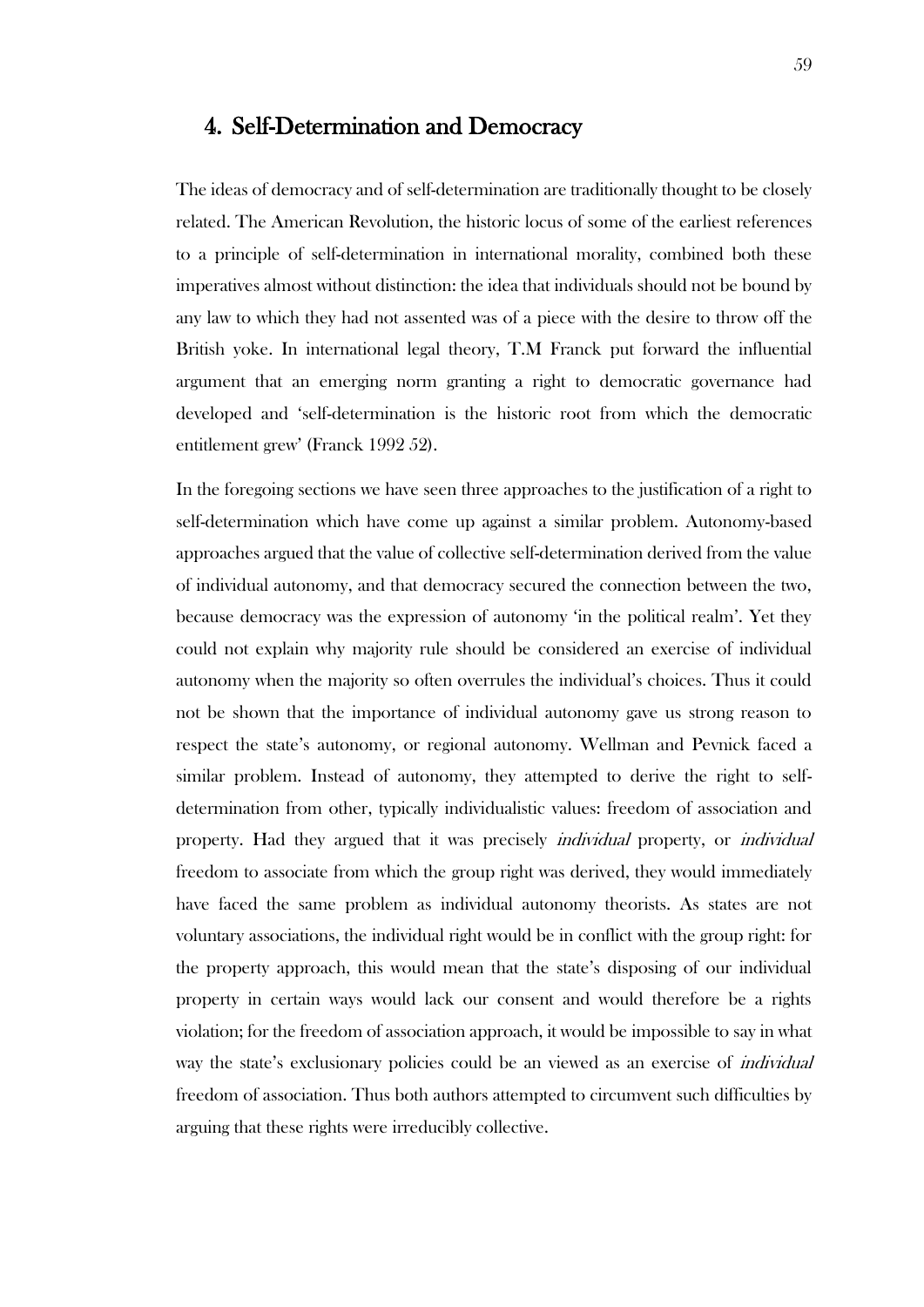Yet this tactic also met grave difficulties. In the case of Wellman, it meant arguing that states enjoyed freedom of association on the basis of an intuitive argument about our judgements regarding international morality. But even if Wellman's judgements about "freedom of association" in relations between states are correct, it is a step too far to derive an argument for "freedom of association" in the relations between *states and* individuals from such judgements, as the same intuitions may simply not apply. In the case of collective property, this could only be achieved by asserting that property was acquired through the collective action of a corporate entity. Yet there would be no reason to respect the rights of this corporation other than as a means of securing the rights of those individuals that make it up, and as it is historically extended entity, there is no reason to respect its property claims from generation to generation, as it exists outside of any framework of positive law. Thus much of the value contained in state institutions ought to be considered "up for grabs", as it would have existed without the labour of extant individuals, and outsiders would be made worse off if the current individual owners excluded them from it. The authors simply cannot circumnavigate the individualist intuitions implicit in their approaches.

What is manifest in their arguments is a desire to seek a compromise between the individualist approach and the attempted group approach. For Pevnick, to say that we have collective property is to say that 'the community as a whole determines how important resources are to be used. These determinations are made on the basis of the social interest through mechanisms of collective decision-making' (Pevnick 2011 44, quoting Waldron 2004). For Wellman, the state is akin to club in which 'caring about our experience as a club member gives one reason for caring about the rules for admitting new members' (Wellman 2016 83). 'Social interest' and 'caring about our experience' thus replace the more demanding idea of *basic rights* to free association and property (it appears the authors retreat to an interest theory of the functioning of rights). No one would doubt that we have various social interests in state institutions, nor would anyone deny that we care about what it is like to live in our state. They may, however, deny that these interests are capable of grounding a group right to exclude.

Wellman and Altman claim that democracy is an exercise in collective autonomy. 'In a legitimate democratic state' the authors claims, 'the group collectively rules itself through institutions of representative government' (Altman & Wellman 2009 17). Pevnick similarly remarks that 'only democratic institutions respect citizens as part-owners of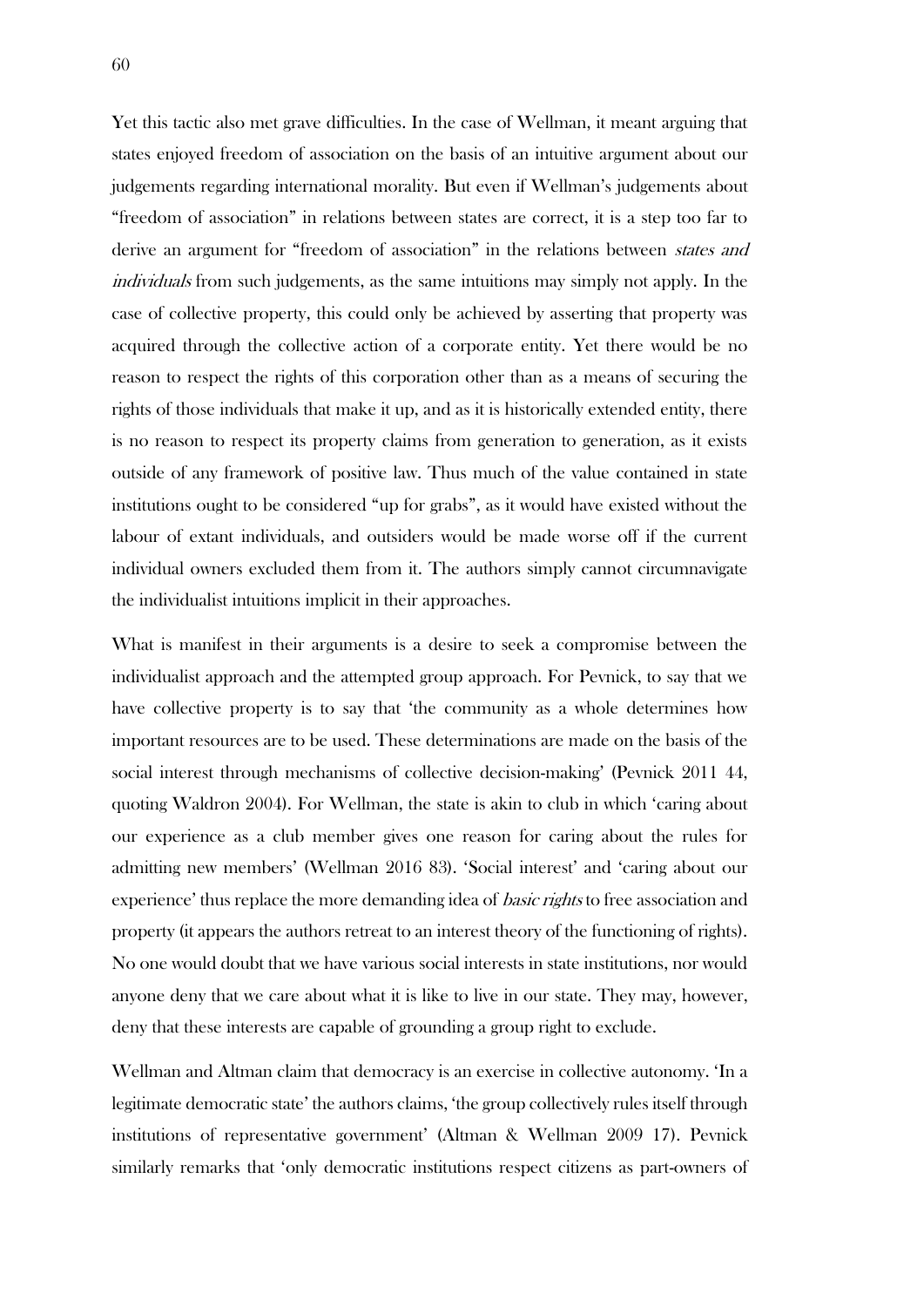those institutions' (Pevnick 2011 31). Yet they do not give a clear indication of what it is for a group collectively to rule itself, or what features of democracy are required properly to respect the state's collective owners. Apparently they have in mind something similar to contemporary democracies. Yet contemporary democracies only partially instantiate the ideal of majority rule. In jurisdictions that are divided into districts which each elect a single representative on the basis of a plurality vote, and in which the legislature is controlled by the party with the most representatives, such a legislature can in many cases only claim to have received the votes of a minority of the population. In the United States, it is arguable that the electoral system is specifically designed *not* to maximise the responsiveness of the state to the wishes of the public. James Madison, a principal architect of American democracy, argued it was necessary to *control the effects* of democratic popular influence – such as 'a rage for paper money, for an abolition of debts, for an equal division of property, or for any other improper or wicked project' by 'passing them through the medium of a chosen body of citizens, whose wisdom may best discern the true interest of their country' (Hamilton, Madison & Jay 2003 44) – in other words, it was necessary to create an elected aristocracy in order to secure the interests of landowners, 'to protect the minority of the opulent against the majority'<sup>15</sup> , as he phrased it in a more private context. Given the explicitly anti-populist construction of many extant democratic institutions, we may question whether it is enough for the authors simply to talk of "democracy" as an instrument of collective control, without specifying some ideal conception of democracy they favour.

There are potentially two ways in which the idea of democracy could forge the missing link between individual rights and group rights. The first I will refer to in general terms as 'control', the other as 'authorisation'. As discussed briefly in an earlier section, one can be said to have control over a particular domain, in the sense I intend, when one's personal preference tracks outcomes in that domain over a wide range of policy questions. An absolute monarch has absolute control over public policy, as his will directly determines the policy to be adopted. To say that one has control in a certain domain is also to say that one is autonomous within that domain. Authorisation, meanwhile, is the granting of authority to the state to manage one's affairs as a proxy. When an individual grants a legal power of attorney to another, in respect of her

l

<sup>15</sup> Notes of the Secret Debates of the Federal Convention of 1787, Taken by the Late Hon Robert Yates, The Avalon Project, Yale School of Law Lilian Goldman Law Library, available at: http://avalon.law.yale.edu/18th\_century/yates.asp, retrieved 20 August 2016.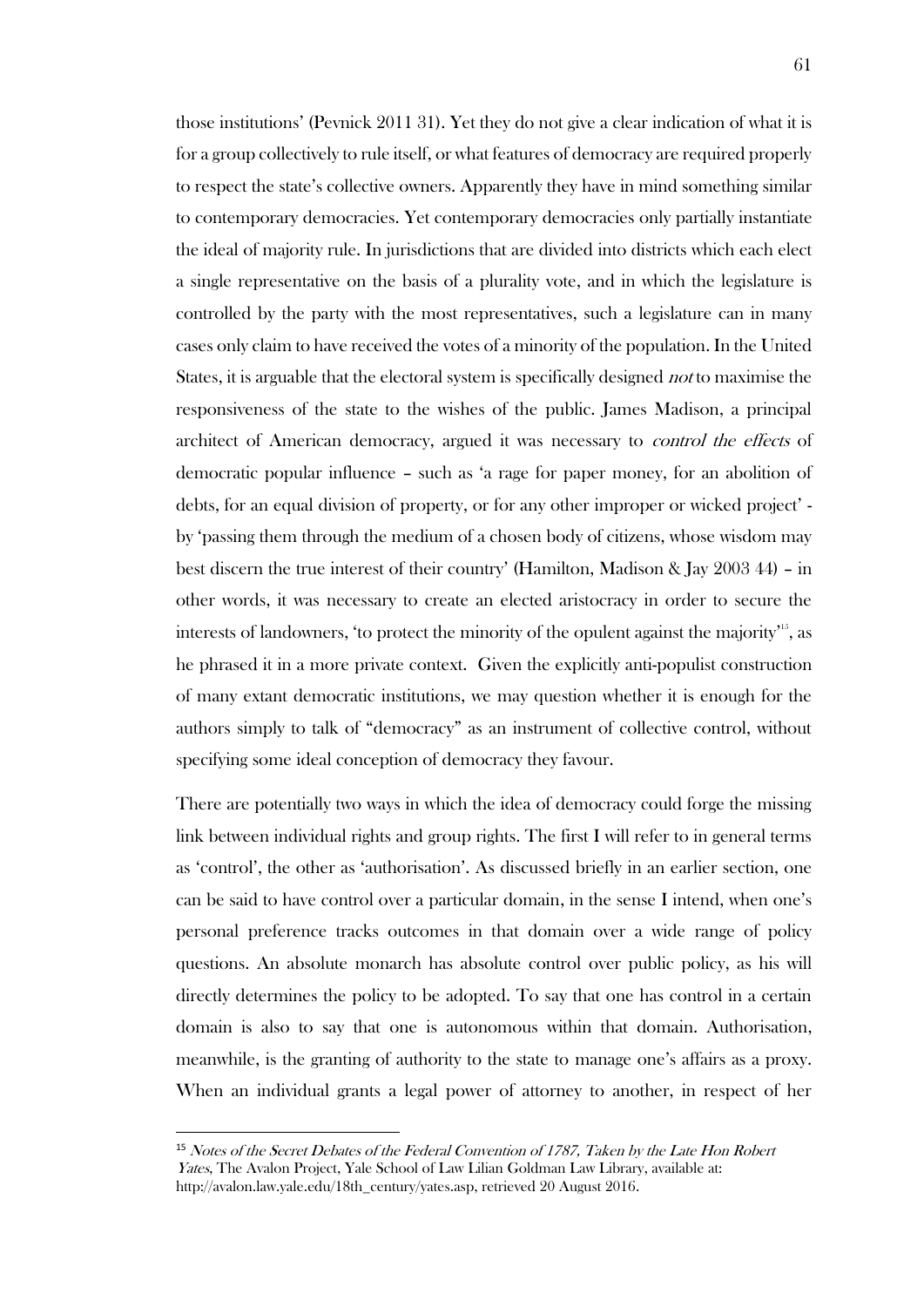financial affairs for example, she is granting that other the authority to manage her property in a way that preserves her individual autonomy. Authorisation is thus passing one's control to another. The idea that governments rule by 'the consent of the governed' of course has its most famous articulation in the American Declaration of Independence. In this context, consent is another word for authorisation: the principle asserts that the authority to govern comes from the people, and they retain the power to withdraw it. Yet 'consent' can also characterise a relationship of control: if consent is required not just for one big activity – government – but a wide variety of policy questions, then policy can be said to be under the control of the agent. In what follows I will address each of these concepts in turn, in order to discover whether there is a workable conception of democracy that instantiates either to the extent that would be required to join the dots between individual and group rights, and vindicate the authors' defence of the right to exclude.

### Control

Niko Kolodny (2014) has argued that majoritarian systems of democracy are incapable of fulfilling an individual interest in control. He distinguishes 3 ways in which one's interest in *influence* can be satisfied, each of which comes in one of two forms, absolute and relative:

|              | Relative                                | Absolute                       |
|--------------|-----------------------------------------|--------------------------------|
| Contributory | One's action (eg. voting),              | + the outcome has far-reaching |
| Influence    | pushes the outcome in a                 | effects                        |
|              | certain direction, although it          |                                |
|              | might not change the overall            |                                |
|              | outcome, and has no more                |                                |
|              | chance of affecting the                 |                                |
|              | outcome than anyone else's.             |                                |
| Decisive     | One's action is such that had See above |                                |
|              | it been different, the                  |                                |
|              | outcome would have been                 |                                |
|              | different.                              |                                |
| Control      | One's action would have                 | See above                      |
|              | been decisive over a wide               |                                |
|              | range of relevant conditions            |                                |
|              | (eg. when others)<br>vote               |                                |
|              | differently).                           |                                |

The three forms of influence thus constitute a hierarchy, where our interest in influence is satisfied to the greatest extent when we have control, and to the least extent when we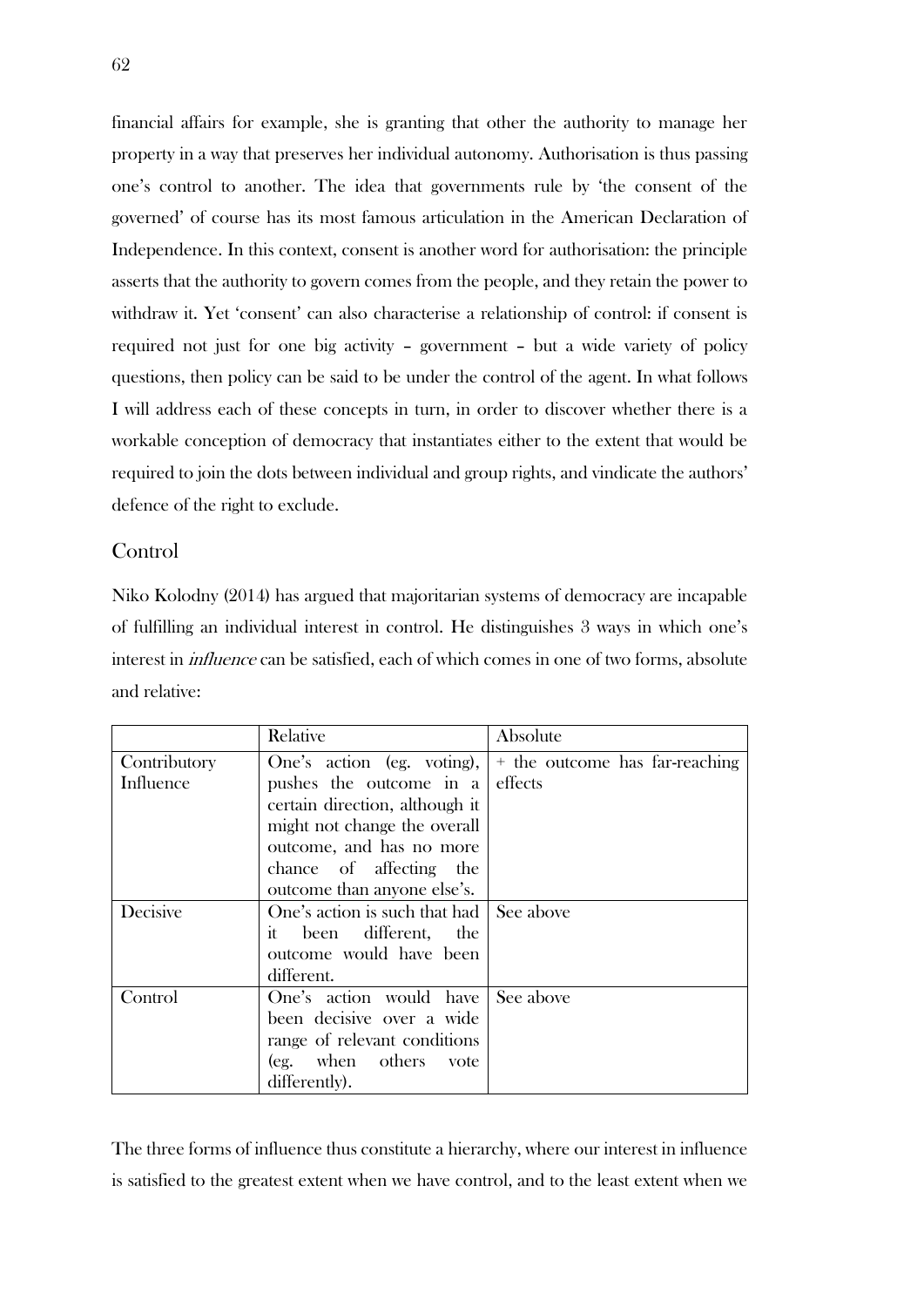have mere contributory influence. One's interest in *absolute* influence can be satisfied to a greater extent when one becomes more powerful. A dictator who enlarged his empire would advance his interest in absolute control. As Kolodny forcefully argues, however, it does not seem that voting can advance our interest in decisive influence or control.

| α  |        | Q |   |   | Q |   |   | $\Omega$     |   |                   | 9        |
|----|--------|---|---|---|---|---|---|--------------|---|-------------------|----------|
|    | X      |   | Α | X |   |   | X |              |   |                   | X        |
| B  | X      |   | B | X |   | D |   | X            | B |                   | X        |
|    | v<br>л |   |   |   | X |   |   | x            |   |                   | л        |
| ε. |        | Q |   |   | Q |   |   | $\Omega$     | H |                   | $\Omega$ |
|    |        | X |   |   | X |   |   | X            | A | X                 |          |
| B  |        | X |   | X |   |   | X |              | B |                   | X        |
| ⌒  | v<br>л |   |   | X |   |   |   | $\mathbf{v}$ |   | $\mathbf{v}$<br>л |          |

To illustrate, imagine a case where there are three voters and two options for them to choose from:

Assume in this scheme that a majority vote is needed for either 2 or 1 to be adopted, everyone must vote for one option, and that the *ex ante* probability that a given individual will vote for a given option is at chance. In order for a voter to be decisive, it must be the case that had she voted differently, the outcome would have been different. In other words, a voter is decisive when, without her vote, the result would be tied. On this schema, this occurs in 4/8 cases for each voter: it is as likely as not that a given voter will be decisive. If more voters were introduced, that probability would sharply decrease, as more voters make a precise tie less probable. Having control is out of the question: if A chooses 1, there are as many alternate possibilities on which A choses 1 and 1 does not win, as there are possibilities in which A choses 1 and 1 does win, as we have stipulated there are an even number of voters equally likely to vote for one of two options. In a less artificial example, the numbers would differ, but it would clearly remain the case that the choices of many or most individuals would not track outcomes across possible scenarios in which the rest of the electorate voted differently.

Wellman stipulates that democracy serves the value of *collective control*, rather than individual control. Similarly, Pevnick refers to institutions for 'collective decisionmaking'. These concepts stands in need of clarification. Wellman apparently wants this notion to be understood in a very loose way; he does not believe democratic institutions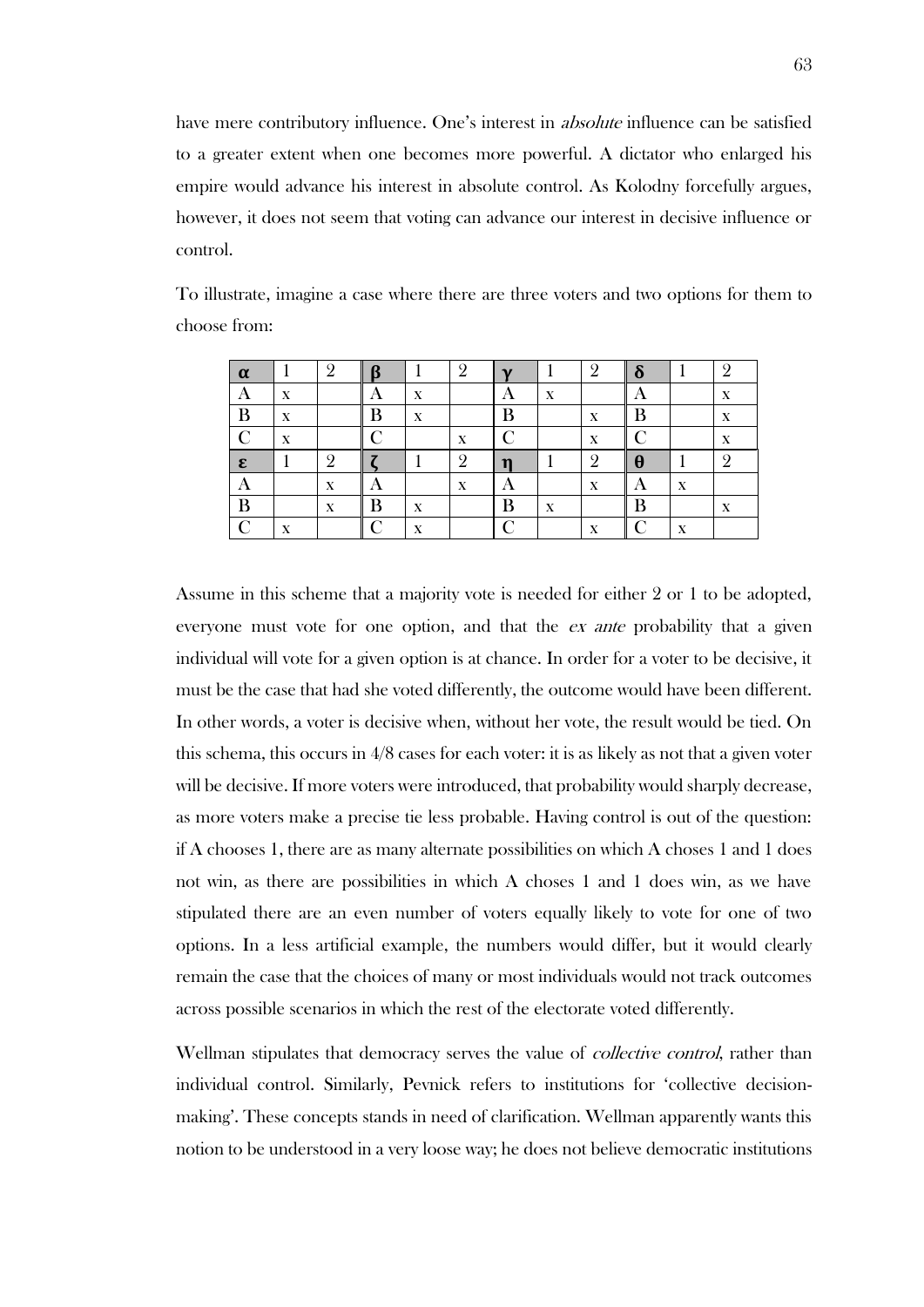to be *required* for a group to be self-determining<sup>16</sup> (Altman & Wellman 2009 25-31). Yet the very fact they argue that collective control can serve the values of freedom of association and collective property goes some way towards determining requirements for collective control. In the previous chapter it was concluded that since the state's right to freedom of association was said to be justified through the idea that we 'care about our experience' as group members, the state's right to exclude must be dependent on its capacity to achieve a favourable outcome in terms of this experience. Pevnick's suggestive remark that collective control of property means the state manages our property according to 'social interest' presumably has similar implications.

These values of 'experience' and 'interest' are individual values, not a group values. Wellman does not argue that it is an intrinsic good that the group have a good experience, in the same way that Walzer claims (although not in these terms) that it is an intrinsic good that communities preserve a certain character. On an anti-individualist account, we might think, for example, that the state's interests were explanatorily prior, that it was important to us that our state had control because our respect for it was such that we cared about its ability to advance its interests, even if they ran counter to our own immediate interests. Neither author, however, would want to go that far; it is clear that each thinks the value of having a good experience as members, or achieving various social interests, is valuable *to each individual member*. Thus the extent to which we value the state's right to exclude is proportional to the extent to which the state is able to ensure each member achieves this positive value. As intimated in the foregoing chapter, it would seem mere 'correspondence' would not be enough for such a justification of the right to exclude to be characterised as an exercise of selfdetermination, unless the state was responsive to the interests of individuals. If this responsiveness requires individual control, then as Kolodny demonstrates, this would be impossible under a majoritarian voting procedure.

1

<sup>16</sup> The authors argue that people can exercise their self-determination in choosing non-democratic arrangements, by electing a monarch, for example, so long as there is a constitutional provision to reverse such arrangements by referendum, so that the choice would not involuntarily bind future citizens who did not participate in the original choice. Yet how would the people indicate its desire for a referendum? Presumably, the constitution would have to provide for referenda to be held on a regular basis – say, every 5 years – in order to ensure that the "non-democratic" arrangement still had popular consent. In other words, the ruler would effectively be an elected president, given that he was obliged to renew his mandate to govern at regular intervals. Thus the claim appears to be self-defeating.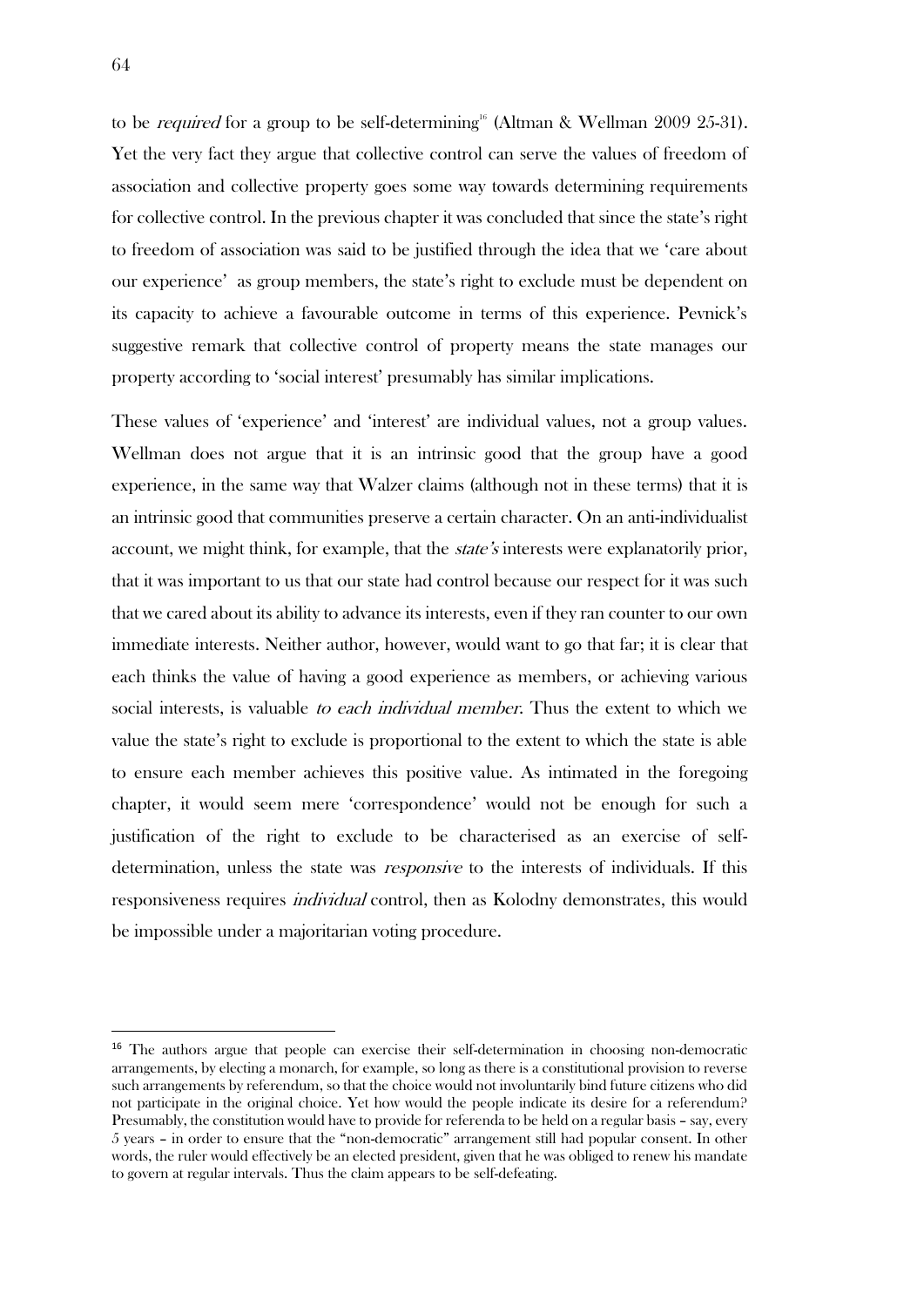Yet it is possible that control is too demanding conception of the degree of responsiveness that would be required. Arguably, all that is required is that institutions are so set up that state policy tracks the "pro" or "anti" attitudes of individuals in a reliable way, without requiring that any particular policy outcome is preferred by any particular individual. If, however, this notion is given a more formal definition, difficulties again emerge. Kenneth Arrow (1951) proved that a set of axioms defining necessary conditions for a preference aggregation function to instantiate collective positive influence could not be satisfied simultaneously. While I will not innumerate Arrow's axioms here, if we accept the premise that a preference aggregation function cannot fail to instantiate one of these conditions and its output count as the group preference ordering ('the social interest') – and this does seem plausible - then no voting procedure can provide "collective control".

Perhaps however, responsiveness can be achieved in ways other than the formal properties of voting systems. Perhaps representation can serve as the means for the transmission of influence (despite Madison's efforts to ensure it did not). Philip Pettit (2012) distinguishes two forms of representative democracy, indicative representation, and responsive representation. The first functions by selecting proxies, in such a way that they serve as a model for the whole society; the second functions by selecting 'deputies' that are supposed to relay the preferences of the people they represent, or aim at acting in their interest (acting as 'trustees'). Pettit contends that despite formal problems associated with direct democracy, including the kind highlighted by Arrow, at least one of these forms of representative democracy can provide citizens with 'an equally accessible form of unconditioned and efficacious influence that imposes an equally acceptable direction on the state' (Pettit 2012 187). Pettit notes that it looks like there is only one way in which democracy can circumvent Arrow's impossibility result and his own related 'deliberative dilemma': some form of deliberative democracy, in which the participants do not merely provide inputs in the form of preference orderings, but are able to reflect on their preferences in light of the stated preferences and intentions of others, and in the wake of feedback from votes that have been carried out and have led to irrational results (see also Pettit & List 2011). He further argues that in contemporary democratic states, a plenary assembly of all citizens would simply be too large for voters to engage in effective reflection and deliberation. Representation is therefore a necessary device to reduce the size of the deliberative assembly.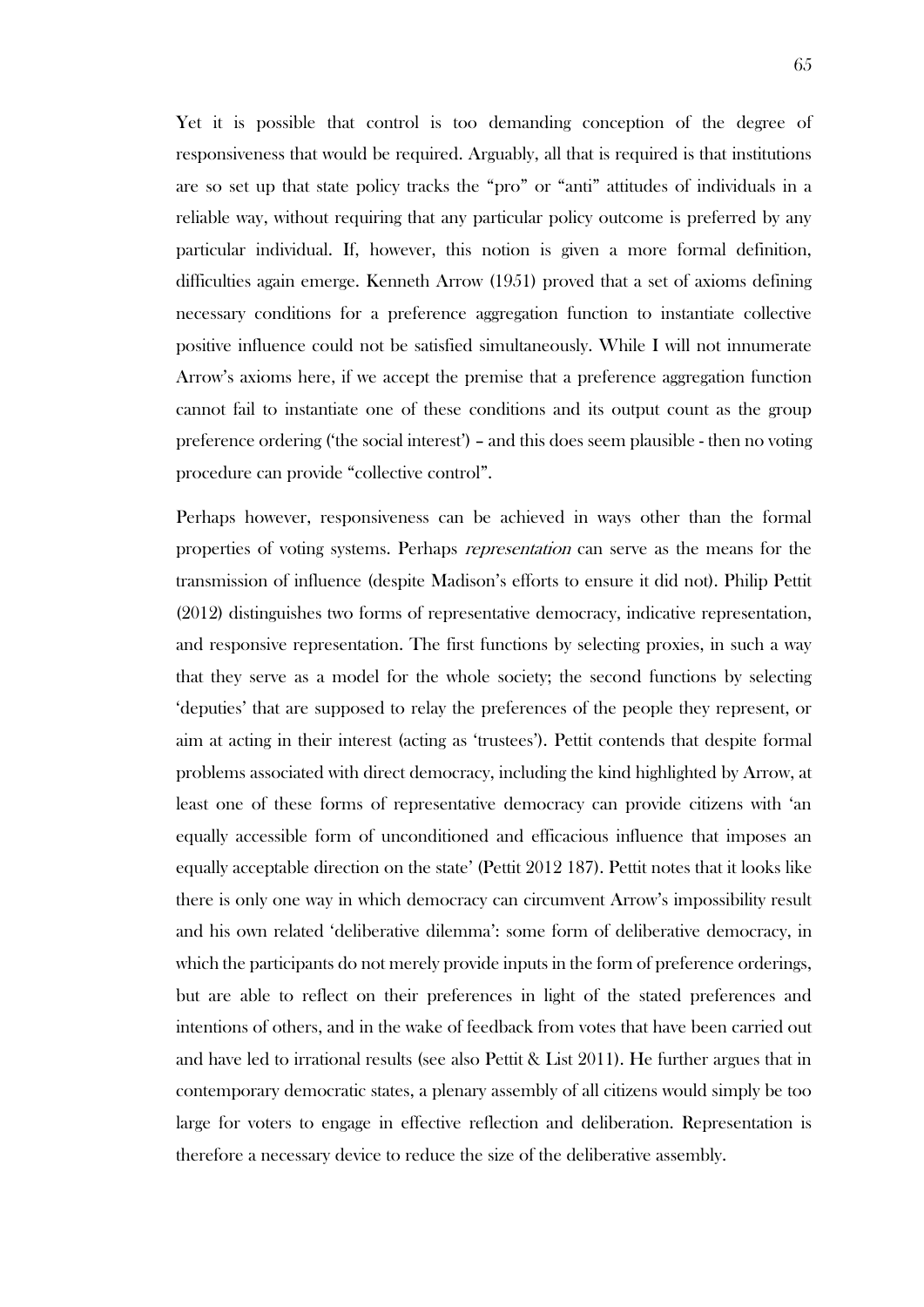For the purposes of the present discussion, it looks like an indicative assembly cannot serve the function of fulfilling society's interest in group freedom of association and collective property. For, as Pettit remarks, the relationship between the preferences of the group at large, and the result of the assembly's deliberation is not a causal one, but an evidential one. The outcome is authoritative (if it is authoritative), because it provides evidence that it is likely the outcome would be preferred by the group as a whole. Yet because there is no causal link, it cannot be said that the outcome is a result of positive influence. The indicative assembly is just one possible means for technocrats to garner evidence about what the people want – a glorified focus group. A benevolent despot who was especially good at assessing the needs of his people would, we may stipulate, be able to achieve just as much 'correspondence' without consulting such an assembly. Yet no-one could claim citizens had positive influence in this case, as the decision is still ultimately the prerogative of the despot. The same could be said of the proxy representatives.

The responsive assembly therefore offers our best chance for genuine positive influence. But here, problems of the kind Kolodny raised resurface. For in the election of deputies, those who vote for another candidate, and find themselves in the minority, have had no positive influence. Pettit wishes to claim that causal influence lies in the fact deputies are beholden to the electorate for their re-election, and must therefore attempt to respond to their concerns. But arguably, as far as someone in the minority concerned, the deputy is here again no different from a benevolent despot: the deputy's will is the only thing that counts in the final analysis, and the electorate's preferences have no direct power to influence it. Thus it is a contingent matter whether granting a representative democracy the right to exclude will lead individuals' 'experience as citizens' to be conformable to their preferences, or whether they achieve their particular social interests. This provides a very weak argument for exclusion, which in essence can be summarised as claiming that the state has the right to exclude because state officials have good reason to believe their citizens will prefer a certain exclusionary policy. Without introducing some "realist" claim, that states only have duties to serve the interests of their citizens, the value of preference satisfaction served by exclusion cannot be deemed sufficiently important to ground the state's right to exclude.

It should be noted I do not wish to claim *Pettit's* argument fails. Pettit's aim is to describe a form of democracy capable of rendering the acts of the state non-dominating with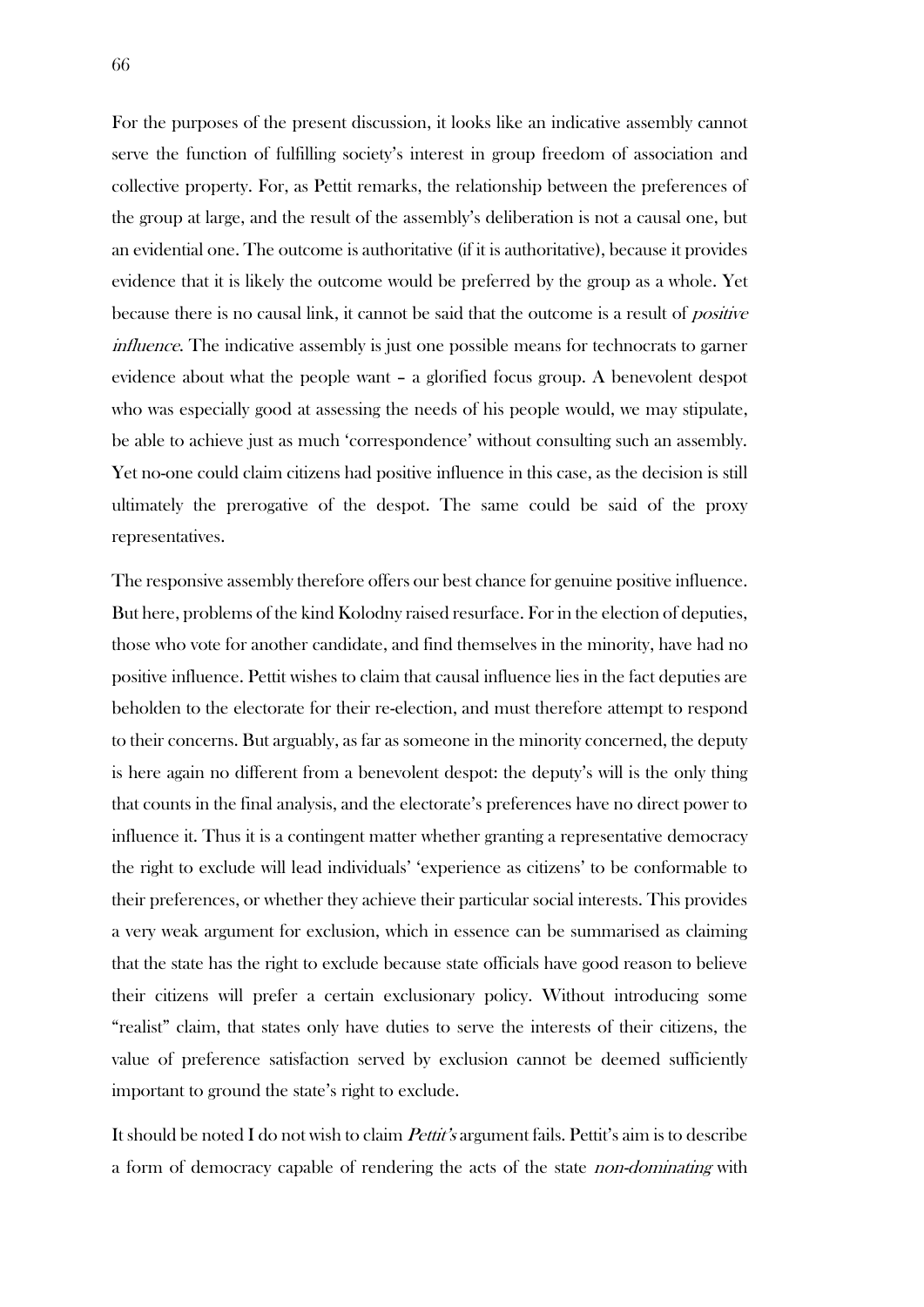respect to its citizens. This is a much less demanding aim than finding a conception of democracy capable of instantiating some *positive popular will*, of the kind implicit in the idea of positive self-determination. Pettit was indeed concerned expressly to deny that any search for this latter vision of democracy could bear fruit. Yet it looks like it is precisely this conception of democracy that would be required to render the justification of the right to exclude by means of the right to collective self-determination comprehensible.

In recent work, Sarah Song (forthcoming) argues definitively that it is selfdetermination's status as a principle of *democratic control* that generates a right to exclude. She sets out the argument as follows:

1. A people/demos has a right to self-determination.

2. The right to self-determination includes the right to control admission and membership.

3. The demos should be bounded by the territorial boundaries of the state.

4. Citizens of a territorial state, in virtue of their role as members of the (territorially defined) demos, have the right to control admission and membership.

For Song, the right to self-determination *just is* a right to a minimal form of democratic governance, and it is justified for the same reason that democracy has widely been said to be justified: because it is the best way of showing equal respect for individuals (see Kolodny 2014b, Christiano 2008). She then treats the question of the right to exclude as an extension of the "boundary problem" in democratic theory: she argues, for various instrumental reasons, that the actual boundary of the state is the best way of determining who should belong to the demos. Her reasons include the idea that states define the rights that create the background conditions of democracy, and unless we all belong to one state, we are likely to disagree about how our democracy should be run. She argues further that the state is the main site of solidarity, meaning one has a greater stake in the successful running of the institutions of one's own state, and that it is expedient that political representatives are accountable to a particularly pre-determined group of individuals. The argument scores over Pevnick and Wellman's accounts in an important respect – it provides an account of why the individuals who live within a state should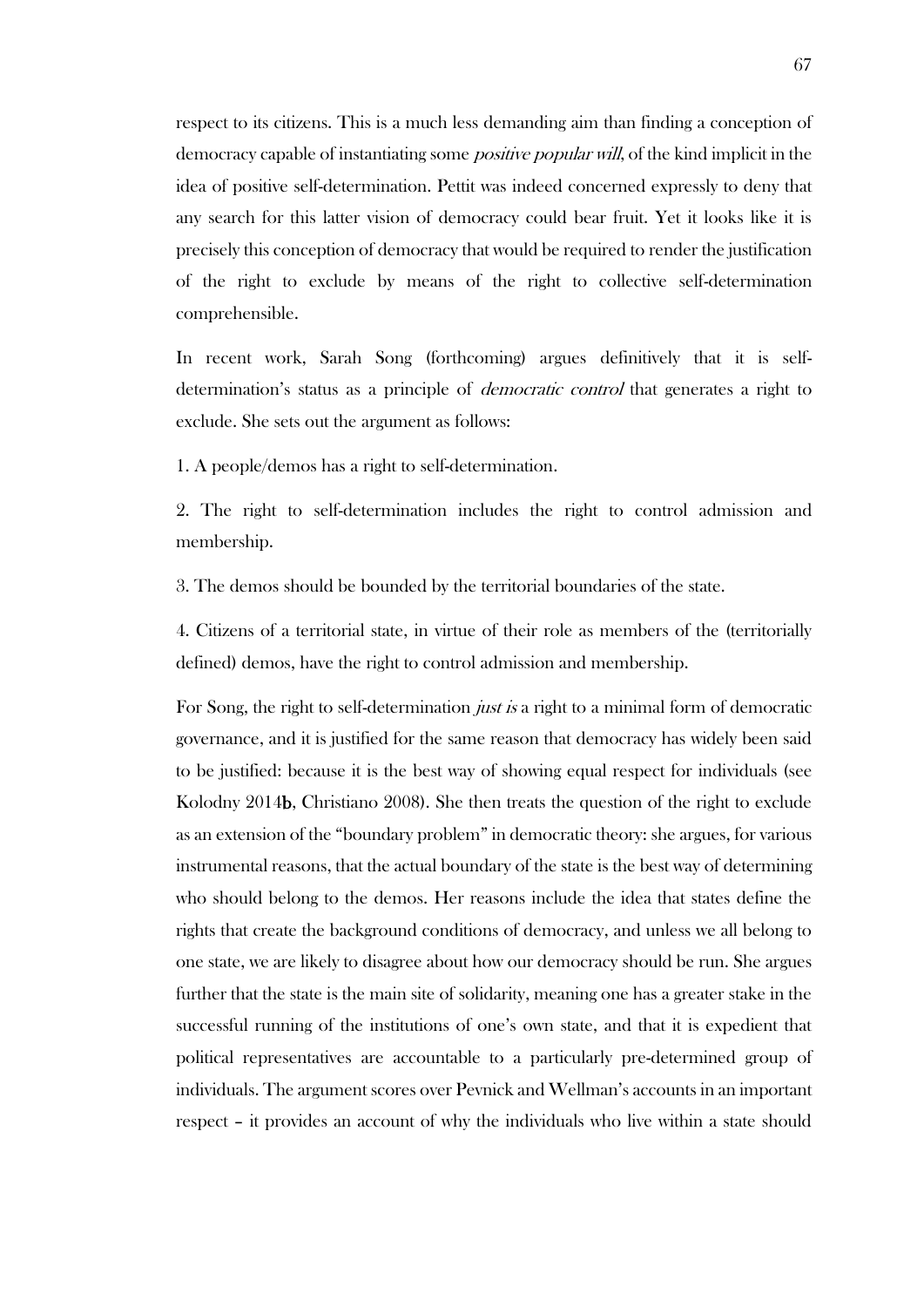have the right to control a particular state boundary rather than just membership of their group.

Yet it also shares with them, I believe, a significant oversight. It is *states* that enact exclusionary policies, while it is the *demos* that has the right to *control* who should become part of the democratic community. If a demos has an interest in controlling its membership, it must surely be because of the effect this will have on the wellbeing of its individual members. If, however, the value of democracy is simply that it represents our moral equality, as Song maintains, then institutions can be "democratic" without affording us "control" over policy – this is precisely Kolodny's point. One problem, then, is it is unclear why "self-determination" as she understands it - the right to live under institutions that show due respect for our moral equality - should give rise to a right to control membership, as there is no a priori connection between who is allowed to be a member of the group, and whether institutions will be capable of representing them as equals. More importantly, however, as with Wellman and Pevnick, Song does not explain why whatever she understands by "democratic control" can be expected to generate outcomes which will advance our particular interests.

#### Authorisation

Perhaps however the relationship between the individual and the state, capable of conferring the rights of the individual upon the state, is one of authorisation. Various authors have in the past argued that democracy can serve this function. The Enlightenment theorists Locke, Hobbes, and Rousseau all produced arguments to the effect that majority rule is the natural decision procedure in any political unit, membership of a political unit implies acceptance of majority rule, and thus acceptance of its outcomes. Hobbes argued that 'if the lesser number pronounce (for example) in the Affirmative, and the greater in the Negative, there will be Negatives more than enough to destroy the Affirmatives' (Hobbes 1996 114) and thus the negative will win out, like a resultant force. Locke argued that when a group of people have 'made a community', since 'it being necessary for that which is one body to move one way', it ought necessarily to move 'whither the greater force carries it'. (Locke 1988 331). Rousseau claimed that in voting, citizens were being asked to give their opinion on the content of the general will, thus 'the tally of votes yields the declaration of the general will' (Rousseau 1997 124). Yet all these theorists argue that the very joining of a political community, or being part of a political community, constitutes the act which authorises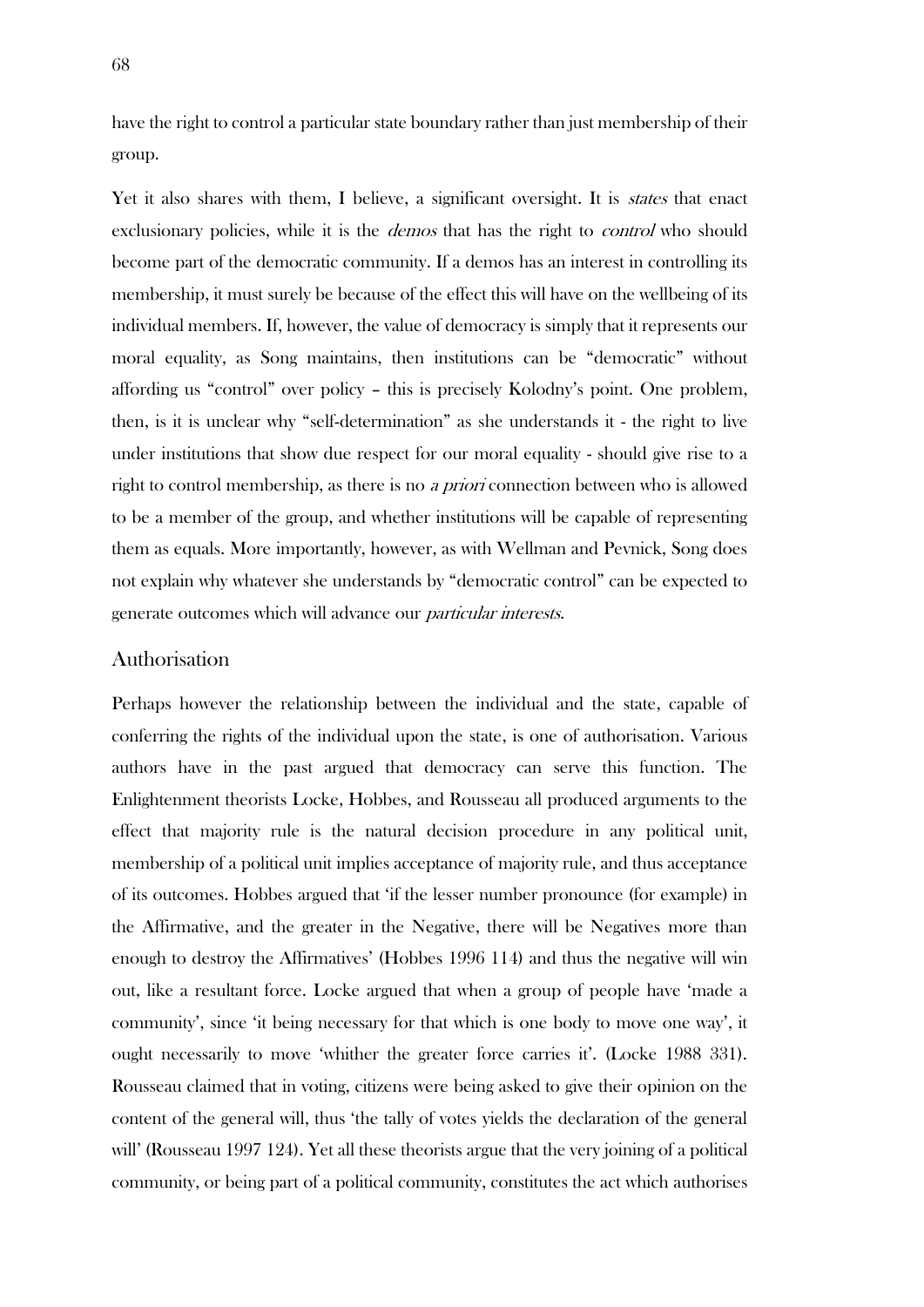the *majority* to act on one's behalf. Thus for all three, majority rule must be founded on initial *unanimity*. For Hobbes, individuals become '*authors'* of the state, meaning everything the state does becomes an act they must avow as their own. Rousseau similarly claims that the general will is the will of each individual, and that, paradoxically, if the state followed my private will as opposed to the general will, I would not be free.

If such claims can be justified, this would clearly do the job of connecting individual rights to the group right. Hobbes' assertion that the state acts 'by Commission, or Licence from him whose right it is' (Hobbes 1996 122), is precisely the claim that the state's rights are derived from a *transference* of individual rights. An act of exclusion on the part of the state could thus count as an exercise of my individual freedom of association, or as a justified defence of my property rights. These ideas have, however, somewhat fallen out of favour since being formulated by Enlightenment political philosophers. As already discussed, if the state is a voluntary association, then we can certainly give sense to the idea that its acts are acts of its individual members. A useful analogy is the convention of cabinet collective responsibility in the Westminster system of government: a cabinet member may not disavow any determination of the cabinet, because she has the right to resign from any cabinet with whose policy positions she cannot agree. Yet the idea that we tacitly consent to the authority of the state is widely considered problematic, precisely because we have nothing analogous to this right to resign: we can tear up our identity documents and live as a stateless person in another country, but the associated costs are so high that not doing so cannot be considered a voluntary position.

It seems, however, that Pevnick in particular *does* consider voluntaristic relationships to be central to his argument. He claims that irregular immigration can be condemned because 'illegal immigrants…took their place in the community without the consent of the citizenry' (Pevnick 2011 164). Given that he acknowledges states are not voluntary associations, why should we think that particular pieces of immigration policy express popular consent? Some have argued that democratic participation *itself* can count as an act of authorisation. On this type of view, merely taking part in a democratic procedure can serve to express one's consent for the outcome, even if one ends up on the losing side. This seems prima facie implausible, as it appears one can vote without intending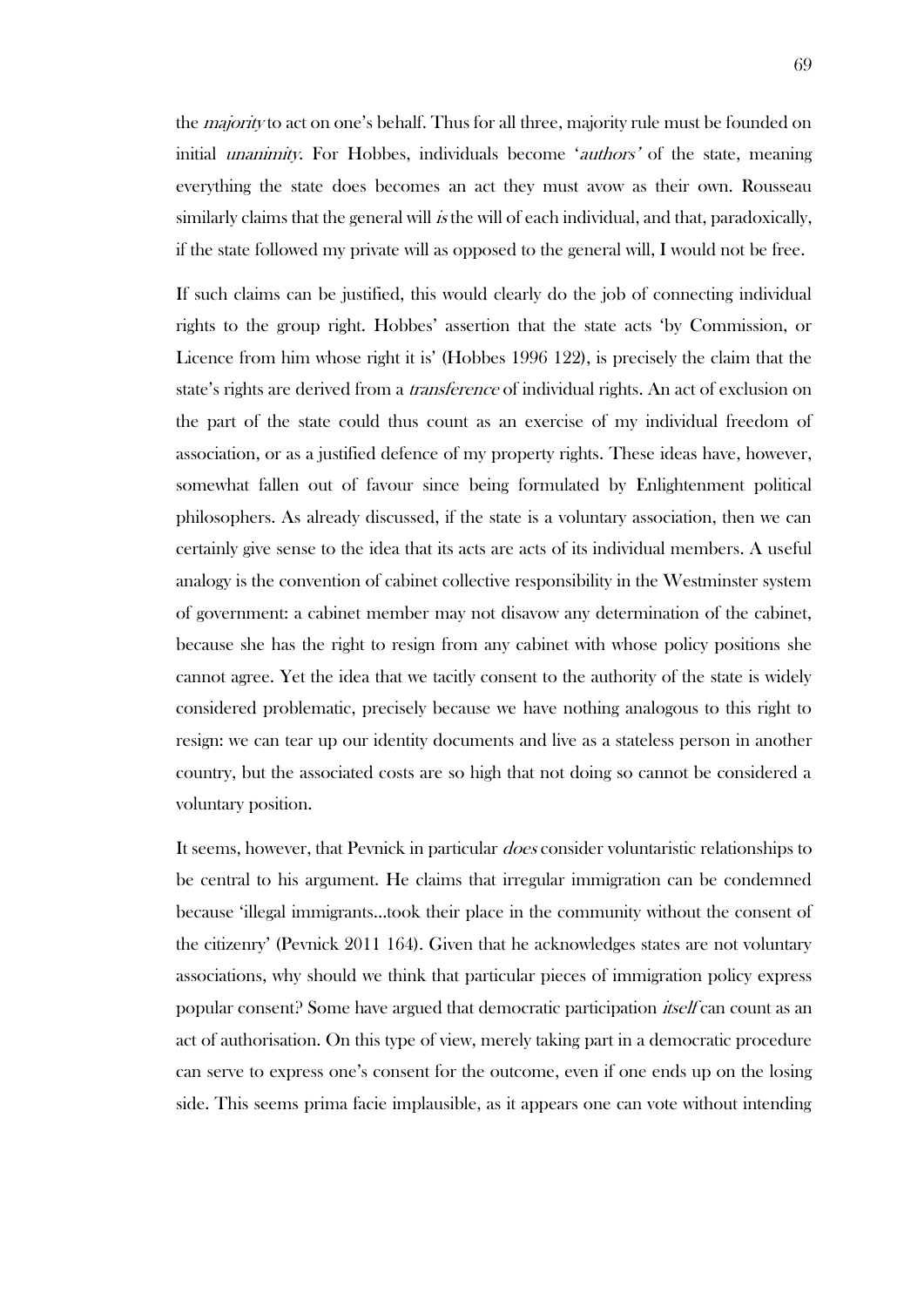any such consent, and one cannot consent unintentionally<sup>17</sup>. Yet perhaps something like Stilz's claim, discussed in the previous chapter, can furnish the relevant intention. We intend to legislate together, she claims, and thus it would be implicit that we intend the outcome of the collective action even if it goes against our preferences.

But this argument requires us to have a particular complex attitude towards the state: it requires us to view elections as a cooperative activity aimed at producing legislation together. I would argue that this is psychologically unrealistic. Elections are typically characterised by bitter factional disputes, and are better understood through the rubric of conflict, rather than cooperation. Just as war can be regarded as the continuation of politics by other means, politics is war with its teeth removed. Note that given it is *actual* psychological attitudes that are key here, it is not enough to argue that on some ideal conception of democracy, for example some version of deliberative democracy, this combative aspect would disappear. As an ideal conception of deliberative democracy has never been instantiated, we can present no evidence for the claim.

The ideal of deliberative democracy may be characterised (among other ways) as reaching a decision through 'an open and uncoerced discussion of the issue at stake with the aim of arriving at an agreed judgement … a process whereby initial preferences are transformed to take account of the views of others' (Miller 2000 9). This characterisation really does make democracy sound like a cooperative activity. But if we consider how extant deliberative assemblies operate, the story is quite different: agreement is typically reached through horse-trading among the pet policies of various factions, rather than rational reflection on the content of the 'general will'. The distribution of interests creates arbitrary bargaining advantages, and in practice each faction is likely to be focused on achieving its own preferred outcome, which it may seek to accomplish through deception, intimidation or institutional manipulation. As Miller writes, 'for deliberative democracy to work well', even in theory, 'people must think it more important that the decision reached be a genuinely democratic one than that it be one they themselves favour' (Miller 2000 22). It may be that people would adopt such attitudes if a democratic system that better instantiated the deliberative ideal were introduced, but it seems more likely that the psychological attitudes expressed in contemporary democratic processes would persist.

<u>.</u>

<sup>&</sup>lt;sup>17</sup> At least, plausibly, one cannot consent unintentionally. Both A.John Simmons (1986 81), and Joel Feinberg (1994 167), have termed the idea an 'absurdity'.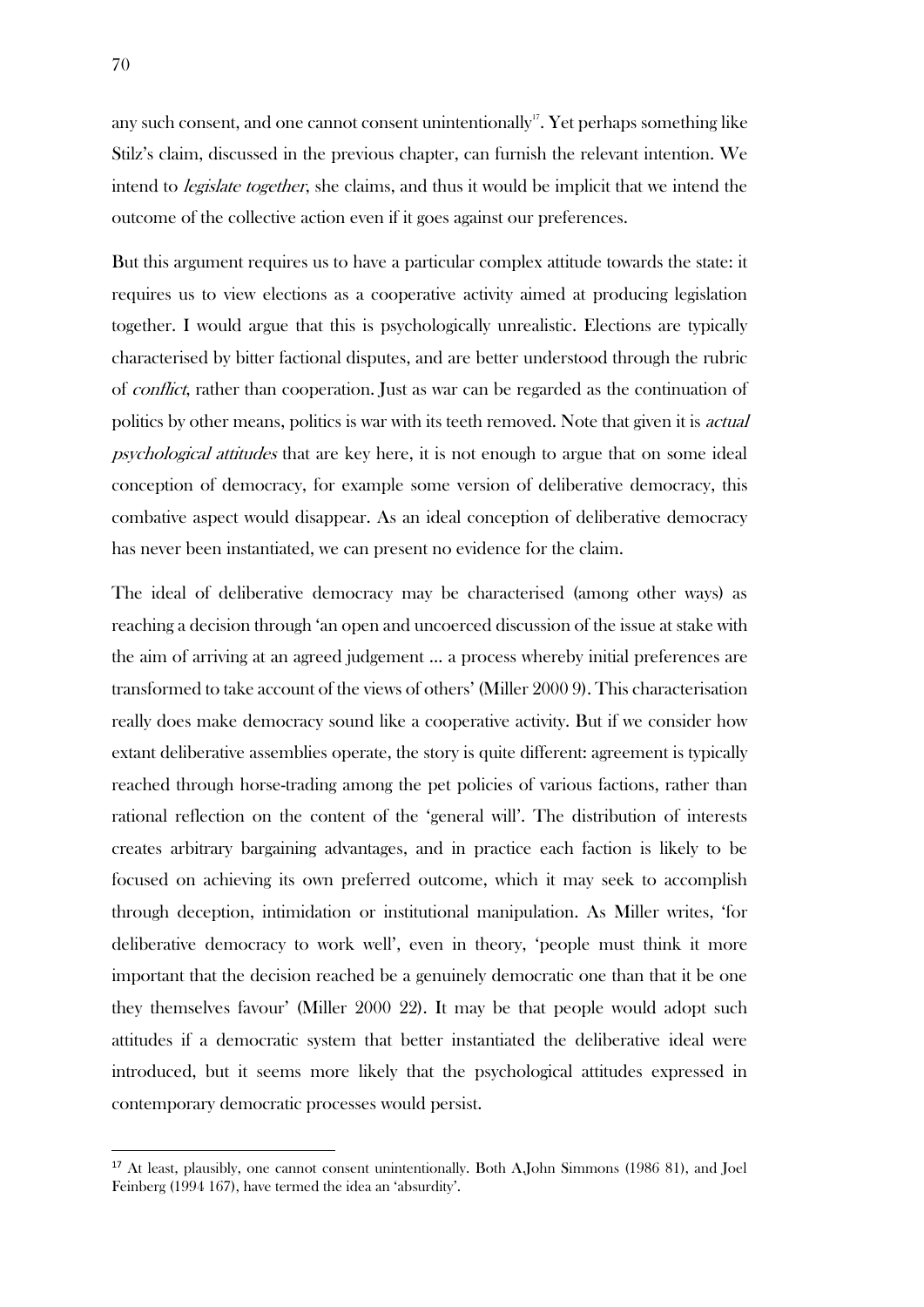We should note that this idea of authorisation as a transmission of rights is problematic even if an appropriate mechanism could be found. Rights are not things we own, they are relationships between individuals. Simply because I have a right to freedom of association, it does not follow that I have a right to pass the right to choose with whom I associate to another. Property rights typically can be transferred to another, but as we saw in the previous chapter, it is not necessarily the case that the minimal form of property that could perhaps be acquired in a "state of nature" can be transferred. It would have to be the case that the reasons that justify my having some right still apply if I transfer my right to another. If we suppose that my right to freedom of association is grounded not simply in the value the associations of which I am a member being favourable for me, but in the value of being able actively to direct my own life, then on "transferring" my right to the state, I would lose this value. There would thus be no reason to grant that I possess the power to transfer my right at all. That said, the same does not appear to be true for the property conception: if we jointly own some piece of property, it could be expedient for us to appoint a manager for that property, so long as we retain most of the benefits of ownership.

It appears then that neither the ideal of control, nor of authorisation, can explain why democracy should be capable of conferring the rights of individuals upon states. It is important here to draw a distinction between democracy as a set of institutions, and democracy as a regulative ideal. Similarly, it is important to draw a distinction between the state's *right* to exclude, on the basis of a right to self-determination which may involve some ideal conception of democracy, and the exclusionary *policies* of extant states. Although an ideal conception of deliberative democracy could go some way towards painting a picture on which the state's right to exclude could be regarded as an exercise of individual rights, we must bear in mind what these theorists are trying to do with their justificatory arguments. They are trying to argue that actual states possess the right to exclude, admittedly with some limitations in comparison to their current powers. Thus although certain groups may possess the right to self-determination, and although the right to exclude might come as part of a package with a particular conception of democratic self-determination, it is a mistake immediately to leap towards attributing a right to exclude to contemporary states, as that right could only legitimately be realised through realising the proper conception of democratic self-determination.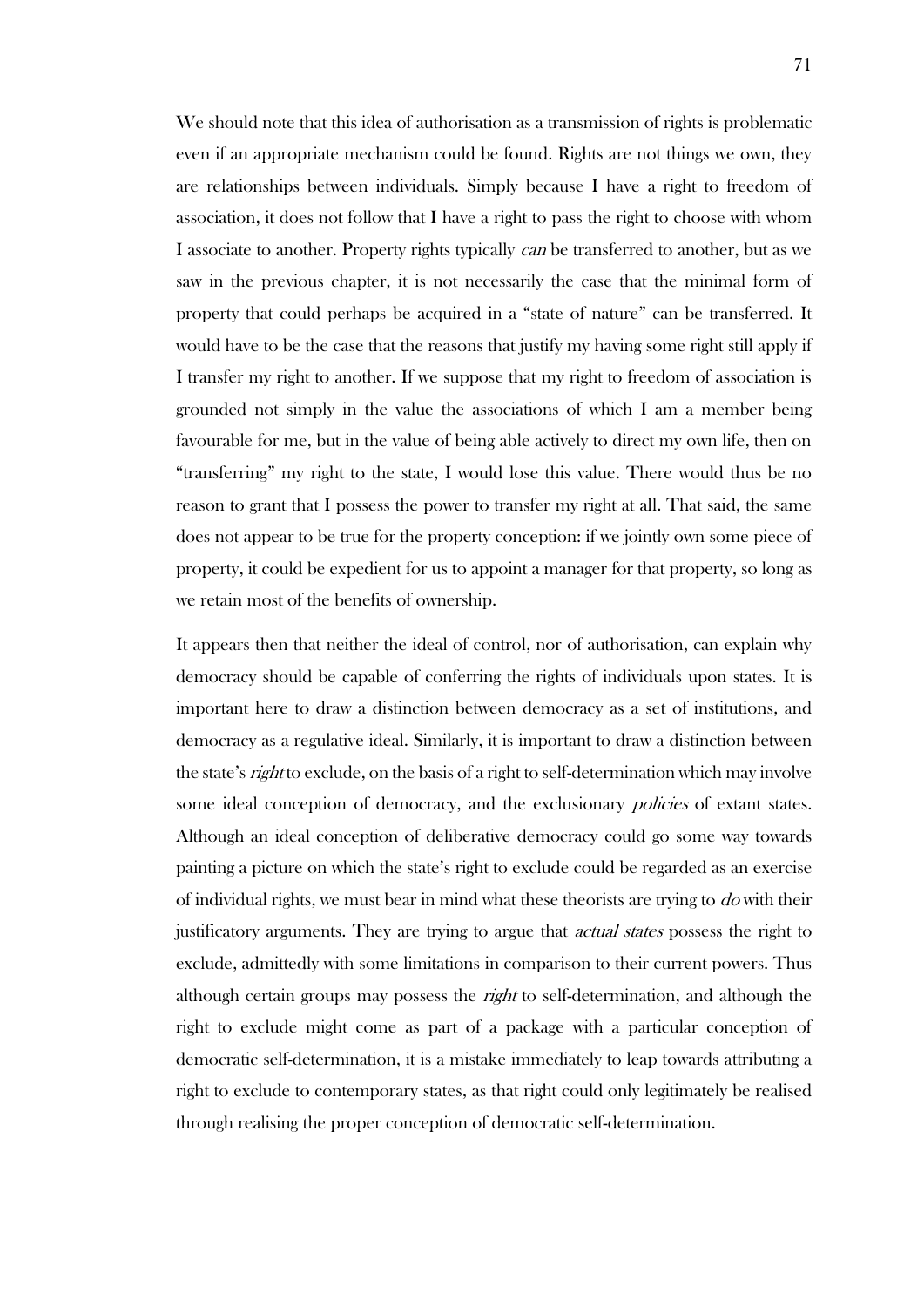# 5. Conclusion

J.S Mill argued that the 'sole evidence it is possible to produce that anything is desirable, is that people do actually desire it' (Mill 1998 81). If the UK's vote to leave the European Union, and the tenor of the political debate in the USA at time of writing show us anything, it is that 'control' over borders and immigration policy is considered to be an extremely important value in contemporary public life. Thus we should be careful not entirely to disparage the value of collective control through liberal democratic institutions. That said, we should also be careful to assess whether the value people seek is accurately characterised in public discourse.

It can be of value to me, as a subject of a dictatorship, for that dictator to have control. So long as I identify with the dictator to a sufficient extent, or hold him in sufficiently high regard, I will believe it is valuable that his decision is decisive over a wide variety of policy questions. Moreover, it may be that the dictator's having control is intrinsically valuable to me: I may not value it simply because I trust the him to act in my best interest, but because I hold him in such *high esteem* that I believe he ought to have control even if he is likely to make mistakes. Thus it is quite possible for individuals to value state institutions advancing their interest in control, without that implying the individual is a member of a collective which exercises control through state institutions.

Simply from the fact we tend to place a great deal of value in the institutions of our liberal democratic state being able to exercise control over who may enter the state's territory, therefore, it does not follow that it is valuable as an exercise of our collective control, even if we believe this is the reason we value it. As nationalist and communitarian authors stress, members of particular states typically have a deep sense of affinity with the institutions of their state, and, on a sociological level, it is probable that it is this trust that explains why we value the state's ability to exclude, rather than any objective link between our individual rights and those of the state. Yet the idea that it is intrinsically valuable to citizens that their states be able to exercise control over borders threatens to justify too much from a liberal individualist perspective: it would mean that individual rights not easily be weighed in the balance in the face of intrinsically collective values. Thus liberal individualist authors who assert the value of *collective control* in order to justify exclusion need to show that this value consists in something more than mere subjective affinity.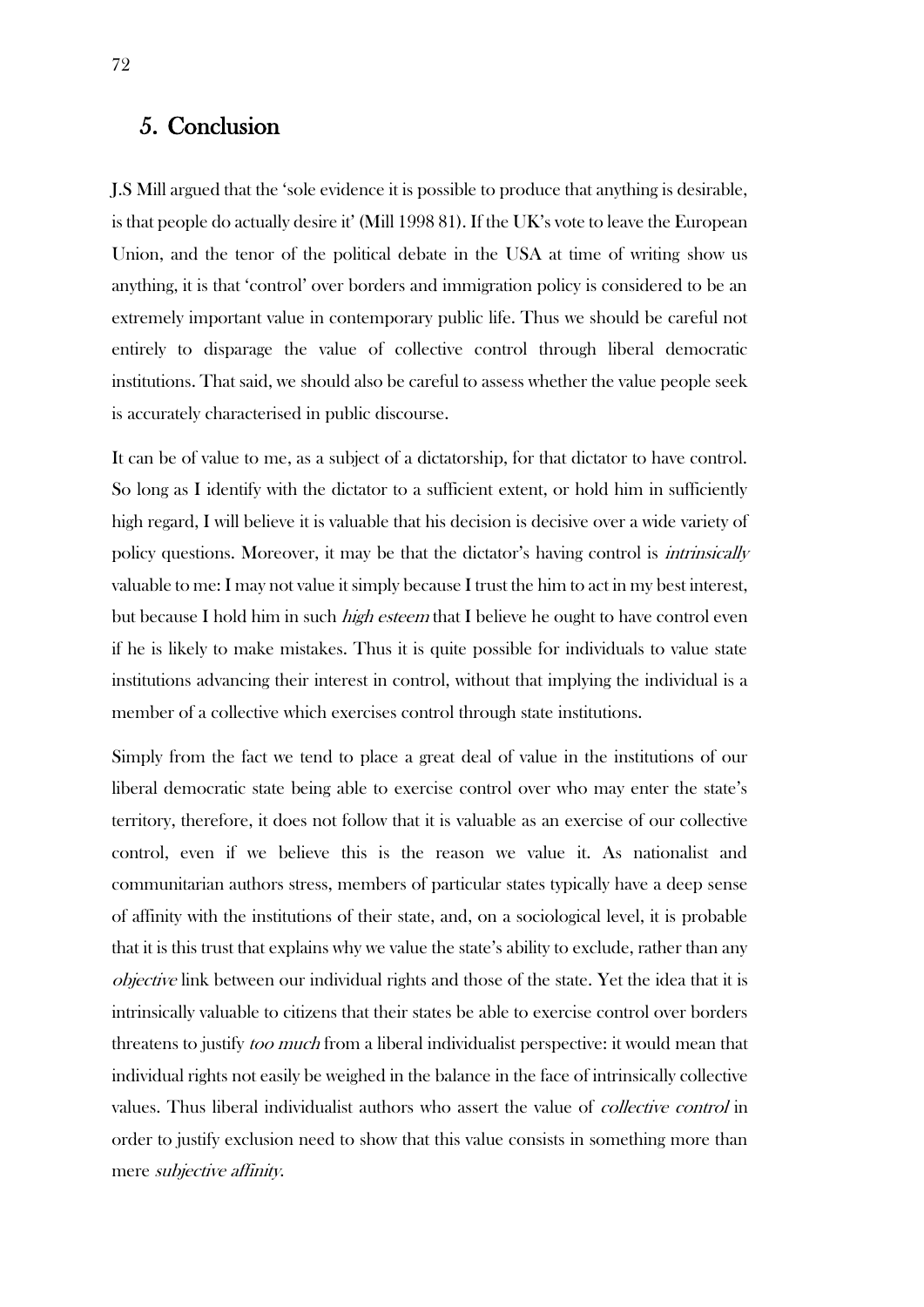This is the position Pevnick and Wellman find themselves. Both offer defences of selfdetermination on the basis of an intrinsically collective value, yet this position is in tension with their background moral approach. Both believe that morality is fundamentally rights-based, and both think that rights are explained by the respect owed to individual persons. Wellman is well aware that there is a gap to be closed between his attribution of a group right, and the individual rights on which it must ultimately be based. But, I have argued, he is unable to close that gap. Pevnick, meanwhile asserts that the same reasons that justify an *individual's* acquisition of property rights should also apply to a *collective* acquisition of property. He is, however, unable to force individualistic intuitions about property acquisition to fit the group case.

Throughout this thesis I have referred to the target of my critique as "liberal individualists", and I do believe the failure of the arguments with which I have chiefly been concerned represents a general problem for authors with certain common commitments. I view my critique of Pevnick and Wellman as "case studies", which can be seen as implying a critique of a certain "liberal individualist" approach. I concede, however, that I may only have provided *evidence* for a more general claim rather than having demonstrated anything definitively. "Liberal individualism" has served as a placeholder term for subject of my criticism, and it falls to me now to make this notion more precise. In the second chapter I referred to Raz's definition of "moral individualism" as the view that there were no intrinsic collective goods. Theorist who attribute irreducible rights to groups cannot be moral individualists, by definition. Thus Pevnick and Wellman would not claim to be moral individualists in Raz's sense. Yet I contend that in essence, they do have this commitment, and it is this which leads their accounts to imply a right to positive self-determination, conceived in a way that would require the group to have a particularly demanding form of "collective control" – an institutional structure that makes state policy positively sensitive to individual preferences.

Wellman specifically repudiates "associativism" in political theory, the name he gives to the tendency of liberal nationalists and communitarians to derive rights and duties from 'mere' social relations, such as common nationality. The particular objection is that social relations *as bare facts* cannot be morally salient, but must rather be analysed either in terms of voluntary commitments or 'more fundamental moral principle[s]' (Wellman  $2013$  31) – which is to say individual *claims*, such the claim to have one's autonomy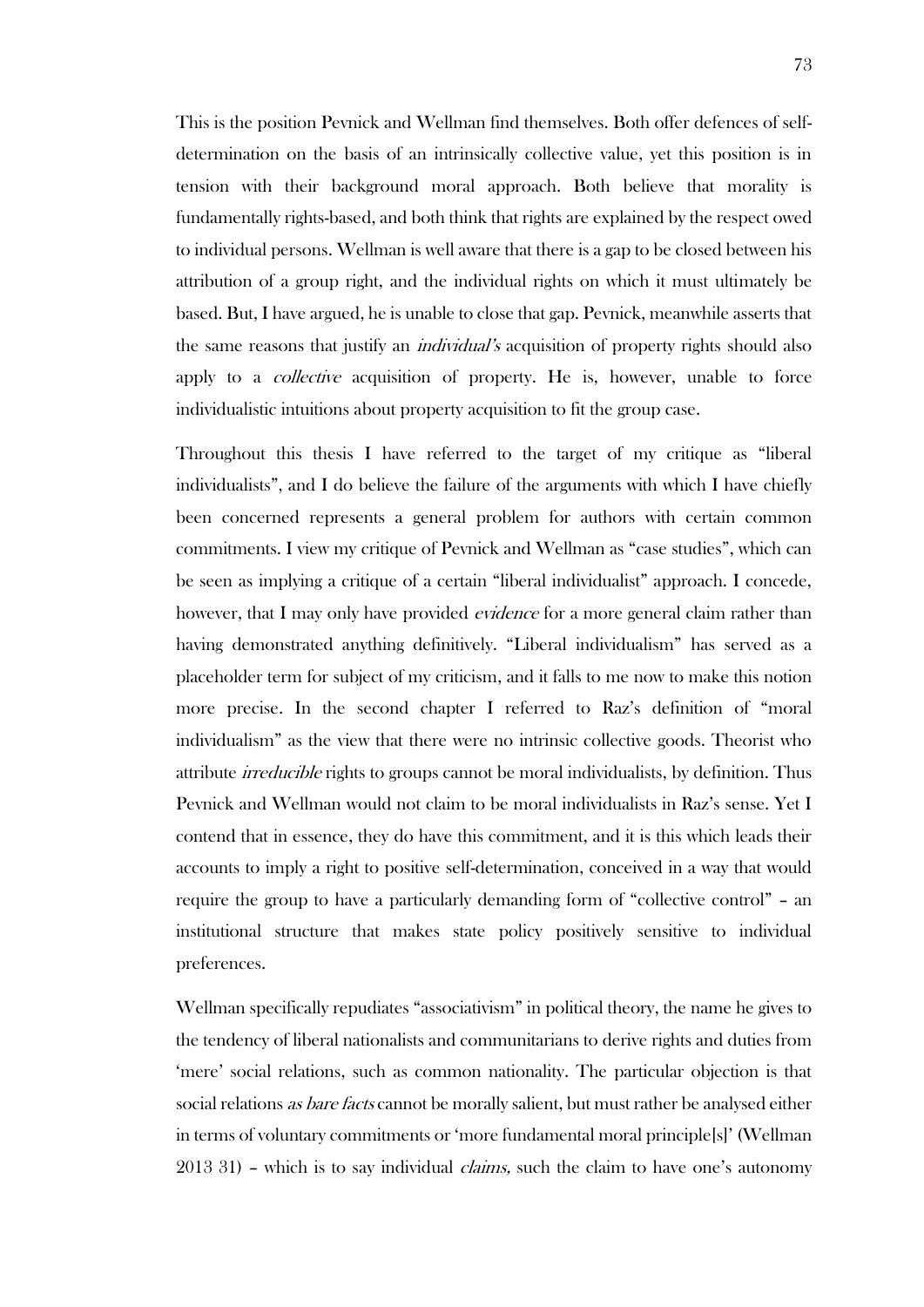respected or individual basic rights. Pevnick also expresses antipathy for this tendency, opposing cultural nationalist arguments on the grounds that 'it is not obvious that the mere existence of cultural similarity' could justify a right to exclude, but rather 'any persuasive explanation is going to hinge on the historical role members of the culture in question have had in constructing the institutions to which access is at stake' (Pevnick 2011 135). Again, he denies the *mere existence* of social relations can generate rights, and stresses the *entitlements* of individual members of the culture.

What precisely is the problem with the idea that social relations can generate rights? Views that Wellman would call "associative" function through the observation that finding ourselves in particular social relations creates special interests. As members of a family, we are interested in the wellbeing of our relatives just as we are interested in our own wellbeing. If we are fans of a football team, it becomes important to us that the team does well. If we believe, with Raz, that such powerful interests are all that rights ultimately consist in, then it is completely unmysterious why associative relations should generate rights. What Wellman (and apparently Pevnick) deny when they reject 'associativism', is just the interest theory of rights. Wellman explicitly rejects the interest theory; on his preferred 'dominion theory', rights essentially give their bearers control over others with respect to their relations with the right-bearer (Wellman 1999). It is reasonable to conclude Pevnick takes a similar view.

Herein lies the source of the problem. For if we believe that rights are interests, then the question of which *agency* has the authority to uphold our rights is essentially irrelevant. If, for example, the interest individuals have in their community preserving its unique character is of sufficient importance that they have a claim-right that this character be preserved, then it is obvious that the state may act to preserve that right, because any agency that was suitably positioned to uphold the right would have not just a permission, but a duty, to do so. Yet if we believe that all rights are essentially individual powers over claims – forms of control – then the exercise of rights must be the exercise of individual agency. This feature of Wellman and Pevnick's view is what gives rise to a *discretionary* right to exclude. On Wellman's account, we have a claim not to associate with people, and a power to waive that claim. On Pevnick's, we have a claim of exclusive access to our property, and a power to consent to others accessing it if we so choose. Deciding whom to allow into our rightful domain is thus entirely up to us. The problem, as we have seen, is that if the power to waive our claims is ultimately vested in individuals, we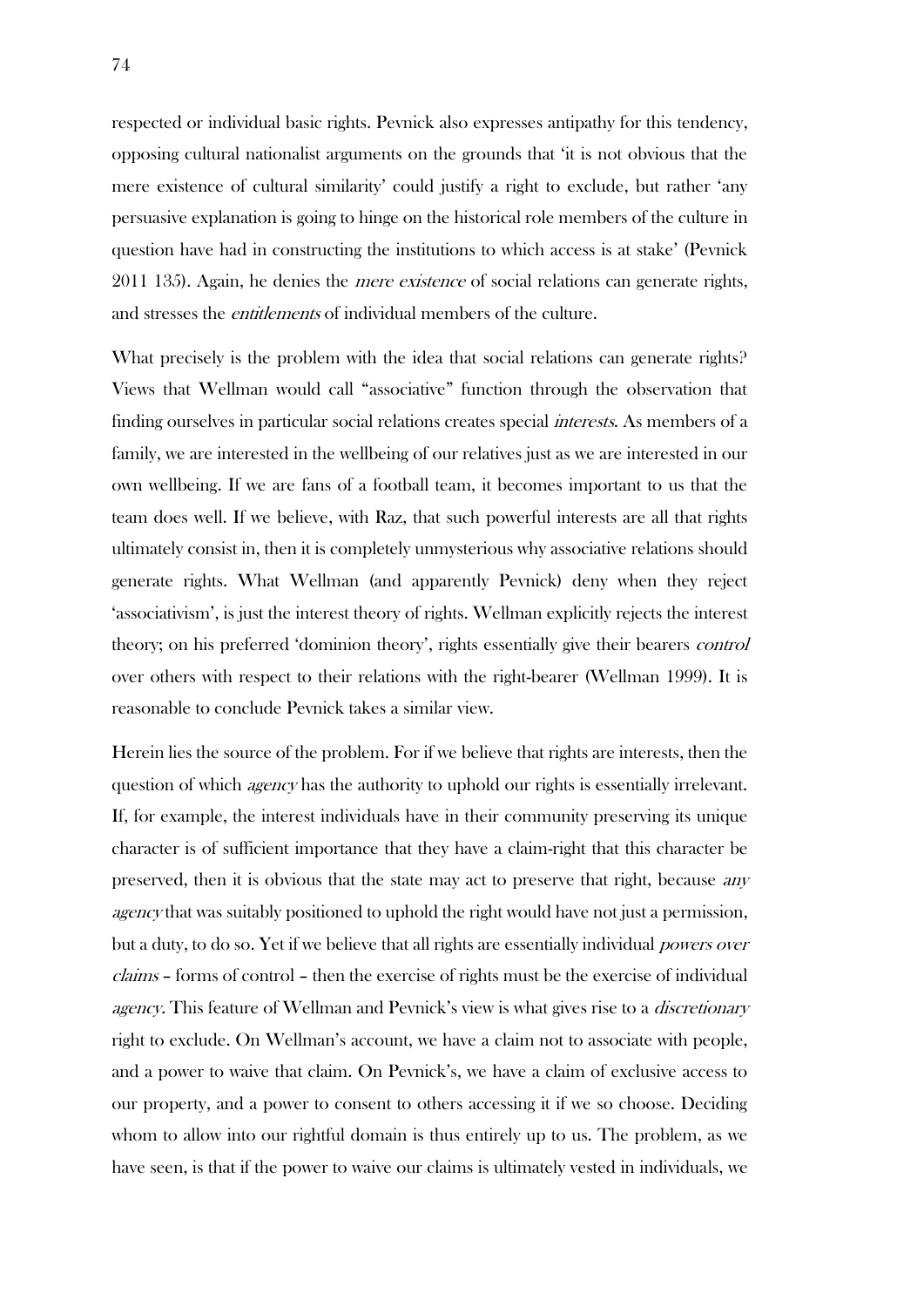need to provide a story about why the state is the agency which is allowed to exercise the right to exclude. This is why their accounts seemed to require democracy to act as a kind of conduit of individual agency. But, as I have argued, democracy is not capable of fulfilling that role.

From this it follows that if one accepts 'humanism', one cannot consistently assert that collectives have irreducible rights while denying 'associativism'. When, for example, Wellman claims that the state has a right to freedom of association, what he is saying is that the state has the power to waive its claim over a domain of free association. But the state is not a person, so this claim cannot rest on anything like the ultimate value of its autonomy. Thus the right must be derivable from the rights of individuals. The claim that a group right is *irreducible*, however, is precisely the claim that it cannot be analysed in terms of individual rights. If, on the other hand, we accept an interest theory of the functioning of rights, we can easily accept the idea of irreducible group rights. We may argue, to use Raz and Margalit's example, that it is in the interest of individuals that a group have the right to enjoy an irreducibly collective value, such as the value of group dignity. Our associative relations – the particular way in which we have been socialised – are that which make it intrinsically valuable to us that the group enjoy dignity.

We can finally conclude, then that if there is to be a successful defence of a right to collective self-determination that could justify a discretionary right to exclude, it must involve the wholesale rejection of moral individualism (or the abandonment of 'humanism', although I take it this is an even more costly way out). Our 'liberal individualist' target can thus be characterised as those theorists who endorse moral individualism, or, like Pevnick and Wellman, deny moral individualism although they are theoretically prohibited from doing so. Without rejecting moral individualism, one would not be able to assert an intrinsically (rather than an instrumentally) justified right to self-determination, and thus one would not be able to assert a *discretionary* right to exclude. If one offered an instrumental justification for the right to self-determination, then one would have to show that immigration was a threat not just to self-determination, but to the underlying values that self-determination serves. And if one is not willing to accept the existence of irreducibly collective values, then it can always be the case that the value of entry to the individual migrant could outweigh the value of selfdetermination to the individual SD-group member.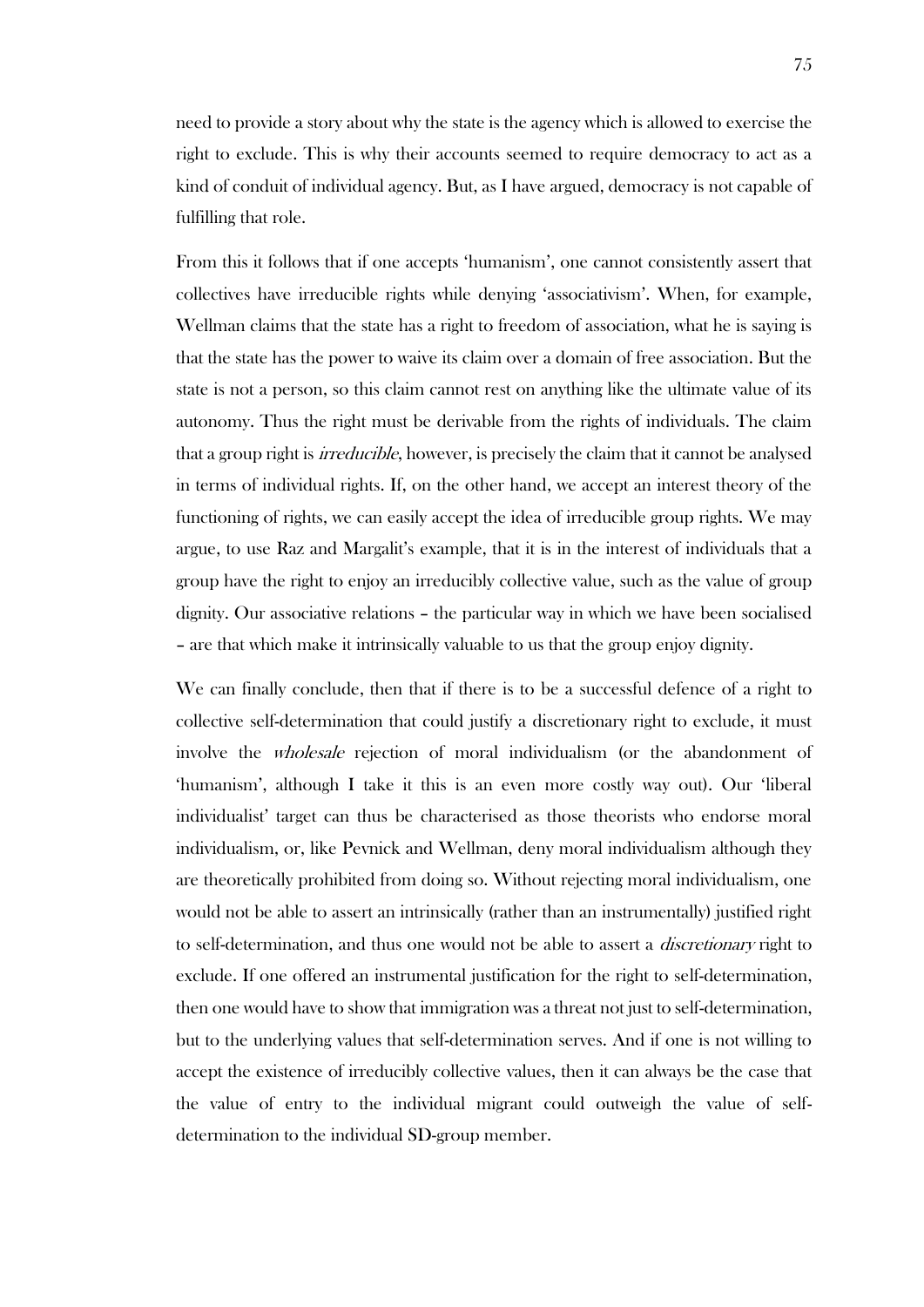As we have seen, the individualist theorists' arguments have been liable to collapse into something similar to either communitarianism or liberal nationalism. This precarity provides evidence for the thesis that moral individualism is incompatible with a defence of a right to collective self-determination that includes the right to exclude. If Wellman can demonstrate no objective link between the individual's freedom of association and the state's, then he would have to make do with a *subjective link*. This would essentially be a communitarian position: it would be to say that citizens have been socialised to feel as if the state acts for them, and thus they regard the state's rights as important in the same way as their own. Pevnick, meanwhile, required an "associative" explanation for the group right to property in state institutions. Asserting that we acquired property as a corporate entity, involves asserting first that we are a corporate entity, in a way that is explanatorily prior to the act of acquisition itself. Thus we would need a prior reason to regard the group as constituting such an entity, which would most easily be achieved through an ascriptive definition of the group, through certain criteria for nationhood, for example. Ernest Renan famously argued the nation was a 'daily referendum'<sup>18</sup> – this idea is precisely what Pevnick would need as a substitute for the voluntaristic element in his story.

Why then do Pevnick and Wellman fail to recognise that the denial of associativism, the assertion of irreducible collective rights, and 'humanism' (in Raz's sense) form an inconsistent set of propositions? One explanation might be an equivocatory understanding of the term 'irreducible'. If a group of friends each contribute  $\text{\pounds}100,000$ to purchase a house, they have an "irreducible" collective right to it, insofar as there are several of them and only one house, so they must decide as a group how authority over it is to be distributed. Yet if those friends each contribute  $\mathcal{L}3$  to purchase a pizza, their right is collective to the same extent, but they quickly divide the pizza up and privately consume their own slice. In other words, being *practically unable* to reduce a collective property claim to individual claims, is not the same as there being no principled sense in which the group right can be regarded as an amalgamation of individual rights. Pevnick's position implies regarding our property right in state institutions in this first sense. Wellman's stance, similarly, it not so much that the state's right to freedom of association is irreducible, but that he is unable to find a suitable reductive explanation. He simply proceeds as though there is one, although no satisfactory story is given. Even

<u>.</u>

<sup>&</sup>lt;sup>18</sup> 'un plébiscite de tous les jours', Renan 1882 27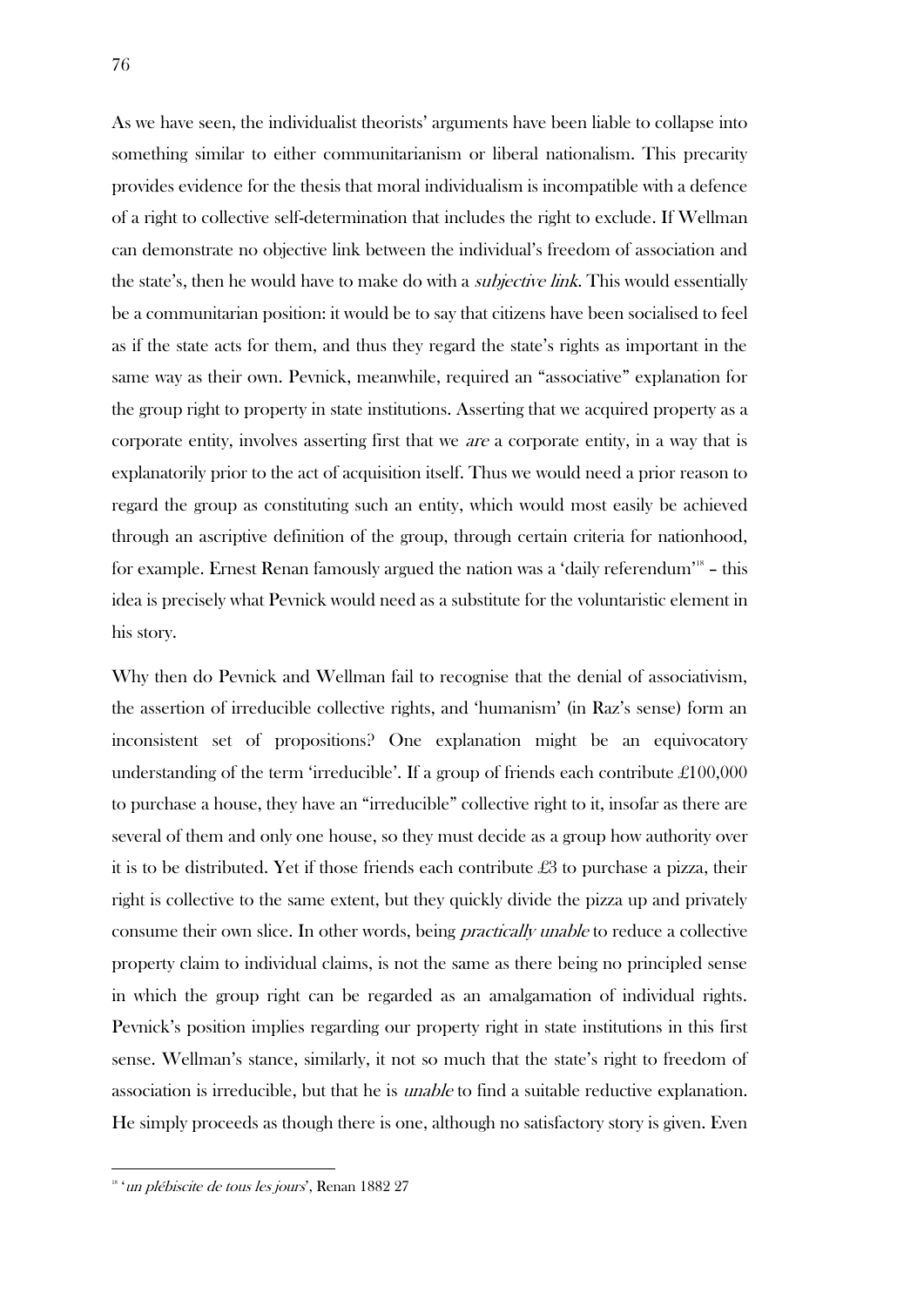if it is true that we owe respect to the individuals who are 'able and willing to perform the requite political functions' of maintaining a state that adequately protects rights, and thus we must forbear from interfering with the state in certain ways, to grant the state a right to freedom of association is to do something much more than merely show respect for individuals. It is completely obscure why one should entail the other. Indeed, it is not clear this respect can ground *any* of the group rights commonly associated with collective self-determination or sovereignty. Yet the fact Wellman even attempts to make such a link demonstrates the extent to which he is constrained by his individualist stance.

Where does this leave theorists who wish to justify a right to exclude by means of a right to collective self-determination? If they embrace a communitarian solution, they must also embrace a strong form of moral particularism. For most liberal theorists, the abandonment of moral universalism would be too great a cost. "Liberal nationalism" can be viewed as a less radical form of particularism, more acceptable to the contemporary mainstream. Yet in watering down the "particularity" of the value of exclusion, one also dilutes the strength of the group's claim to control borders. On Walzer's account, communities of character are an intrinsically valuable collective good, thus the weight of reasons on the side of the group's claim is essentially immeasurable from the perspective of an outsider. On David Miller's account, meanwhile, culture is an *instrumental* collective value: it is valuable because it is a source of identity, because it creates the conditions for stable political relations, and so on. That is not to say that any culture will do just as well – the value of culture certainly has a particularistic component – but Miller accepts it does need to be weighed against the interests of immigrants on a case by case basis to determine whether exclusion is justified. Because I have said nothing to detract from such arguments, it remains an open question whether states ought to pursue the policy of open borders. Yet I hope I have cast doubt on the idea that actual contemporary states ought to be able to pick and choose whether and which migrants they admit, on the basis of a conception of "collective autonomy" that is compatible with a liberal individualist perspective.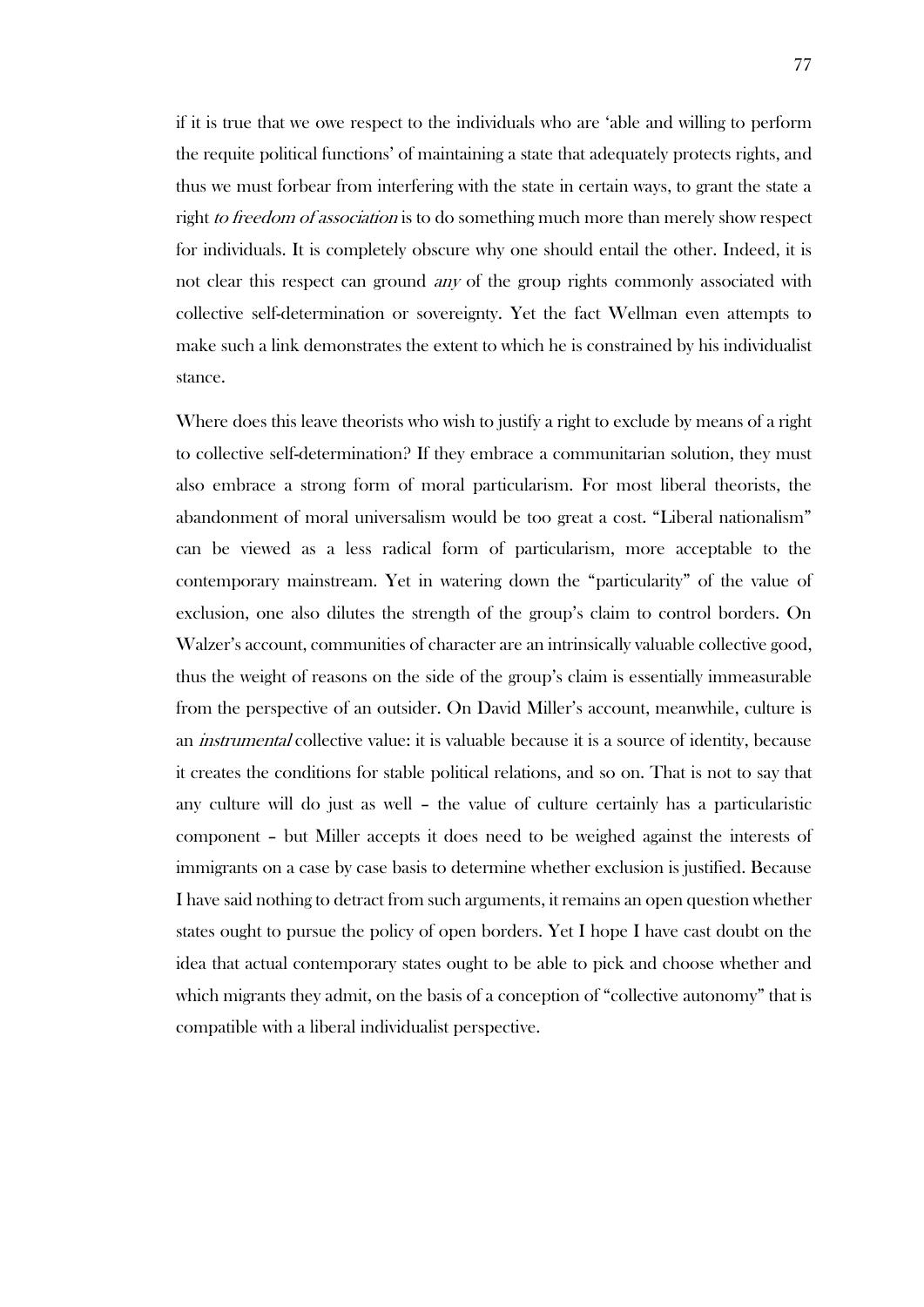## **Bibliography**

- Alexander Hamilton, James Madison and John Jay. 2003. The Federalist, with Letters of Brutus. Cambridge: CUP.
- Altman, Andrew, and Christopher Heath Wellman. 2009. A Liberal Theory of International Justice. New York: OUP.
- Arrow, Kenneth. 1951. Social Choice and Individual Values. New York: Wiley.
- Becker, Lawrence. 1977. Property Rights. Routledge & Kegan Paul.
- Berlin, Isiah. 2002. "Two Concepts of Liberty." In *Liberty: Incorporating Four Essays* on Liberty', by Isiah Berlin and Henry Hardy. Oxford: OUP.
- Blake, Michael. 2013. "Immigration, Jurisdiction, and Exclusion." Philosophy & Public Affairs 41 (2): 103-30.
- —. 2014. "The Right to Exclude." Critical Review of International Social and Political Philosophy 17 (5): 521-537.
- Bratman, Michael. 2014. Shared Agency: A Planning Theory of Acting Together. New York: OUP.
- Buchanan, Allen. 1998. "Democracy and Secession." In National Self-Determination and Secession, by Margaret Moore, 14-30. Oxford: OUP.
- —. 2015. "Self-Determination, Revolution and Intervention." Ethics 126 (2): 447-73.
- —. 1997. "Theories of Secession." Philosophy and Public Affairs 26 (1): 31-61.
- Buchanan, Allen, and Robert O. Keohane. 2011. "Precommitment Regimes for Intervention: Supplementing the Security Council." Ethics & International Affairs 25 (1): 41-63.
- Carens, Joseph. 1987. "Aliens and Citizens: The Case for Open Borders." The Review of Politics 49 (2): 251-73.
- —. 2013. The Ethics of Immigration. New York: OUP.
- Carter, Alan. 1989. The Philosophical Foundations of Property Rights. Hemel Hempstead: Harvester Wheatsheaf.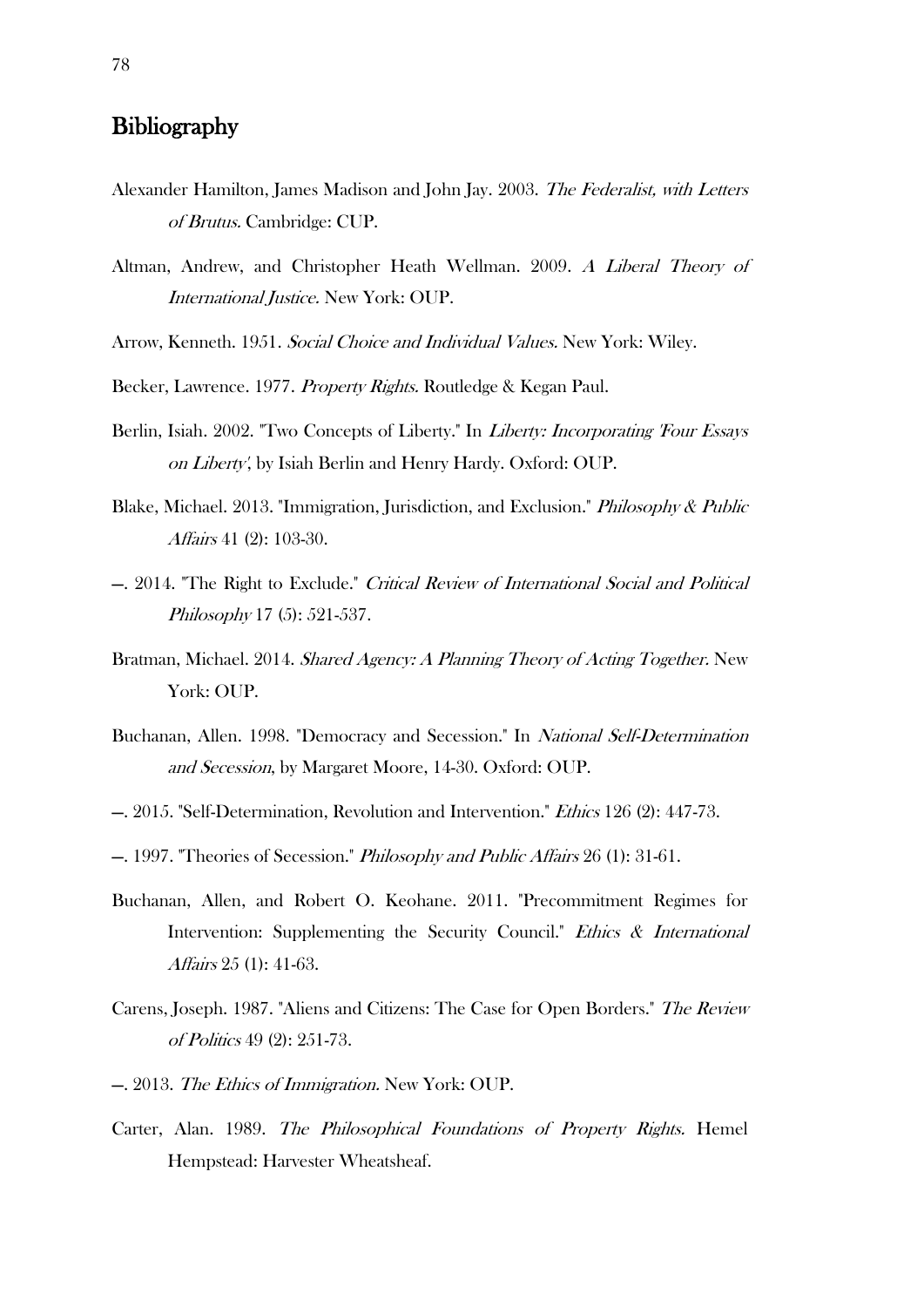- Cassese, Antonio. 1995. Self-Determination of Peoples: A Legal Reappraisal. Cambridge: CUP.
- Christiano, Thomas. 2008. The Constitution of Equality. New York: OUP.
- Crawford, James R. 2007. The Creation of the State in International Law. Oxford: OUP.
- Dahl, Robert. 1989. Democracy and its Critics. New Haven, CT: Yale University Press.
- Feinberg, Joel. 1994. Freedom and Fulfillment: Philosophical Essays. Princeton: Princeton University Press.
- Fine, Sarah. 2013. "The Ethics of Immigration: Self-Determination and the Right to Exclude." Philosophy Compass 8 (3): 254–268.
- Franck, Thomas M. 1992. "The Emerging Right to Democratic Governance." The American Journal of International Law Vol. 86, No. 1 46-91.
- Grimm, Dieter. 2015. Sovereignty: The Origin and Future of a Political and Legal Concept. Translated by Belinda Cooper. New York: Columbia University Press.
- Hannum, Hurst. 1996. Autonomy, Sovereignty and Self-Determination. Philadelphia: Pennsylvania University Press.
- Hobbes, Thomas. 1996. Hobbes: Leviathan: Revised Student Edition. Edited by Richard Tuck. Cambridge: CUP.
- Honoré, A.M. 1961. "Ownership." In *Oxford Essays in Jurisprudence*, edited by A.G. Guest. Oxford: OUP.
- Jackson, Robert. 1990. Quasi-States: Sovereignty, International Realations, and the Third World. New York: CUP.
- Kant, Immanuel. 1991. Kant: Political Writings. Edited by H.S. Reiss. Cambridge: CUP.
- Kates, Michael, and Ryan Pevnick. 2014. "Immigration, Jurisdiction and History." Philosophy and Public Affairs 42 (2): 179-194.
- Kolodny, Niko. 2014. "Rule Over None I: What Justifies Democracy?" Philosophy and Public Affairs 42 (3): 195-229.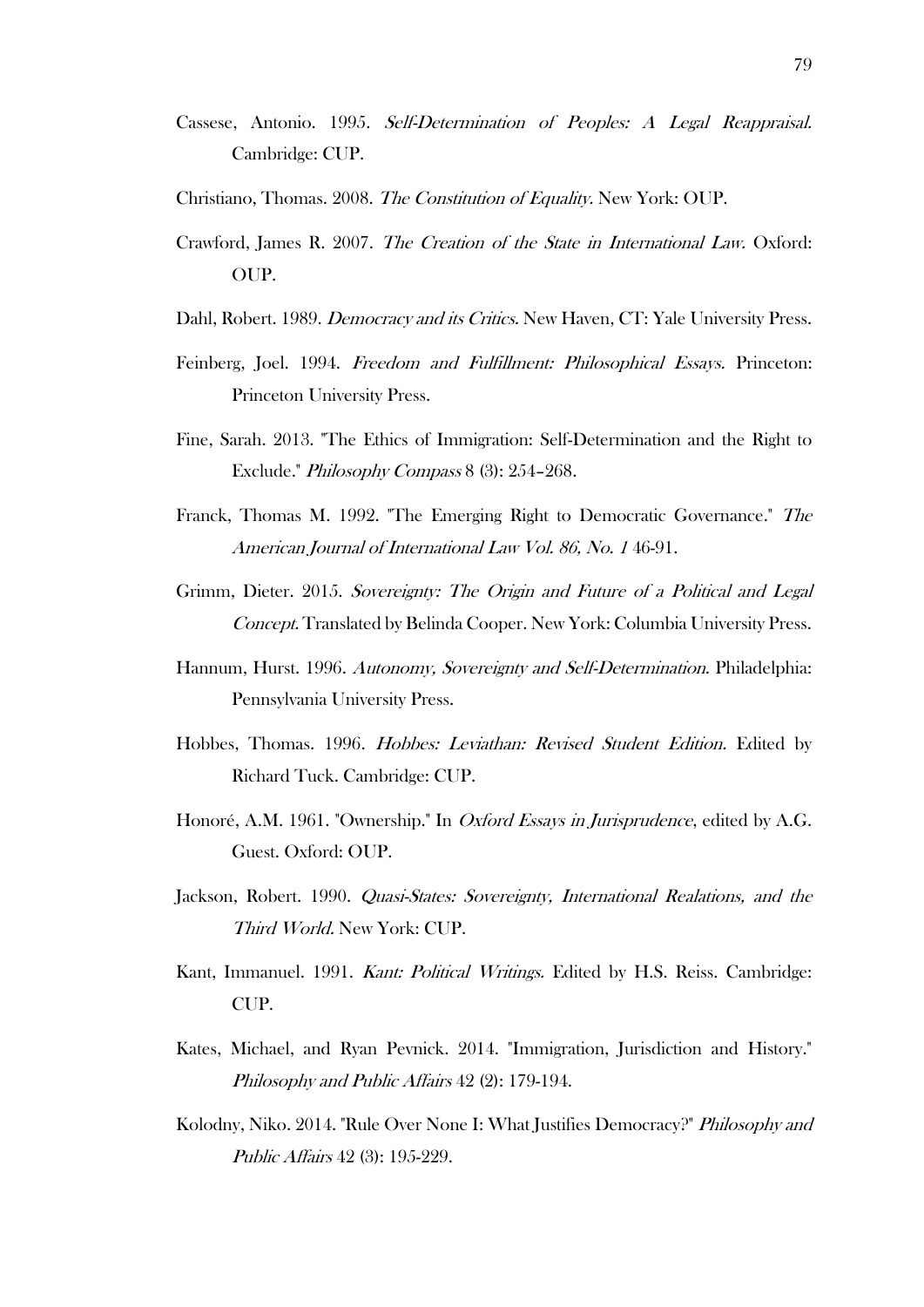- —. 2014b. "Rule Over None II: Social Equality and the Justification of Democracy." Philosophy and Public Affairs 42 (4): 287–336.
- List, Christian, and Philip Pettit. 2011. Group Agency: The Possibility, Design, and Status of Corporate Agents. New York: OUP.
- Margalit, Avishai, and Joseph Raz. 1990. "National Self-Determination." The Journal of Philosophy 87 (9): 439-61.
- Marx, Karl. 1996. Marx: Later Political Writings. Edited by T. Carver. Cambridge: CUP.
- Mearsheimer, John J. 2001. The Tragedy of Great Power Politics. New York: W.W. Norton & Company.
- Mill, J.S. 2001. On Liberty. Kitchener, Ontario: Batoche Books: Batoche Books.
- —. 1998. Utilitarianism. Oxford Philosophical Texts. Edited by Roger Crisp. Oxford: OUP.
- Miller, David. 2000. Citizenship and National Identity. Cambridge: Polity Press.
- —. 1997. On Nationality. Oxford: OUP.
- —. 2016. Strangers in Our Midst. Cambridge, Mass.: Harvard University Press.
- Pettit, Philip. 2012. On the People's Terms: A Republican Theory and Model of Democracy. New York: CUP.
- Pevnick, Ryan. 2011. Immigration and the Constraints of Justice: Between Open Borders and Absolute Sovereignty. New York: CUP.
- Philpott, Daniel. 1995. "In Defense of Self-Determination." Ethics 105 (2): 352-85.
- Quong, Jonathan. 2010. Liberalism without Perfection. Oxford: OUP.
- Rawls, John. 1991. Political Liberalism. New York: Columbia University Press.
- Raz, Joseph. 1984. "On the Nature of Rights." Mind 93 (370): 194-214.
- —. 1988. The Morality of Freedom. Oxford: OUP.
- Renan, Ernest. 1882. Qu'est-ce qu'une Nation.<sup>2</sup> Edited by Calmann Levy. Paris: Ancienne Maison Michel Levy Freres.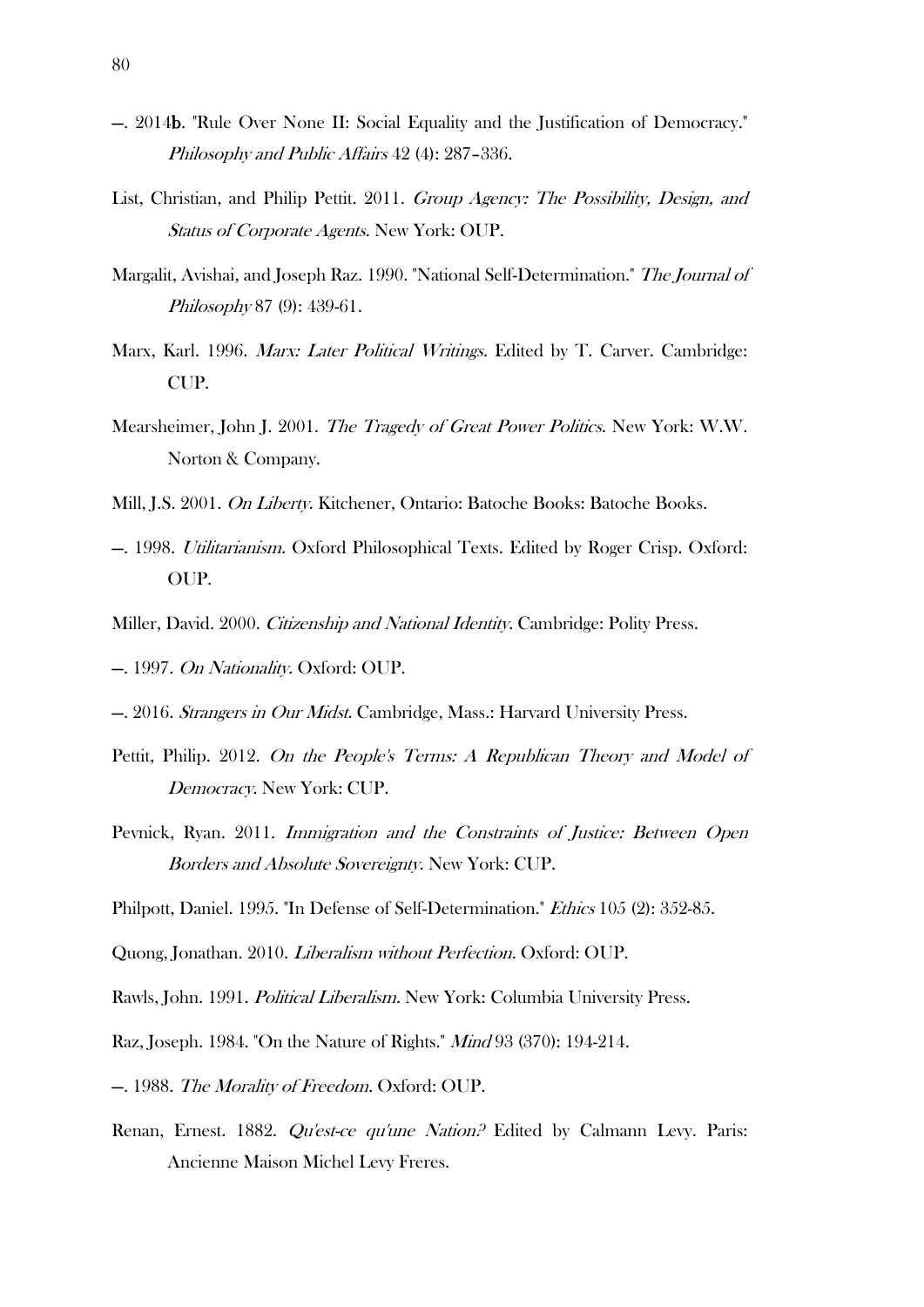Risse, Matthias. 2012. On Global Justice. Princeton: Princeton University Press.

- Rousseau, Jean-Jacques. 1997. The Social Contract and other later political writings. Edited by V.Gourevitch. Cambridge: CUP.
- Senese, Salvatore. 1989. "External and Internal Self-Determination." Social Justice 16 (1): 19-25.
- Shiffrin, Seana Valentine. 2000. "Paternalism, Unconscionability Doctrine, and Accommodation." Philosophy and Public Affairs 29 (3): 205-50.
- Simmons, A. John. 1976. "Tacit Consent and Political Obligation." Philosophy and Public Affairs vol. 5 no.3 274-291.
- Song, Sarah. Forthcoming. "Why do states have the right to control immigration?" In NOMOS LVII: Immigration, Emigration, and Migration, by Jack Knight.
- Stilz, Anna. 2015. "Decolonisation and Self-Determination." Social Philosophy and Policy 32 (1): 1-24.
- $-$ . 2009. *Liberal Loyalty: Freedom, Obligation & the State.* Princeton: Princeton University Press.
- Tamir, Yael. 1995. Liberal Nationalism. Princeton: Princeton University Press.
- Tsai, George. 2014. "Rational Persuasion as Paternalism." Philosophy and Public Affairs 42 (1): 78-112.
- Waldron, Jeremy. "Property".Stanford Encyclopedia of Philsoohy (online), 2004. Available at: http://plato.stanford.edu/archives/fall2004/entries/property/ accessed August 26, 2016
- Washington, George. 1800. George Washington to the people of the United States, announcing his intention of retiring from public life. Philadelphia: A. Dickens and H.Maxwell.
- Wellman, Carl. 1985. A Theory of Rights. Totowa, NJ: Rowman & Allanheld.

Wellman, Christopher Heath. 2005. A Theory of Secession. New York: CUP.